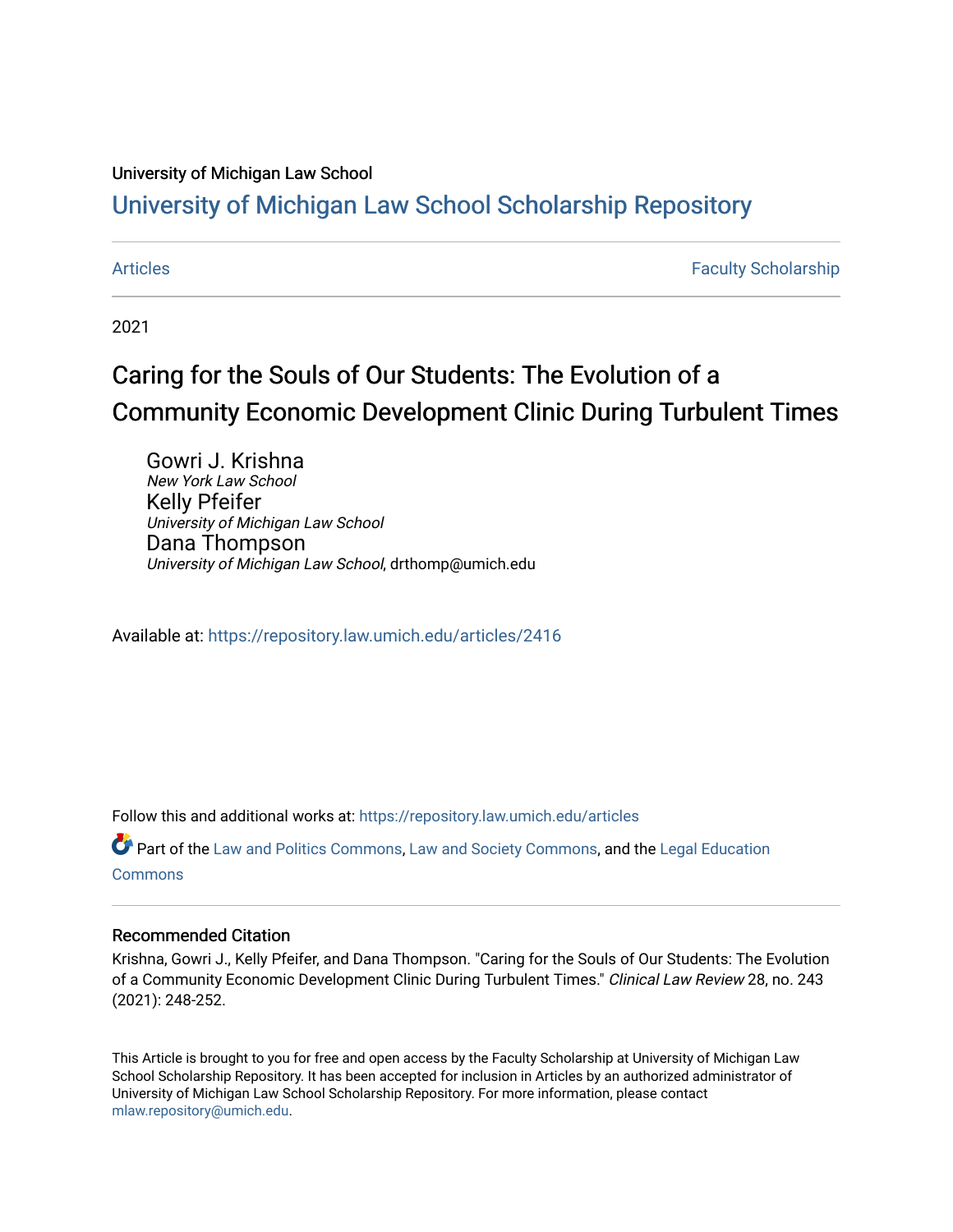# CARING FOR THE SOULS OF OUR STUDENTS: THE EVOLUTION OF A COMMUNITY ECONOMIC DEVELOPMENT CLINIC DURING TURBULENT TIMES

# GOWRI J. KRISHNA, KELLY PFEIFER, & DANA THOMPSON\*

*Community Economic Development (CED) clinicians regularly address issues surrounding economic, racial, and social justice, as those are the core principles motivating their work to promote vibrant, diverse, and sustainable communities. When COVID-19 arrived, and heightened attention to police brutality and racial injustice ensued, CED clinicians focused not only on how to begin to address these issues in their clinics, but on how to discuss these issues more deeply and effectively with their students. This essay highlights the ways in which the pandemic school year influenced significant rethinking of one CED clinic's operations: first, the pandemic sharpened the clinic's mission to provide transactional legal services to nonprofit and community-based organizations, social enterprises, and neighborhood-based small businesses in Detroit and in other disinvested urban areas in the region; and second, it prompted the clinic to attempt to foster a culture of care within the virtual classroom. As an epicenter of pandemic, racial, and political turmoil over eighteen months (and counting), Detroit offered a unique setting to engage students in thinking critically about the role of lawyers in assisting communities in their efforts toward economic, racial, and social justice during the pandemic year and beyond.*

#### **INTRODUCTION**

The introduction to our Community Enterprise Clinic's Fall 2020 syllabus read as follows:

*We start the Fall 2020 semester in the midst of a global pandemic brought on by COVID-19, large-scale civil unrest around systemic racism, political turmoil, and economic recession. With the pandemic came disruption, uncertainty, fear, crisis, loss, and a host of other ills*

<sup>\*</sup> Gowri J. Krishna, Visiting Clinical Assistant Professor, University of Michigan Law School (2020-2021) and Professor of Law, New York Law School; Kelly Pfeifer, Clinical Teaching Fellow, University of Michigan Law School; and Dana Thompson, Clinical Professor of Law, Director, Transactional Law Clinics Program, Community Enterprise Clinic and Entrepreneurship Clinic, University of Michigan Law School. The authors are deeply grateful to Nelius Wanjohi for her research assistance and all of our 2020-2021 students for their engagement and grace.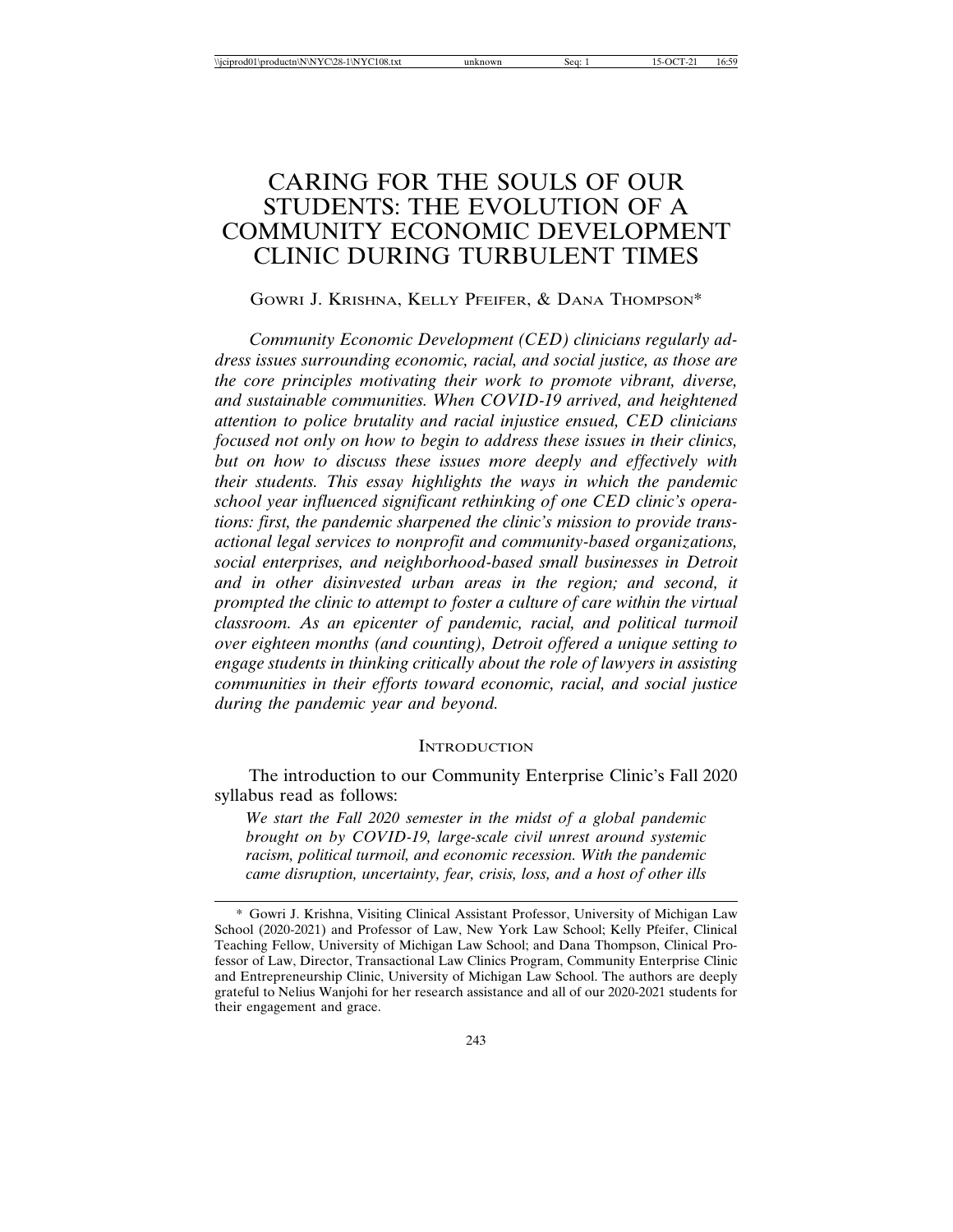*for so many. It laid bare the deep structural inequities in our society including economic inequality, racism, food and housing insecurity, disparate access to education, and broken systems of incarceration and immigration, to name a few. As a clinic that serves communitybased organizations, we have seen how individuals and groups from the most vulnerable and most affected populations have responded to the crisis. Many quickly mobilized in support of their communities in ways you will learn about throughout the semester. As they press on with their pre-pandemic efforts or coalesce around new ones, the need for community lawyers remains. Thus, your time in the clinic is especially critical. We know that your clinic experience will be unlike that of the cohorts that preceded you. Arguably, it will require more patience, flexibility, creativity and stamina than in the past. It will also require pausing and checking in with yourself, asking – How am I feeling? What do I need to sustain myself at this time? Where might I need to shift expectations I have for myself, those that others have of me and my own expectations of others?*

The themes in the syllabus introduction encapsulate our intentions for the pandemic year. Our intentions were to center our current reality, not relegate it to the sidelines; to examine the racial, social, and economic inequities highlighted by the pandemic and the wanton killings of unarmed Black men and women by police and private citizens; to show how the continued existence of systemic racism in the United States created and perpetuates the disinvestment of many communities of color in and around Detroit; to help students see through the lens of our clients and understand why they fight for equity and work to improve the conditions of their communities; and to promote a culture of care amongst our students. Though we might argue that we incorporated these objectives prior to the pandemic, this essay illustrates the ways in which we sharpened our commitment to them and the challenges we encountered during the pandemic year. More so than ever, our students critically probed the roles of lawyers and expressed an imperative to connect with our clients' efforts for change.

# I. THE BACKGROUND

Beginning in the spring of 2020, the United States faced a series of tumultuous events that drastically changed the lives of the American people and forced American society to publicly confront rarely discussed issues of racial, economic, political, and social injustice. In March 2020, people across the United States were required to shelter in their homes as many political leaders closed down their communities due to the raging, global coronavirus pandemic. In May 2020, Minneapolis police officer Derek Chauvin killed George Floyd, who was stopped by police for passing a counterfeit twenty-dollar bill, by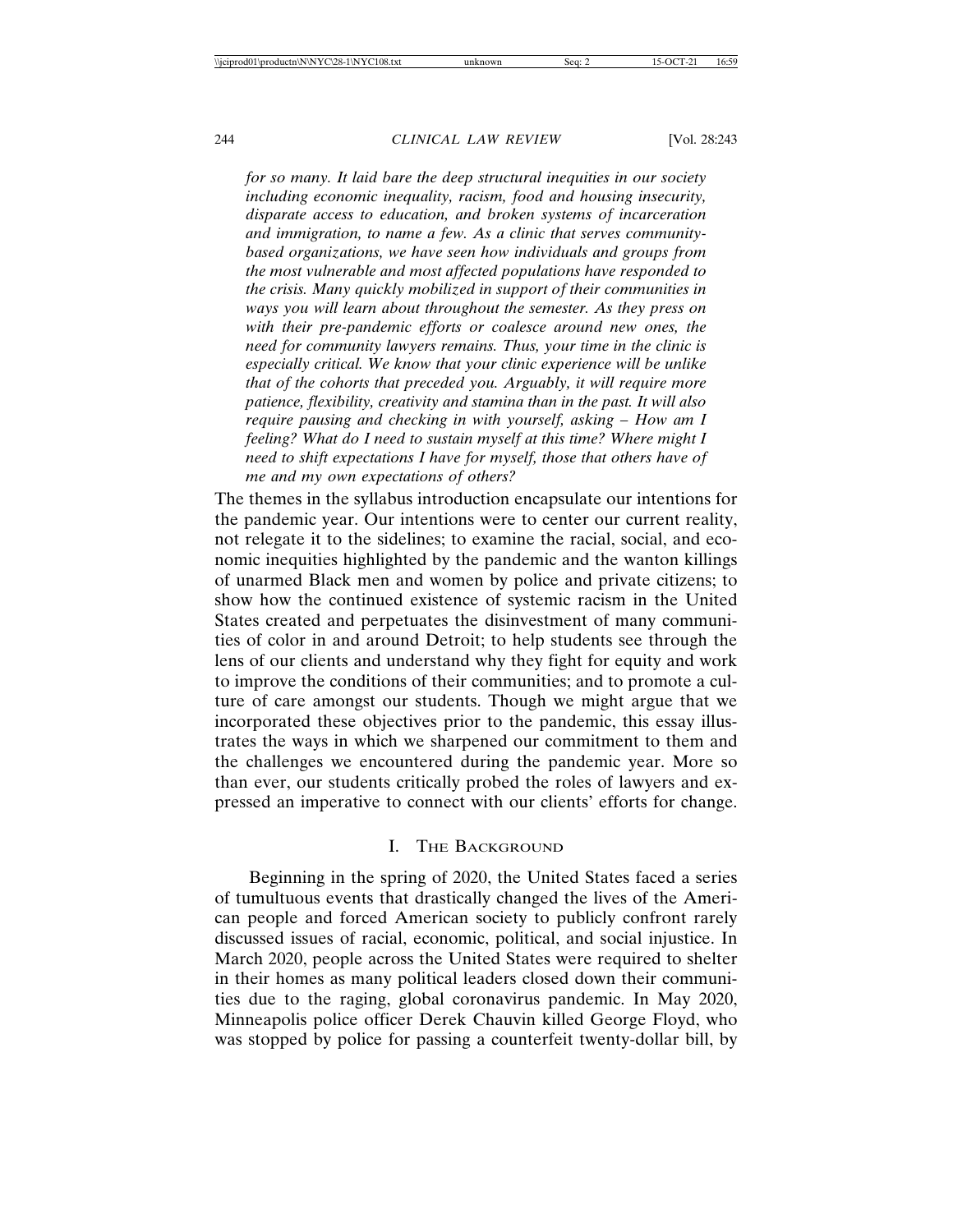kneeling on his neck for nine minutes. Mr. Floyd's videotaped killing was widely viewed by a rapt American audience, many of whom were at home and sheltering in place, who were outraged by the brutal killing. His killing, which happened after recent months of other killings of unarmed Black people, including Breonna Taylor and Ahmaud Arbery, by police and private citizens, sparked protests in communities large and small against police violence and racial inequity of Black people. During this same time period, former President Donald Trump was downplaying the severity of COVID-19, claiming it would eventually disappear. He also was mounting his own presidential reelection campaign, and one of his primary campaign strategies was to attack the democratic system of government and claim that the only way he could lose the election was if it was stolen from him by people improperly using mail-in ballots. It is against this backdrop of events that we decided to more intentionally respond to these issues and their impact on our clinical clients, students, and communities in which we work in the University of Michigan Law School's Community Enterprise Clinic seminar.

### *A. Clinic History & Structure*

Michigan Law School's Community Enterprise Clinic (the "Clinic") was founded in 1991. The Clinic is a community economic development<sup>1</sup> clinic that promotes vibrant, diverse, equitable, and sustainable communities by providing transactional legal services to community-based organizations, nonprofits, neighborhood-based small businesses, and social enterprises. These organizations often advocate for and promote racial, economic, and social justice which is a significant part of the Clinic's mission. Second- and third-year law students are enrolled in the Clinic and provide their clients with transactional legal services on a variety of matters. These matters include entity formation, structuring, and governance; drafting, negotiating, and reviewing agreements; and counseling on nonprofit, real estate, intellectual property, and employment matters. The Clinic is a onesemester clinic with opportunities for interested students to continue as advanced students in a subsequent semester.

The Clinic course is divided into two segments, a classroom seminar segment and a client representation segment. The seminar class

<sup>&</sup>lt;sup>1</sup> There are different definitions of community economic development but the themes in community economic development scholarship that we embrace in our work include creating community and individual assets, democratic participation and equitable development of resources, self-help, conflict to create social change, and citizen participation. *See* ALICIA ALVAREZ & PAUL TREMBLAY, INTRODUCTION TO TRANSACTIONAL LAWYERING PRACTICE 295-328 (Chapter 10: Introduction to Community Economic Development) (2013).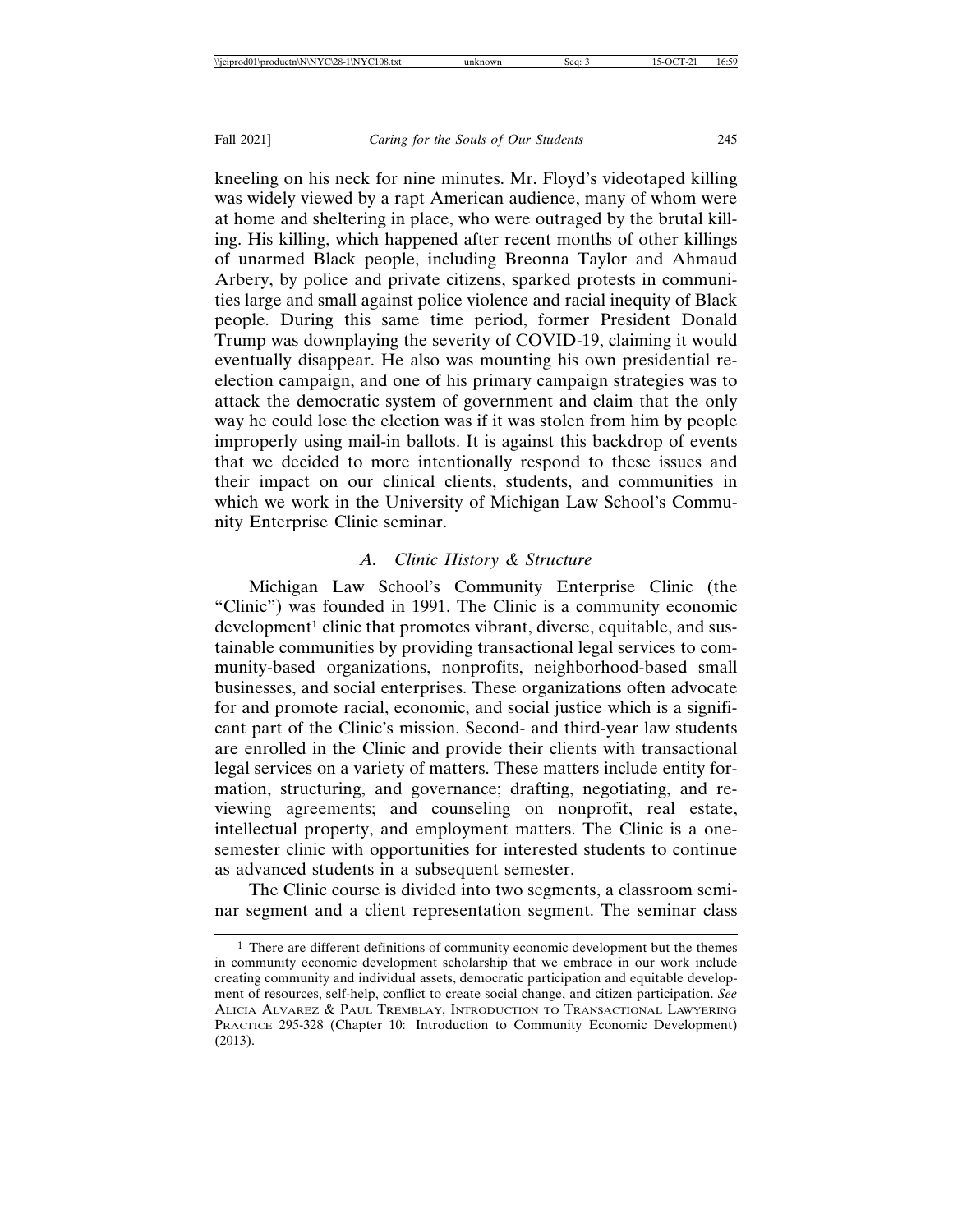covers issues relevant to the students' work on client matters, introduces issues facing under-resourced communities in the Detroit metropolitan area and nationally, examines the role race and racism have played in creating and continuing the adverse conditions in these communities, and considers the processes of community and economic development in these urban areas. In the client representation, students work in pairs and serve as counsel to community-based organizations, nonprofits, neighborhood-based small businesses and social enterprises in and around Detroit. In both segments of the course, the Clinic explores the lawyer's role as well as attributes of an effective lawyer.

Many of our clients are working to combat generations of racial injustice perpetrated by various governmental entities, private industry, and private individuals. The Clinic is designed to support our clients' self-determination and to promote racial, economic, and social justice in their communities.

# *B. The Faculty And Students Of The Community Enterprise Clinic*

Dana Thompson has been a clinical professor since 2005 and a practicing attorney since 1999. She is a married Black woman and the mother of a 12-year-old Black boy. Like many other parents during the pandemic, when her son's school closed in March 2020 and remained closed until May 2021 due to the pandemic, Dana supervised her son when he was in virtual school while also handling her professional responsibilities virtually.2 Dana was born and raised in the Detroit metropolitan area, experienced racial discrimination firsthand, and witnessed racial inequities impacting Black Detroiters. As a result of her personal experiences, she was motivated to become a lawyer and a clinical professor, representing nonprofits and small businesses operating in disinvested neighborhoods in Detroit and Southeast Michigan to promote racial, economic, and social justice in the region.3

<sup>2</sup> Women have been disproportionately affected during the pandemic, carrying greater burdens of work, childcare, and household responsibilities than men. *See Enough Already: How the Pandemic is Breaking Women*, NATIONAL PUBLIC RADIO (series, Sept.29, 2020 – Feb.18, 2021), https://www.npr.org/series/928323746/enough-already-how-the-pandemic-isbreaking-women.

<sup>3</sup> Thompson's scholarship reflects her commitment to racial, economic, and social justice, and her focus on the various ways lawyers and the law can develop and support minority-owned urban small businesses and nonprofits and on community economic development. *See* Dana Thompson, *The Role of Nonprofits in Community Economic Development*, *in* BUILDING HEALTHY COMMUNITIES: A GUIDE TO COMMUNITY ECONOMIC DEVELOPMENT FOR ADVOCATES, LAWYERS AND POLICYMAKERS 57-82 (Roger Clay & Susan Jones eds. 2009); Dana Thompson, *The Use of L3Cs for Urban Entrepreneurship and Urban Revitalization*, 2 AM. U. BUS. L. REV. 115 (2012); Dana Thompson, *Lawyers as*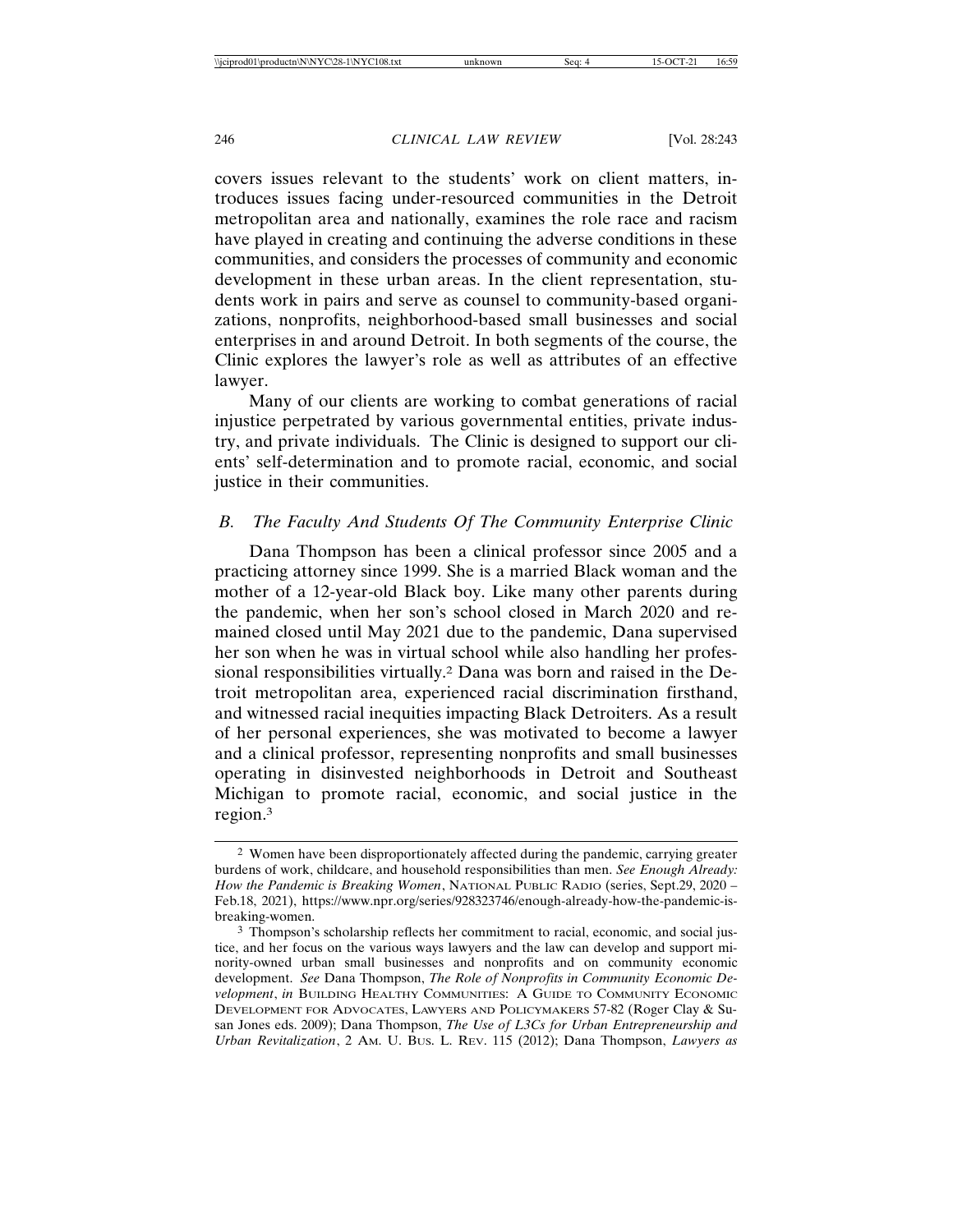Gowri Krishna was a visiting clinical assistant professor at Michigan Law School during the 2020-2021 academic year, her eighth year of clinical teaching and fifteenth year as a practicing attorney. She is a professor of law at New York Law School, her home institution. Gowri is a married Indian-American woman and the mother of a 6 year old boy who began kindergarten virtually in Ann Arbor during the pandemic school year. Gowri is a native-Midwesterner who had spent a year teaching in the Clinic in 2012. Ever since her third year of law school as a student in a community economic development clinic, Gowri has been practicing transactional law in support of grassroots, nonprofit organizations and small businesses. Much of her focus has been on working with immigrant-run cooperatives.<sup>4</sup>

Kelly Pfeifer was a third-year clinical teaching fellow during the 2020-2021 academic year. She began teaching following twelve years of transactional practice within the community economic development context. She is a married white woman and the mother of two Black children, ages 9 and 5. She handled her teaching responsibilities remotely with both children at home for the first five months of the pandemic; her son returned to in-person preschool/childcare in August and her daughter returned to in-person school for two days a week in April. Kelly grew up in a homogenous small town outside of Ann Arbor and realized how much of the world she had been missing when she moved to the Washington, D.C. area after graduating from college. Much more aware of the challenges so many face, she committed herself to working on issues related to racial, economic, and social justice. As an attorney at a public interest law firm, she represented and advocated on behalf of nonprofits and small businesses in Baltimore before returning to Michigan and bringing her same commitment to justice to Detroit.

Notably, our Clinic has consistently attracted a subset of students far more racially diverse than the law school student population as a whole.<sup>5</sup> This is always an important factor we consider when approaching and leading conversations about race and racial justice, as

*Social Engineers: How Lawyers Should Use Their Social Capital to Achieve Economic Justice,* 26 MICH. J. RACE & L. 1 (2021).

<sup>4</sup> *See* Gowri J. Krishna, *Worker Cooperative Creation as Progressive Lawyering? Moving Beyond the One-Person, One-Vote Floor,* 34 BERKELEY J. EMPL. & LAB. L. 101 (2013); Gowri J. Krishna, *Growing the Resistance: A Call to Action for Transactional Lawyers in the Era of Trump*, 7 TENN. J. RACE, GENDER, & SOC. JUSTICE 206 (2018).

<sup>5</sup> In admissions data for the class of 2023 (1Ls in the 2020-2021 academic year), the class self-reported as 62% white, 20% Asian American, 15% multiracial, 8% African American, 7% Latinx, and 3% Native American, while 3% did not indicate their race. In contrast, our cohort from the fall and winter semesters combined was 34% white, 25% Asian American, 22% African American, 9% Arab American, 6% Latinx, and 3% Native American.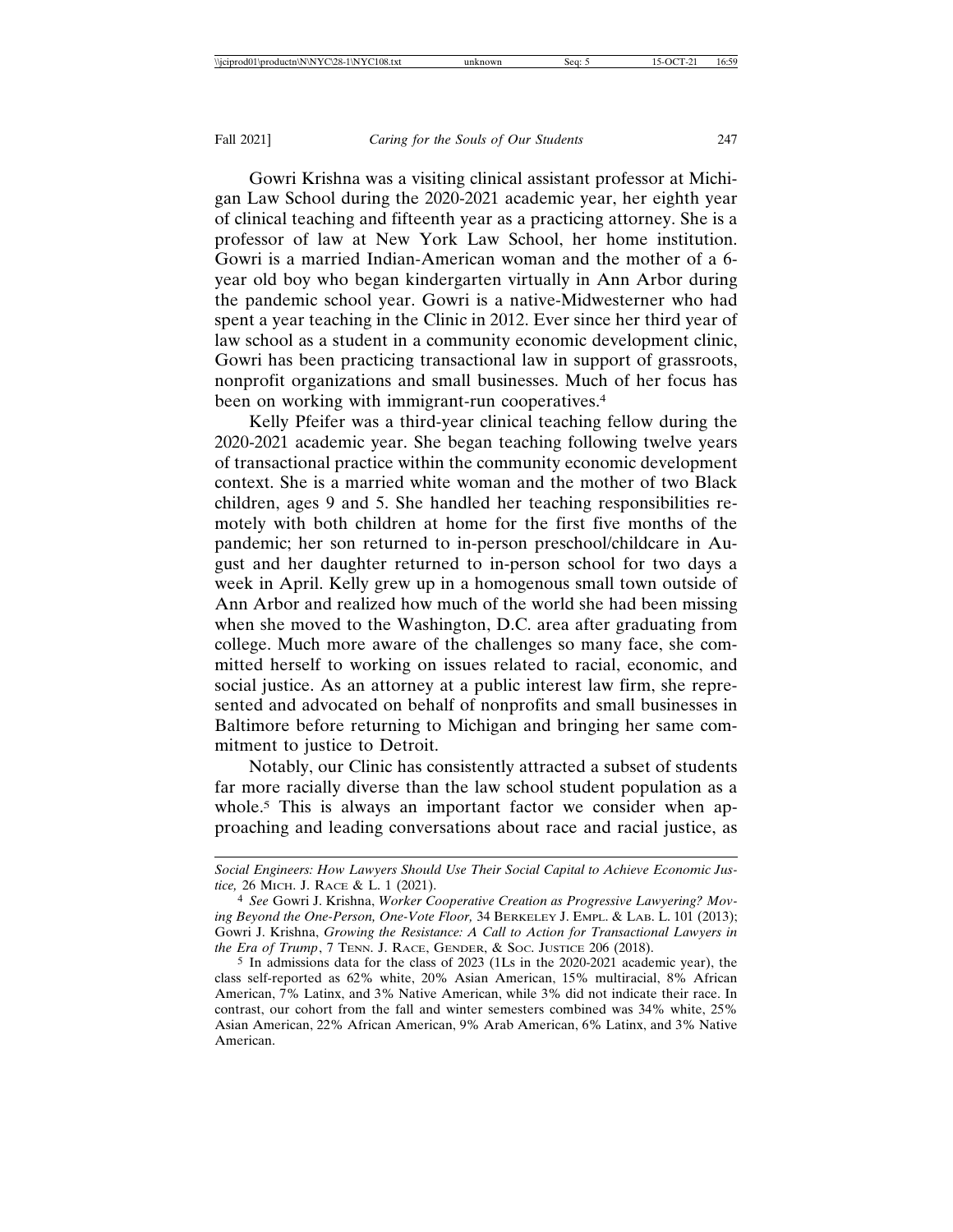the majority of our students are themselves parts of marginalized racial groups.

# *C. Detroit: Race, Rebellion, Pandemic And Politics*

## *1. Detroit's History Of Racism*

Detroit has a long history of racial discrimination, segregation, and redlining, especially toward African-Americans. In the early and mid-twentieth century, private individuals, such as residents of allwhite homeowner improvement associations, private companies, and the state and federal government, used a variety of tactics to prevent many Black people from moving into all white neighborhoods, participating in the suburbanization of the Southeast Michigan region, and obtaining well-paying and stable employment.6 The Dr. Ossian Sweet case offers a well-known example of a white mob who terrorized and attacked the home and loved ones of Dr. Ossian Sweet and his wife Gladys, who were Black, in 1925 as they tried to move into the home they purchased in an exclusively white neighborhood on the east side of Detroit.7

A number of Black people were not in the same financial condition as Dr. and Mrs. Sweet, who could buy a home. Many Black people were not able to afford to purchase homes in the early to midtwentieth century because they were often confined to the lowest paying and most insecure jobs.8 Even if they could afford to purchase a home, many Black Detroiters were not able to buy homes in many areas of the city because white real estate brokers endorsed racially discriminatory practices, including racially restrictive covenants on properties, and white bankers refused to loan them money.9 Furthermore, the bankers were able to deny Black Detroiters loans as a result of racist policies in two federal agencies: the Federal Housing Admin-

<sup>6</sup> DAVID M.P. FREUND, COLORED PROPERTY: STATE POLICY AND WHITE RACIAL POLITICS IN SUBURBAN AMERICA 5-6 (2007).

<sup>7</sup> The day after the Sweets moved into their home, hundreds of white people attacked their home with rocks and assaulted a family member and a friend of the Sweets who were both trying to enter their home. The police refused to intervene when the mob was throwing rocks at the home. Police only got involved in the situation when shots came from the Sweets' home, after the mob surged on the Sweets' loved ones trying to enter the home. After the shooting, the police entered the Sweets' home, took the Sweets' friend and family to jail, and charged them with conspiracy to murder and conspiracy with assault with the intent to kill. *See* Kevin Boyle, Arc of Justice: A Saga of Race, Civil Rights, and Murder in the Jazz Age, 17-43 (2004) (giving a riveting account of the attack on the Sweets' home and the subsequent trial of Dr. Ossian Sweet and his defense by the legendary attorney Clarence Darrow).

<sup>8</sup> THOMAS J. SUGRUE, ORIGINS OF THE URBAN CRISIS: RACE AND INEQUALITY IN POSTWAR DETROIT 110 (2005).

<sup>9</sup> *Id.* at 111.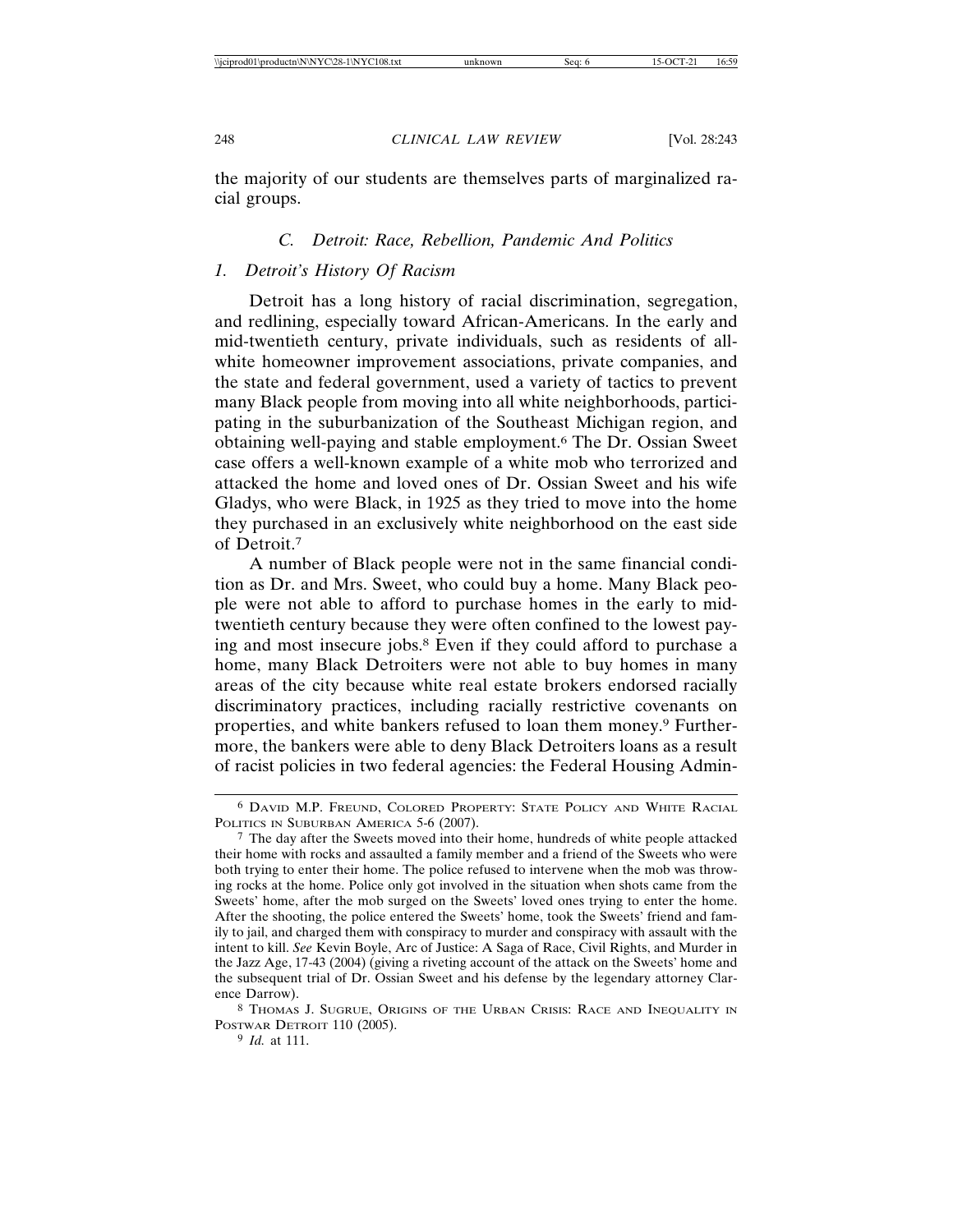istration, which would not guarantee mortgages if homes in housing developments were sold to Black people; and the Home Owners' Loan Corporation, whose appraisal practices redlined neighborhoods by identifying those areas with Black people living in them as undesirable.10

For decades, most Black people were forced to live in Detroit's worst housing in segregated parts of the city.<sup>11</sup> Although many of these policies and practices have been eliminated, many other inequities between Black and white Detroiters and metro Detroiters still exist in income, employment, education, and wealth due to the legacy of these earlier policies and practices and continued discrimination.12

While racial discrimination and segregation played a prominent role in the decline of Detroit's economy, there were additional economic forces acting on the city of Detroit that led to the city's decline and its Chapter 9 bankruptcy filing in 2013.13 From the early days of the twentieth century, the automobile industry was the dominant economic force in the city of Detroit.14 In the 1950s, Detroit began to lose a lot of its industrial and commercial tax base because the city's large automotive manufacturers began to move their operations out of Detroit to suburban areas.15 In addition to the loss of manufacturing jobs, Detroit lost revenue from many other sectors of the economy including retail, wholesale trade, construction, finance, insurance, real estate, and other sectors, as companies moved their jobs outside of the city of Detroit.16 Other circumstances adversely impacting Detroit's economy include the exodus of primarily white Detroiters to the suburbs beginning in the 1950s.17 The city also suffered a reduction in state and federal revenue sharing at the same time.18 All of these circumstances led to Detroit becoming the largest U.S. municipality to declare Chapter 9 bankruptcy in 2013.19

After Detroit emerged from bankruptcy relatively intact in 2014 and during the period prior to the COVID-19 pandemic, Detroit was

<sup>10</sup> *Id.*

<sup>11</sup> *Id.*

<sup>12</sup> *Detroit Future City, The State of Economic Equity in Detroit* (May 2021), https:// detroitfuturecity.com/wp-content/uploads/2021/05/The-State-of-Economic-Equity-in-Detroit.pdf.

<sup>13</sup> George Galster, *Detroit's Bankruptcy: Treating the Symptom, Not the Cause, in* WHY DETROIT MATTERS: DECLINE, RENEWAL, AND HOPE IN A DIVIDED CITY 37 (Brian Doucet ed. 2017).

<sup>14</sup> *Id.* at 36.

<sup>15</sup> *Id.* at 37.

<sup>16</sup> *Id.* at 39.

<sup>17</sup> *Id.* at 39.

<sup>18</sup> *Id.* at 41.

<sup>19</sup> *Id.* at 34.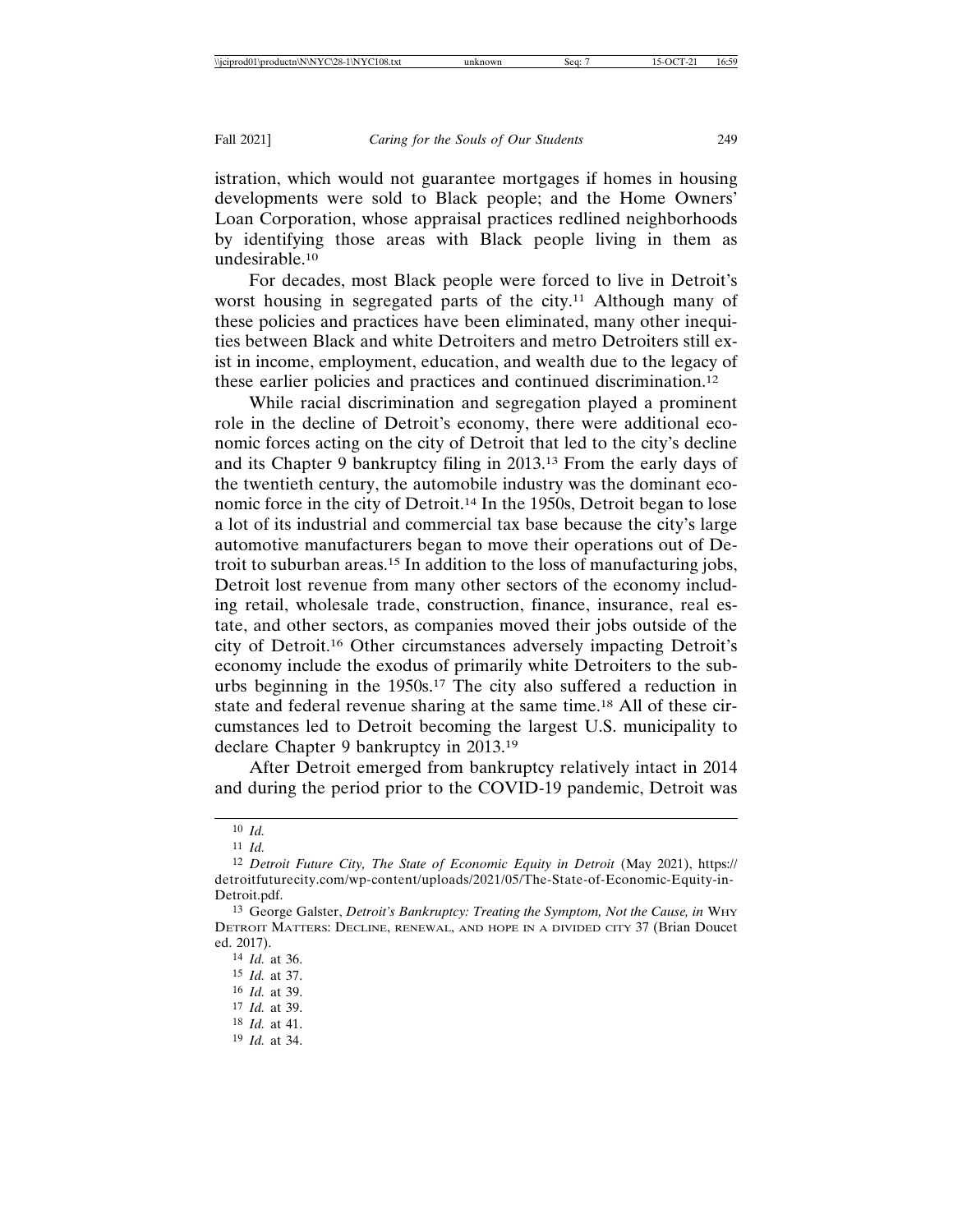experiencing a period of economic recovery and growth.20 Some developers and areas of the city received billions of dollars in investment for commercial developments and housing and retail redevelopments.21 The population increased in certain parts of the city and more restaurants and other entertainment venues opened.22 However, this growth and investment was primarily focused on the 7.2 mile greater downtown Detroit area while the needs of other Detroit neighborhoods, primarily Black, were largely unmet.23 Many of these neighborhoods were high poverty and high crime areas that experienced population loss and steadily deteriorating housing and commercial properties.24 Disparities in income and assets reflect the accumulated impact of these historic and ongoing disinvestments in Detroit and in its Black neighborhoods. The median household income of Detroit is half of that of the Southeastern Michigan region and the average value of a white Detroiter's home is \$46,000 more than a Black Detroiter's home.25

# *2. Detroit's History Of Protests, Rebellion, And Police Brutality*

Decades before George Floyd was brutally murdered by former Minneapolis Police officer Derek Chauvin, Black Detroiters rebelled against racial discrimination and violence, fought against police brutality, and advocated for fair and equitable policing of Black communities. The Detroit riot in the summer of 1943 was one of the first significant violent racial uprisings in the twentieth century in Detroit. In the summer of 1943, tensions between Black and white Detroiters were high. Black Detroiters experienced overt discrimination in housing, social services, pay, and by the police. White Detroiters resented working alongside Blacks and that Blacks were pushing for better housing and employment opportunities.<sup>26</sup> In June of 1943, after an interracial fight occurred in a local, well-known park, the spread of rumors that whites threw a Black woman and her baby off a local bridge and that Black men raped a white woman near that same bridge, led to widespread violence between Black and white Detroiters.27 After the riot was over, 25 Blacks and 9 whites were killed and 675 individu-

27 *Id.*

<sup>20</sup> *Detroit Future City, supra* note 12, at 16.

<sup>21</sup> Galster, *supra* note 13, at 46.

<sup>22</sup> *Id.* at 47.

<sup>23</sup> *Id.*

<sup>24</sup> *Id.*

<sup>25</sup> *Detroit Future City*, supra note 12 at 16.

<sup>26</sup> *Prelude to 1967: Detroit's racial clashes of 1943-43*, THE DETROIT NEWS, (Jul. 7, 2017), https://www.detroitnews.com/story/news/local/michigan-history/2017/07/07/detroitriots-1942-43/103482496/.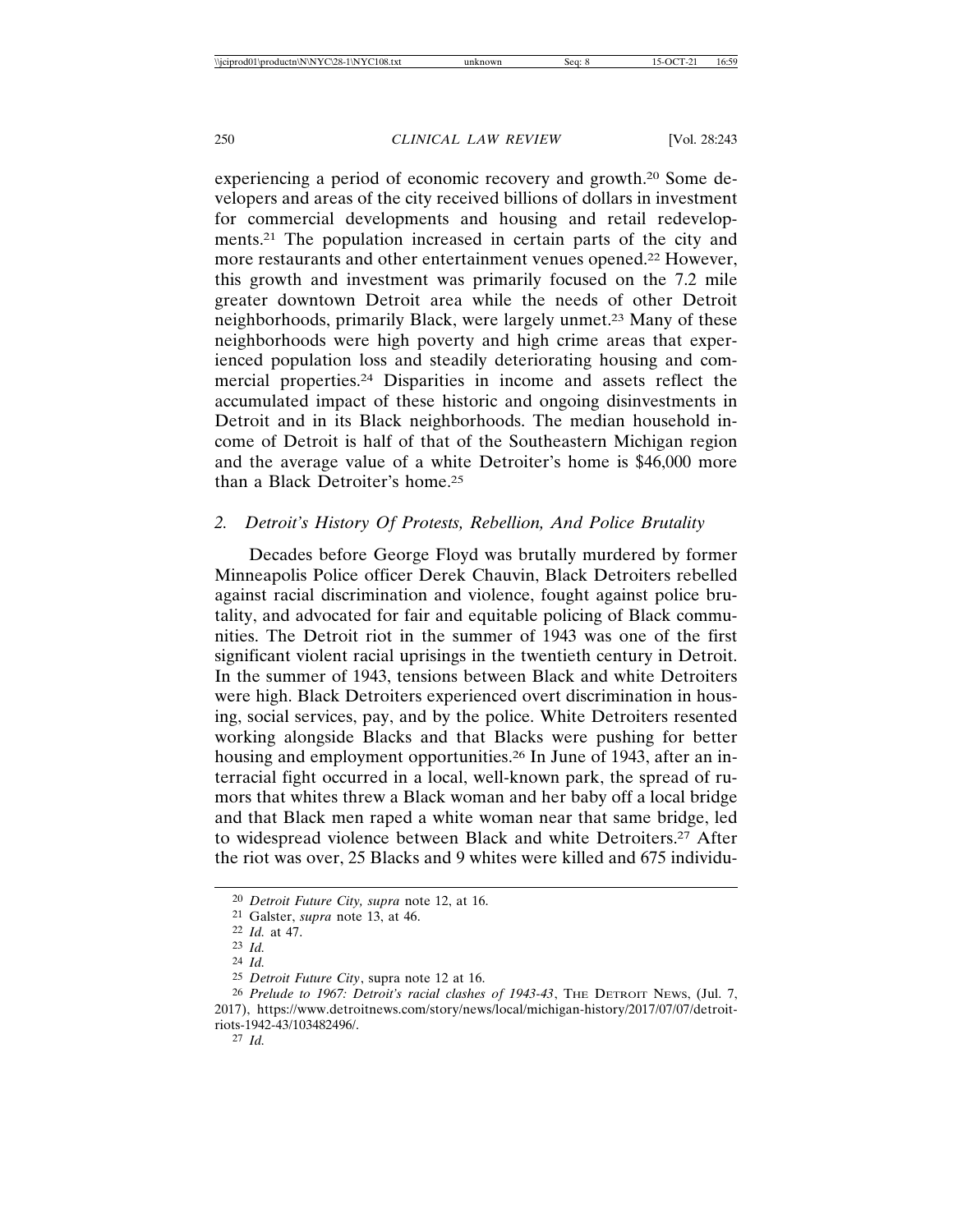als were injured.28 Of the 25 Blacks killed, 17 of them were killed by the police.29

The 1967 Rebellion was the next major racial uprising in the twentieth century in Detroit. The significant reasons for the tensions that led to the Rebellion were years of police violence and discrimination against Black Detroiters.30 For decades, Black Detroiters faced discrimination in numerous facets of life, including education, jobs, and housing, and they faced police brutality by a mostly white and anti-Black racist police force.31 The particular incident that sparked the Rebellion was a police raid on a Black after-hours place in Detroit. The anger of Black Detroiters caused by years of police brutality and racial injustice erupted into five days of civil unrest. Although white Detroiters had been steadily moving out of Detroit to the Detroit suburbs and other areas since the 1950s, the Rebellion hastened their move out of the city.

The final incident this section will discuss is the senseless murder of Black Detroiter Malice Green in November 1992 by two white police officers. This killing resembles the George Floyd murder in many ways. Malice Green was sitting in the passenger seat of a vehicle, not causing any disturbance, when three Detroit police officers—Walter Budzyn, Larry Nevers, and Robert Lessnau—approached the car and demanded his driver's license.32 Mr. Green provided the officers his license without protesting and got out of the car when they demanded it. After he left the car, without provocation, they began hitting him with large flashlights and killed him. As was the case with George Floyd's murder and Derek Chauvin's conviction, Larry Nevers was prosecuted for and convicted of murder for killing Malice Green.

These three significant events illustrate the connection between Black Detroiters' experience with police brutality and their wider struggle for racial equity, including the Black Lives Matters protests that erupted around the world in the summer of 2020 in the wake of

32 Elisha Anderson, *25 Years Ago, Malice Green became the face of police brutality in Detroit,* DETROIT FREE PRESS (Nov. 3, 2017), https://www.freep.com/story/news/local/ michigan/detroit/2017/11/03/malice-green-police-brutality-detroit/823635001/.

<sup>28</sup> *Id.*

<sup>29</sup> *Id.*

<sup>30</sup> Lorraine Boissoneault, *Understanding Detroit's 1967 Upheaval 50 Years Later*, SMITHSONIAN MAG. (July 26, 2017), https://www.smithsonianmag.com/history/understanding-detroits-1967-upheaval-50-years-later-180964212/.

<sup>31</sup> *See id.* When discussing a significant cause for Black Detroiters' anger against the police, Boissoneault refers to historian Sidney Fine's book VIOLENCE IN THE MODEL CITY: THE CAVANAGH ADMINISTRATION, RACE RELATIONS, AND THE DETROIT RIOT OF 1967 (2007) in which he writes about a field survey from before the riot that found that 45 percent of Detroit police officers working in black neighborhoods were "extremely anti-Negro" and an additional 34 percent were "prejudiced"—"more than three-fourths of officers had antagonistic attitudes toward the people they were meant to protect."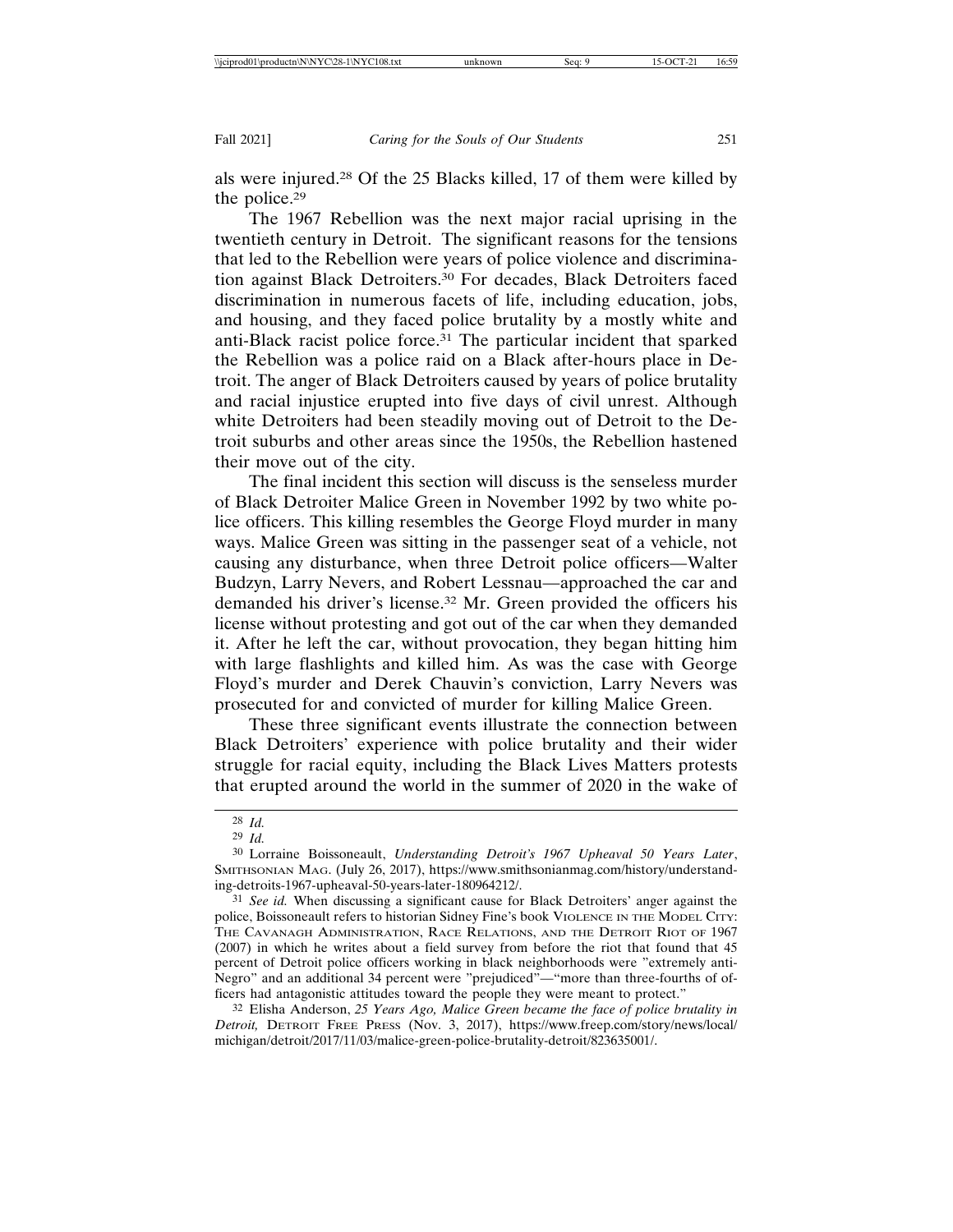the George Floyd murder and the resistance to police brutality and anti-Black racism.

# *3. Detroit And COVID-19*

Not long after the pandemic set in, it became clear that COVID-19 had disproportionately killed Black people in the United States. Nationally, Black people are 2.1 times more likely to die from COVID-19 than white people. If they died from the virus at the same rates as white people, 25,000 fewer Black people would have died in 2020.33 These trends are similar for Black Detroiters who have also been disproportionately killed by COVID-19. Within weeks of reporting its first COVID-19 cases in March 2020, Michigan became one of the nation's hot spots, with the situation in Detroit particularly dire.34 Black residents of Detroit are ten times as likely as white residents to have friends and family who have died from COVID-19.<sup>35</sup> Over forty percent of Black residents report having a family member who has died from COVID-19 while fewer than ten percent of white residents report the same.36 Not only do Black Detroiters die at greater levels than white Detroiters but they also face greater challenges with economic security, employment, housing, education, and other essential needs.37

# *4. Detroit And The 2020 Presidential Election*

The 2020 presidential election and the efforts by Donald Trump and his supporters to suppress the votes of predominately Black voters in Detroit was another momentous event impacting the Clinic faculty, students, clients and others in Detroit and its surrounding areas during the fall of 2020. During the entire presidential campaign season, President Donald Trump claimed that if he did not win the election, it was due to election fraud and the ability of Democratic voters to easily falsify mail-in ballots, which were disproven claims.38 After President Joe Biden won the 2020 election, Trump and his sup-

<sup>33</sup> Rashawn Ray, Jane Fran Morgan, Lydia Wileden, Samantha Elizondo & Destiny Wiley-Yancy, Brookings Report, *Examining and Addressing COVID-19 racial disparities in Detroit* 2 (March 2, 2021), https://www.brookings.edu/research/examining-and-addressingcovid-19-racial-disparities-in-detroit/.

<sup>34</sup> Julie Mack, *Michigan has become a U.S. epicenter for coronavirus. Why?* MLIVE (March 27, 2020), https://www.mlive.com/public-interest/2020/03/michigan-has-become-aus-epicenter-for-coronavirus-why.html

<sup>35</sup> *Id.*

<sup>36</sup> *Id.*

<sup>37</sup> *Id.*

<sup>38</sup> Nicholas Riccardi, *Here's the reality behind Trump's claims about mail voting,* AP NEWS, (Sept. 30, 2020), https://apnews.com/article/virus-outbreak-joe-biden-election-2020 donald-trump-elections-3e8170c3348ce3719d4bc7182146b582.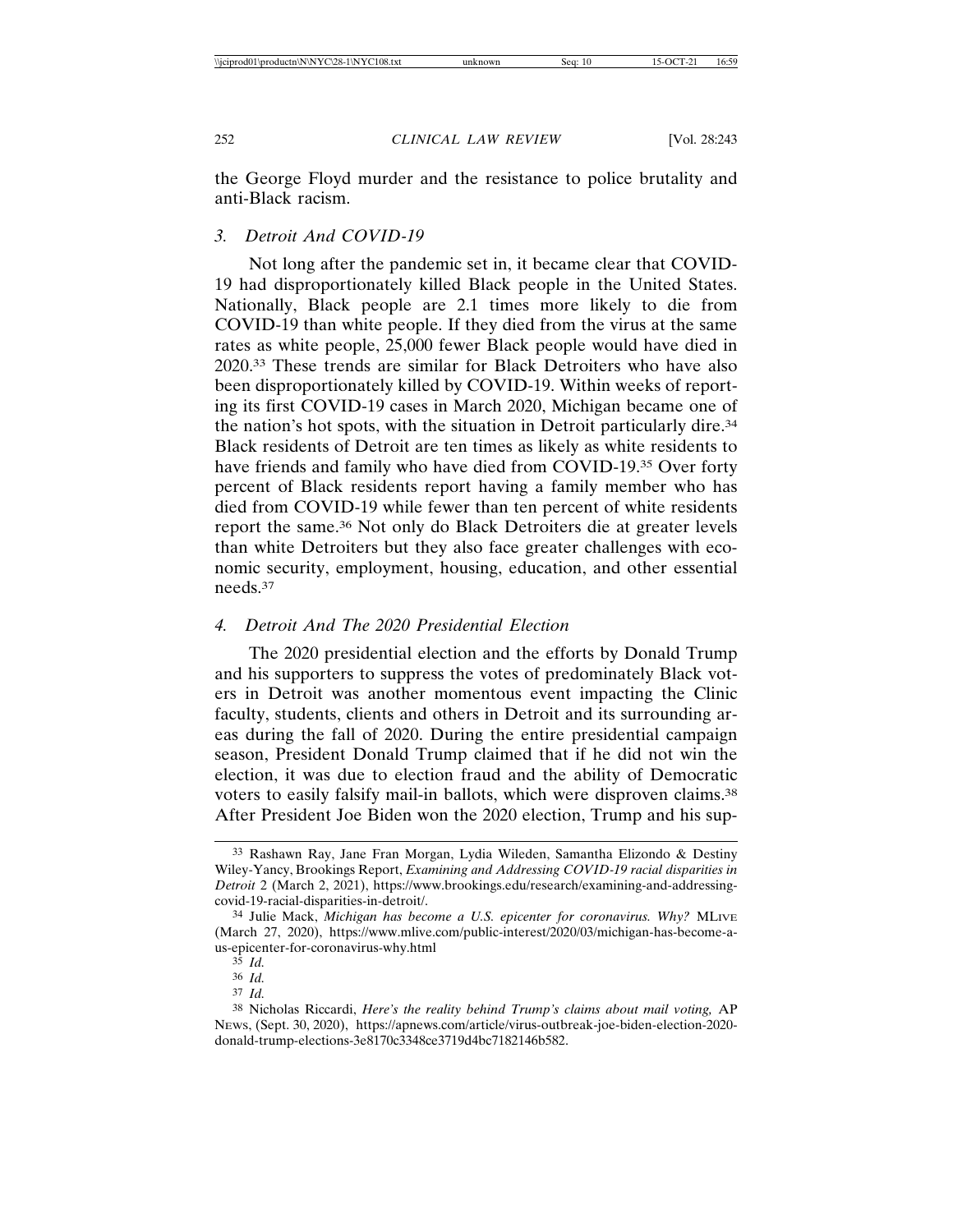porters claimed that there were more votes counted in Detroit than there were people.39 He made similar claims about fraudulent voting in other cities such as Milwaukee, Philadelphia, and Atlanta, cities with majority Black or large numbers of Black voters.<sup>40</sup>

These claims by Trump and his supporters played out in dramatic fashion in Detroit's TCF Convention Center the day after the election. Election workers were counting absentee ballots in the Convention Center in downtown Detroit and hundreds of Democratic, Republican, and Independent election observers were observing the process.41 During this vote-counting process, dozens of predominately white election challengers tried to force themselves in the counting room, which was closed off due to COVID-19 restrictions.42 These challengers were yelling and demanding that they be let in the room and that election workers should stop counting the ballots.43 These challengers were concerned that many of the absentee ballots were in favor of former Vice President Joseph Biden and many election workers, a number of whom were Black, felt that the challengers were trying to intimidate them and prevent them from doing their jobs.<sup>44</sup>

The actions of two members of the Wayne County Board of Canvassers, who initially refused to certify the election results in Wayne County, provide another example of the attempted disenfranchisement of Black voters in Detroit in the 2020 presidential election. County canvassers in Michigan certify the election results in each county and it is typical for them to certify results even if there are

<sup>39</sup> Joe Walsh, *No, Detroit Did Not Report More Votes Than People,* FORBES (Nov. 18, 2020), https://www.forbes.com/sites/joewalsh/2020/11/18/no-detroit-did-not-report-morevotes-than-people/?sh=578f4aa91baa.

<sup>40</sup> Juana Summers, *Trump Push to Invalidate Votes in Heavily Black Cities Alarms Civil Rights Groups,* NPR, ALL THINGS CONSIDERED (Nov. 24, 2020), https://www.npr.org/2020/ 11/24/938187233/trump-push-to-invalidate-votes-in-heavily-black-cities-alarms-civil-rightsgroup.

<sup>41</sup> Mike Thompson, *Election results: Vote challenger chaos in Detroit was white privilege on steroids*, USA TODAY (Nov. 5, 2020), https://www.usatoday.com/story/opinion/voices/ 2020/11/05/election-results-vote-challenger-chaos-detroit-white-privilege-column/ 6170645002/. Gowri and Kelly were amongst a number of faculty and students from Michigan Law School who served as nonpartisan election challengers and observed the ballot counting process at the TCF Convention Center, as part of an election protection effort organized through Michigan United and the Lawyers' Committee on Civil Rights Under Law. They were present at the raucous scene described. Gowri and Kelly later spoke with students in supervision meetings about their experiences at the Convention Center.

<sup>42</sup> Tresa Baldas, Kristen Jordan Shamus, Niraj Warikoo & Evan Petzold, *Chaos erupts at TCF Center as Republican vote challengers cry foul in Detroit,* DETROIT FREE PRESS (Nov. 4, 2020), https://www.freep.com/story/news/politics/elections/2020/11/04/tcf-centerchallengers-detroit-michigan/6164715002/.

<sup>43</sup> *Id.*

<sup>44</sup> *Id.*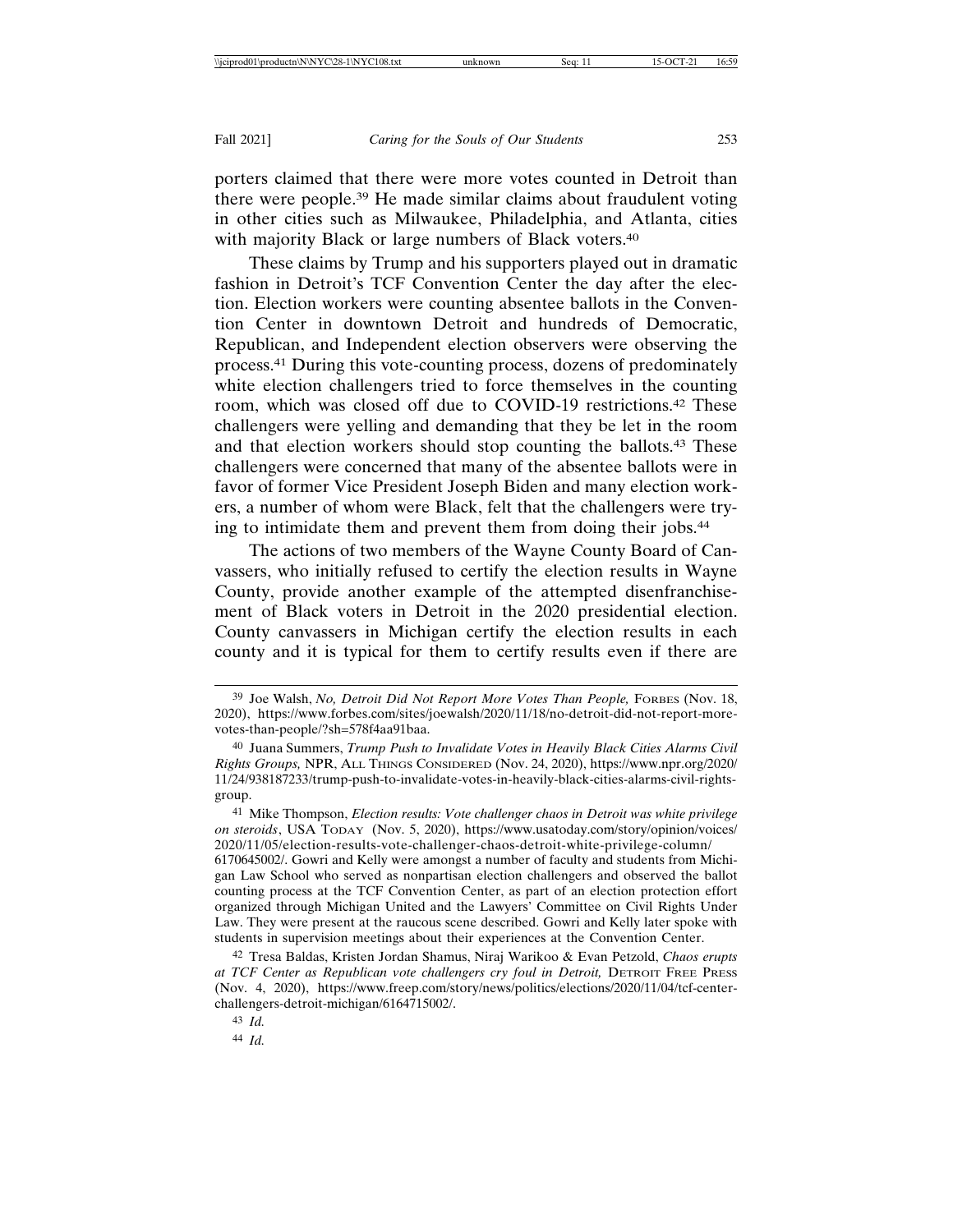small differences in voting totals.<sup>45</sup> There are typically four County canvassers consisting of two Republicans and two Democrats. The two Republican Board members, who are also white, initially refused to certify the Wayne County election results because of concerns about voting discrepancies in Detroit. During the meeting, they indicated they would approve the results of other areas in Wayne County except for Detroit. The Board of Canvassers were initially deadlocked, which is very unusual. Ultimately, the two Republican Board members agreed to certify the election results in Wayne County but many critics of the Republicans' actions claimed that they were attempting to block the vote of Black Detroiters.46 The events that took place at the TCF Convention Center and by the two Republican members of the Wayne County Board of Canvassers were obvious attempts by Trump and his allies to disenfranchise predominately Black voters and are a modern-day example of voter suppression efforts that have been used throughout history to disenfranchise Black voters.

# *D. Michigan Law School In The 2020 Pandemic Summer*

In the summer of 2020, the Law School faced its own challenges regarding its stance, or initial lack thereof, on the unfolding racial unrest. The Law School initially refrained from stating unequivocally that Black Lives Matter, with the reason given that it was the Dean's policy not to address issues outside of the Law Quad. Members of Michigan Law School's Black Law Students Association ("BLSA") expressed their disappointment that the Law School administration did not condemn anti-Black racism to the wider Law School community in the wake of the killing of George Floyd by a police officer in Minneapolis.

BLSA members also voiced their frustration with the administration's response, or lack of response, to other concerns of Black students at the Law School and issued a list of demands to Dean Mark West. BLSA called on the Law School to take particular steps to reform the Law School curriculum, faculty, student body, and administration procedures. In a coordinated action, a number of incoming 1L students sent individual emails to the Dean, the faculty and the student body expressing support for BLSA's demands. In the wake of BLSA's demands and support of these demands by many other law school students, alumni, and others, Dean Mark West formed the Ad-

46 *Id.*

<sup>45</sup> Niraj Warikoo, *Black leaders, civil rights advocates outraged over initial Wayne County canvassers vote,* DETROIT FREE PRESS (Nov. 18, 2020), https://www.freep.com/ story/news/politics/elections/2020/11/18/leaders-blast-gop-initial-vote-against-election-certification/6336040002/.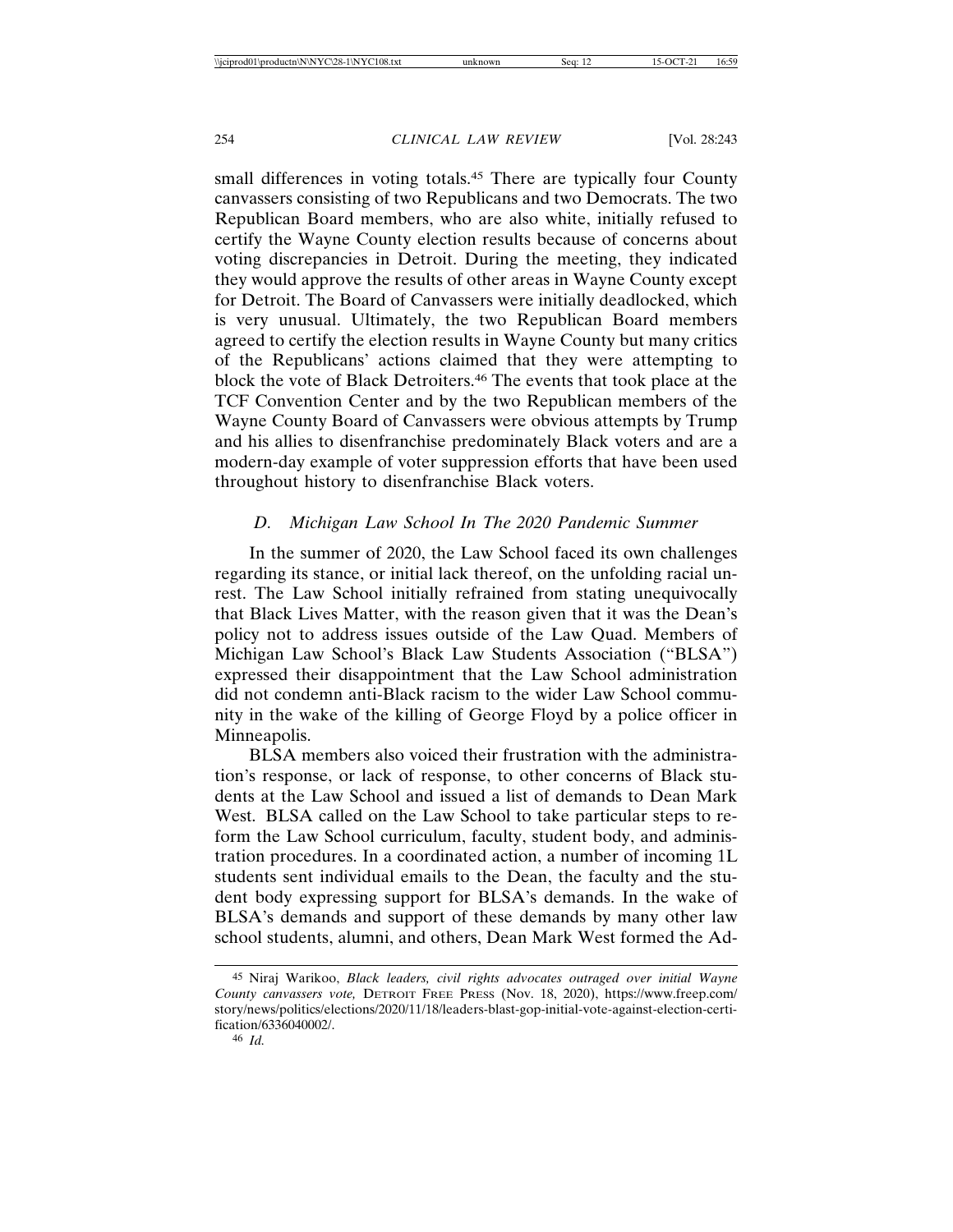visory Board on Race and Racism, appointing Dana as the Co-Chair.47

We were mindful of the situation happening at the Law School and explicitly wanted to take a different approach in the Clinic. As a start, we sent a note to the students over the summer, sharing with them that the Clinic has been in existence for nearly 30 years and has seen first-hand the role race, racism, and economic inequality have played in creating and perpetuating adverse conditions for many in Detroit and the metropolitan area. We noted that we are seeing the country grapple with the need for systemic change as well as individual introspection. The Clinic would have them engaging in both, we said. Through client-centered and community lawyering, they would develop a practice of reflection, asking themselves what assumptions am I bringing to this work? What do I need in order to be fully present and take in what my client says? What did I do well? What might I improve next time? We added that another component of community lawyering is understanding the context in which our clients operate. What are the structures in place that create the conditions in which they function? How do they see their role in relation to those structures? What systemic changes do they (and you) see necessary? How might those changes be achieved? These were all questions they would explore throughout the semester.

# II. THE CLINIC PANDEMIC YEAR

[T]o teach in a manner that respects and cares for the souls of our students is essential if we are to provide the necessary conditions where learning can most deeply and intimately begin.<sup>48</sup>

These words by bell hooks encapsulate our teaching philosophy going into the pandemic school year. We knew we needed to recognize that students may have had vastly different experiences over the past five months. We also knew that we were working within a general law school culture that "ultimately teaches many students to put aside their personal life and health and accept persistent discomfort, angst, isolation, even depression as the cost of becoming a lawyer."49

<sup>47</sup> The Advisory Board on Race and Racism is charged with 1) examining issues of racism and disparity in the Law School community based on race and ethnicity; and 2) issuing actionable, fundamental, transformative recommendations to the Michigan Law community about ways to eradicate systemic, institutional racism and discrimination within the Quad, as well as recommendations for engaging issues of race in constructive ways. The Board acts as a body independent of the Dean.

<sup>48</sup> BELL HOOKS, TEACHING TO TRANSGRESS: EDUCATION AS THE PRACTICE OF FREE-DOM 13 (1994).

<sup>49</sup> Lawrence S. Krieger, *Institutional Denial About the Dark Side of Law School, and Fresh Empirical Guidance for Constructively Breaking the Silence,* 52 J. LEGAL EDUC. 112,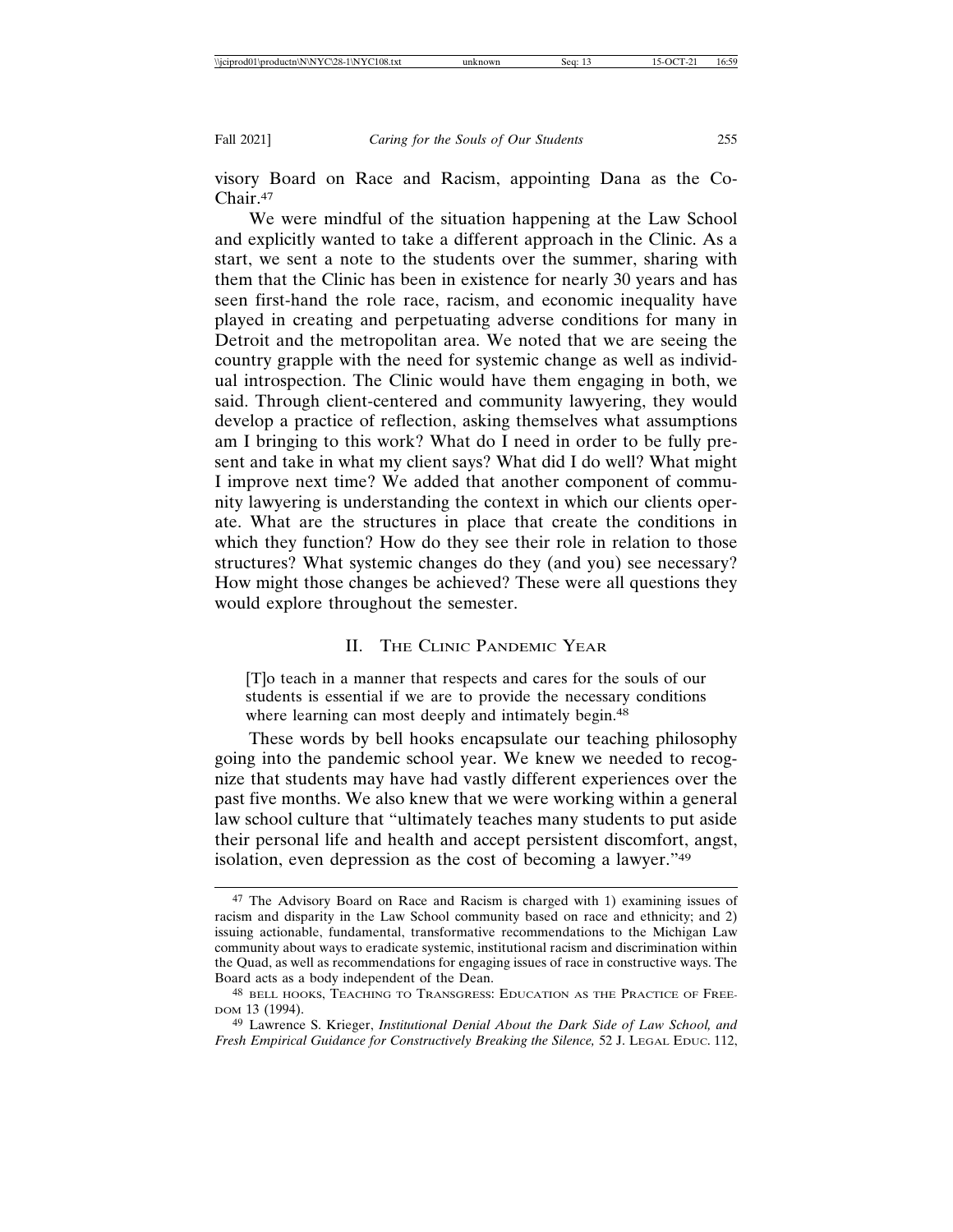While we think of clinics as places where we would otherwise surface and counter these narratives, it was apparent to us that more than ever before, we had to consider and care for the souls of our students. We wanted to know who they were, how they were doing, what their experiences had been thus far through the pandemic and ensuing social and political disruption, what their current living situation was, and whether those conditions allow them to learn deeply and intimately. Trying to set aside one's personal life and health, including that of our own, would likely not serve us well through the sustained upheaval we were collectively undergoing. Borrowing again from hooks, we added to the syllabus that ours was an *engaged pedagogy*, where everyone should feel a responsibility to contribute, and that we see each of us as an active participant, bringing our whole selves, with our complex lives and experiences, rather than simply seeking compartmentalized bits of knowledge.<sup>50</sup>

We were not in normal times and acknowledging this to the students was important to us. We added the following to our syllabus introduction:

These are not normal times. As they start to become our new normal, though, we must prioritize self-reflection and self-care. We must also work to create a clinical community where we come together to share, to learn, to build trust and provide mutual support. Dana, Gowri and Kelly are committed to supporting you throughout your clinical experience—individually, in your teams and as a whole. Some of our past methods of teaching and lawyering will transfer relatively seamlessly to our online reality while others may not. We welcome your constant feedback and ideas on how to enhance your learning within these new parameters.

We abandoned any notion that what we had done in the past would necessarily work the same way in a virtual setting. The pandemic provided us with an opportunity to solicit student feedback and to adjust more than we would have prior to the pandemic, making it a more dynamic year than in years past. On a personal level, we saw the limits of our own mental and physical well-being, we made mistakes, and we modeled giving ourselves and each other grace. This section shares the ways in which we attempted to create community in our virtual space and deeply engage in the issues of our not-so-normal times.

# *A. Summer Engagement*

We saw the summer as an opportunity to start building commu-

<sup>118 (2002).</sup>

<sup>50</sup> HOOKS, *supra* note 48, at 10-11.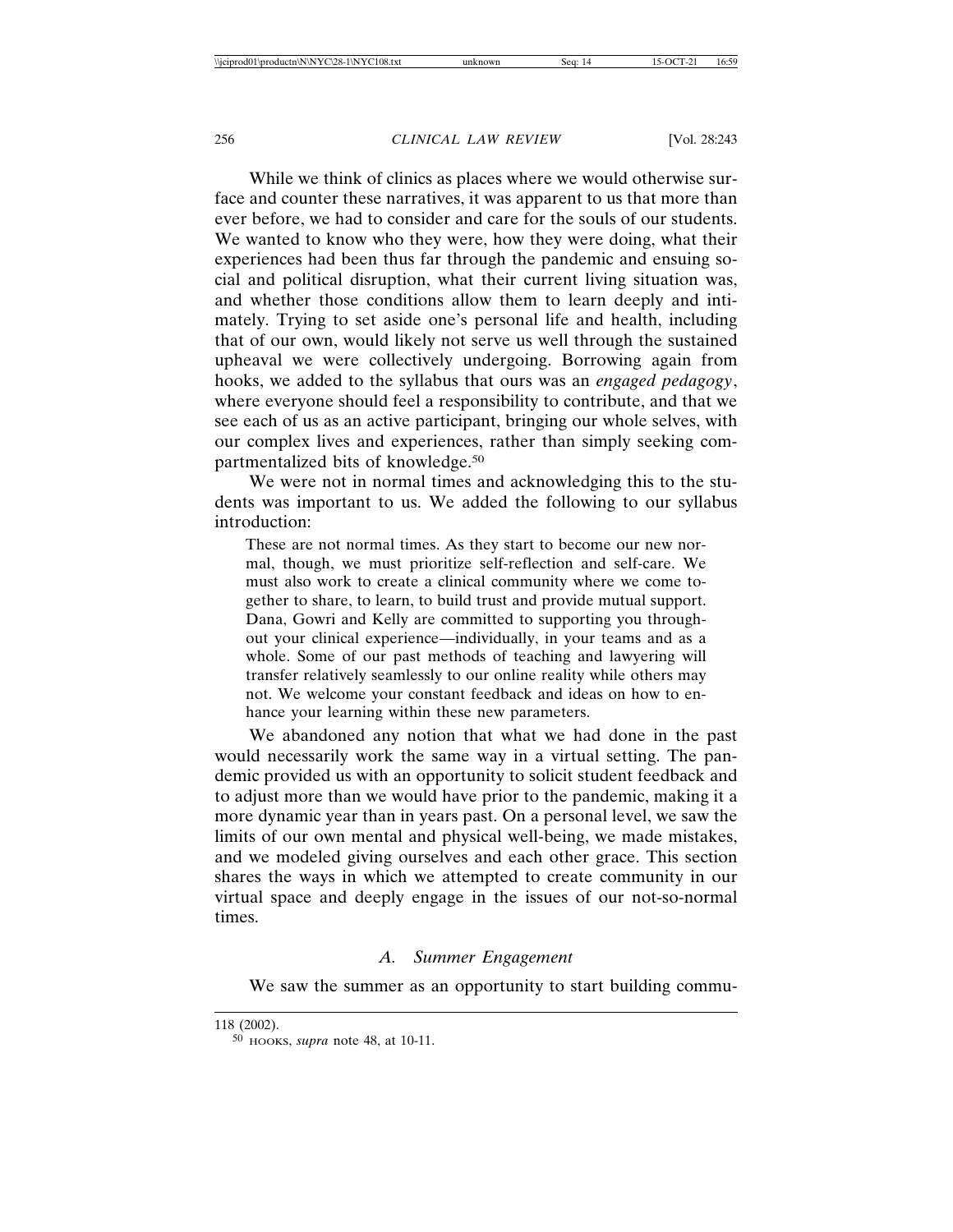nity and introduce the students to issues relevant to the Clinic. We asked the students to email the class with responses to the following: something you are curious about with respect to the Clinic; share one or two summer goals; and what is something you're doing for self-care in these stressful times. Their responses gave all of us glimpses, some with pictures attached, of the worlds in which we were each living. To provide context for our clinic's work, we assigned reading that we would not have otherwise had time to assign during the school year. The goal was to pick reading that would not be a slog to get through and that gave students critical context for the clinic's approach and for the communities from which its clients come. The key themes we wanted to introduce to students were critiques of our current economic system, an introduction to democratic means of ownership and governance, and the history of racism and inequity in the city of Detroit. To that end, we chose two books, OWNING OUR FUTURE by Marjorie Kelly, and BLACK DETROIT by Herb Boyd.

Gowri had been assigning Marjorie Kelly's OWNING OUR FU-TURE for a number of years, starting as early as 2012. In the book, Marjorie Kelly, a former business ethics journalist who is now a democratic economy theorist, centers the story of a family whose home had been foreclosed upon during the foreclosure crisis (when our typical student was in the eighth grade!). She traces the current ownership of the home back through the twists and turns it went through as it got bought and sold by various mortgage companies. Marjorie Kelly breaks down the elements of our current dominant economy, which she terms extractive, as one that focuses on maximum extraction of physical and financial resources from workers and the environment to yield maximum gain for shareholders.<sup>51</sup> She then posits features of an economy that is generative, creating beneficial rather than harmful outcomes.52 She tells the stories of organizations that have elements of generative design.53

<sup>51</sup> MARJORIE KELLY, OWNING OUR FUTURE: THE EMERGING OWNERSHIP REVOLU-TION: JOURNEYS TO A GENERATIVE ECONOMY 11, 18 (2012) (describing extractive ownership as maximizing profits in the short term, where ownership is disconnected from the life of the enterprise, capital markets controlled on autopilot, capital as master rather than friend, and trading focused solely on price and profits).

<sup>52</sup> *See id*. (describing generative ownership as creating the conditions for life over the long term, where ownership is rooted in human hands, control is by those dedicated to social mission, where capital is friend rather than master, and where there is collective support for ecological and social norms).

<sup>53</sup> The examples Kelly provides include South Mountain Company, a design/build firm located on Martha's Vineyard, Massachusetts. The company is employee-owned and employee-governed. After experiencing a period of fast growth, it reassessed its approach to growth and shifted from a notion of "more" to "enough," meaning that the owner-employees looked beyond growth for the sake of growth and instead focused on what would be sufficient for their collective values. KELLY, *supra* note 51, at 119-121. Another example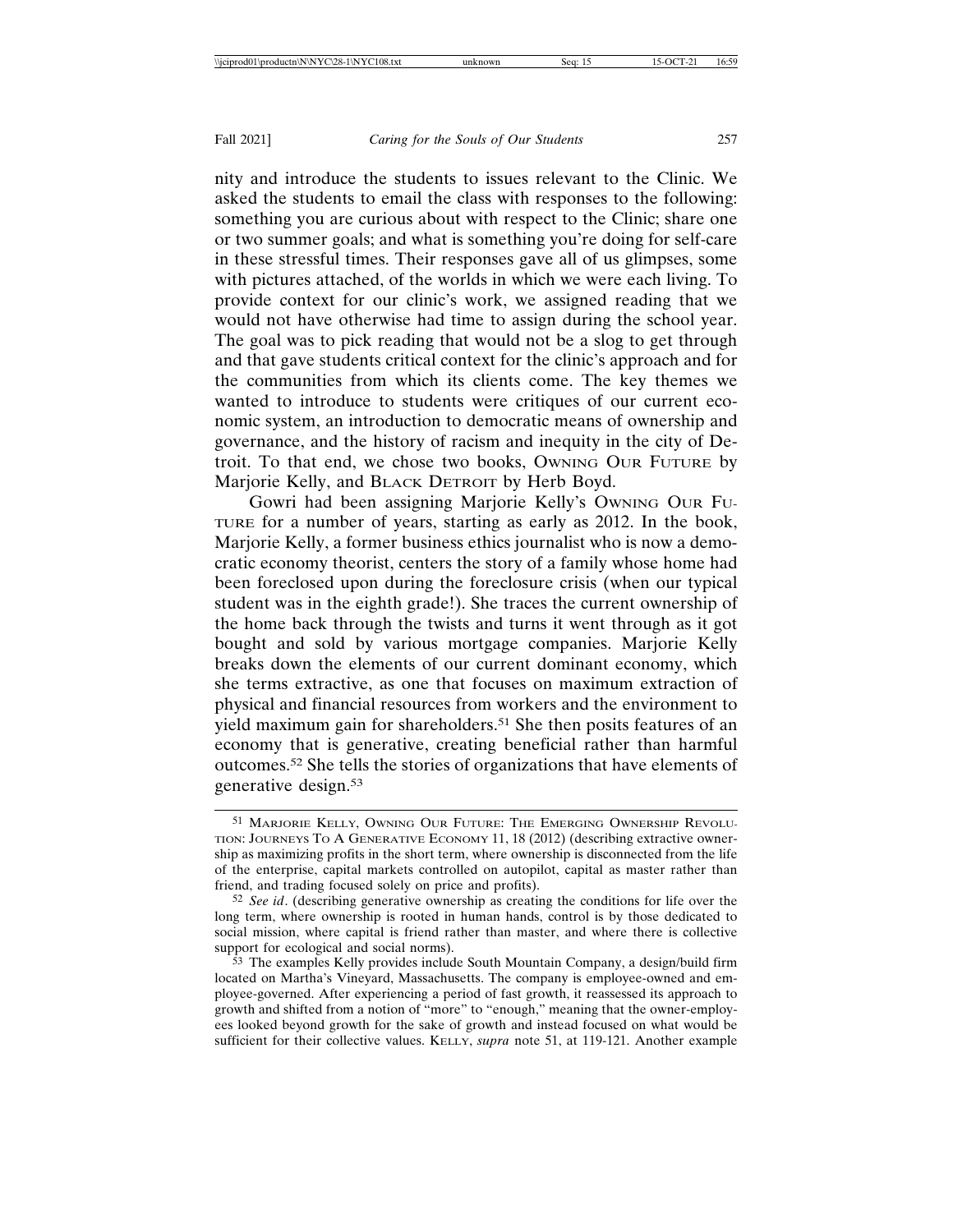Students' responses to the book have shifted over time, from doubt about whether our economy needs changing and whether generative ownership design is sustainable and scalable, to being in firm agreement to the author's claim that the economy is extractive and is the cause of the wealth and income inequality seen today. Students now generally feel that there must be change, and they welcome the language and examples Marjorie Kelly gives them to think about how change might be possible. Further, they have opportunities to work with Clinic clients who are putting democratic principles into practice.

In addition to the reading on extractive and generative economies, we felt the summer afforded us an opportunity to center the role of Black Americans during this time of heightened awareness of systemic and structural racism. The city of Detroit—where most of our clients are based—has a population that is nearly 80% Black. 54 Often referred to as "America's Blackest City," Detroit provides an excellent opportunity for in-depth review of Black American history, including key components such as the Underground Railroad, the Great Migration, Motown, and the 1967 rebellion. By providing historical context about the role of Black Americans in Detroit's past, present, and future, we hoped to afford our students the opportunity to better understand their clients and the communities those clients serve.

With this goal in mind, we discussed reading opportunities that could provide this context and background. Dana had recently purchased BLACK DETROIT: A PEOPLE'S HISTORY OF SELF-DETERMINA-TION by Herb Boyd, a well-respected Black journalist from Detroit, and it appeared it would provide just the framing we were aiming to provide. The book gives a detailed history of the growth and decline of Detroit and is particularly focused on the role of Black Detroiters. The publisher of BLACK DETROIT describes the book as "[A look] at the evolving culture, politics, economics, and spiritual life of Detroit a blend of memoir, love letter, history, and clear-eyed reportage that explores the city's past, present, and future and its significance to the African American legacy and the nation's fabric."55

We assigned a reflective essay, due a few days prior to the first class, addressing the themes presented in both OWNING OUR FUTURE and BLACK DETROIT. Students shared their essays via email with the

Kelly gives is the John Lewis Partnership in London, which has a democratic structure with employee-elected forums at a number of company levels. *Id* at 179. Its over-76,000 employees give input, share information and make decisions. *Id*.

<sup>54</sup> U.S.CENSUS BUREAU, *Quick Facts*, *https://www.census.gov/quickfacts/detroitcitymichigan* (last visited May 31, 2021).

<sup>55</sup> *See* HarperCollins Publishers (commenting on HERB BOYD, BLACK DETROIT: A PEOPLE'S HISTORY OF SELF-DETERMINATION (2018), *https://www.harpercollins.com/products/black-detroit-herb-boyd* (last visited May 31, 2021).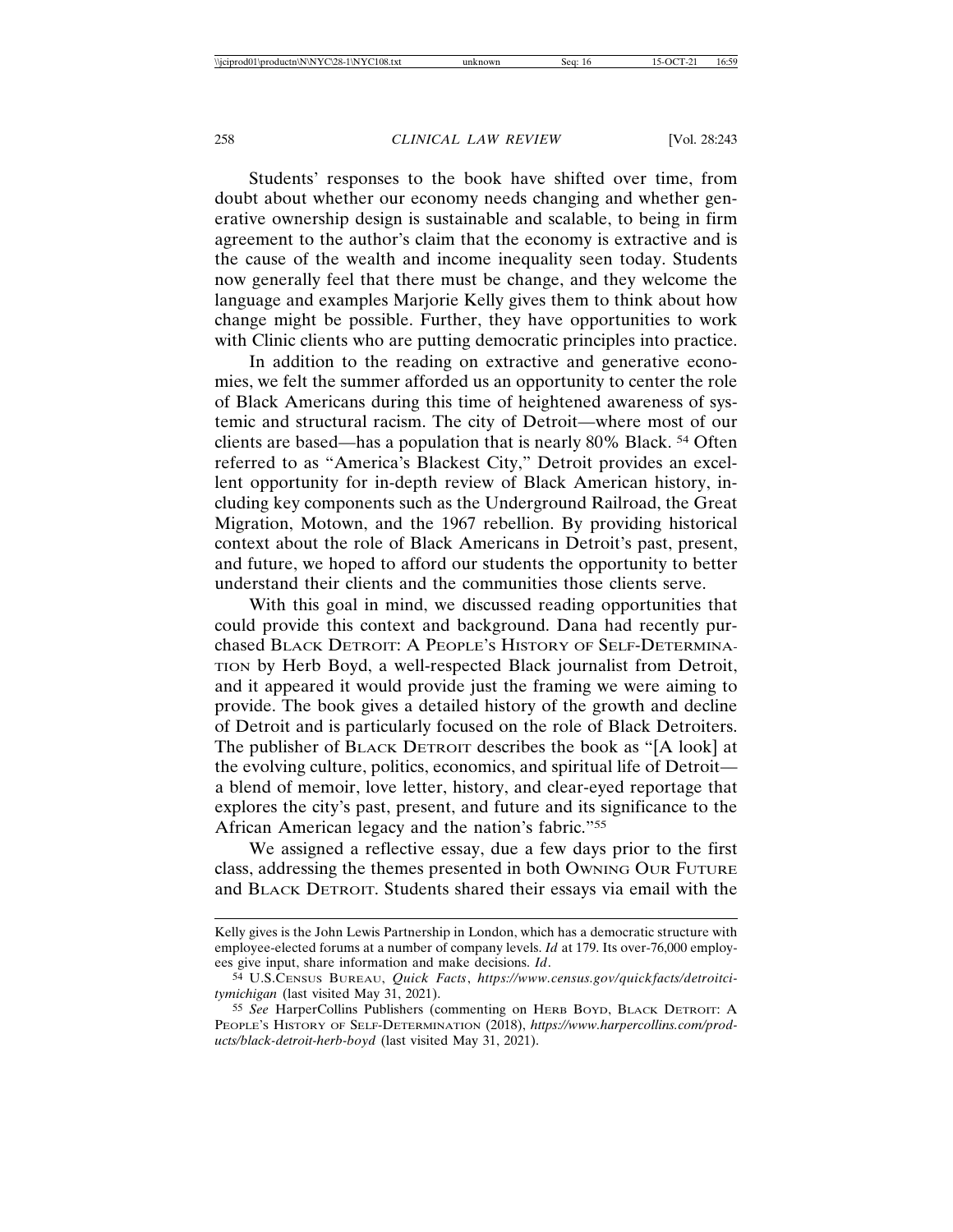entire class to begin an informal sharing of ideas, and we pulled from the essays during the first class to organize a discussion of these overall themes of economic and racial justice. In their essays, students reflected on a number of themes. One consistent theme students identified was resilience. One student noted "the variety of areas that Black people from Detroit contributed to despite the pervasive racism that they suffered from. . .made me wonder how much more could have been achieved if they were provided with greater opportunity through more resources and support;" while another said, "community organizers and organizations came together to advocate for a better city and world [showing] there is power in diversity of thought, from separatists to integrationists, and power in organizing at all levels of society."

Our goal in providing context for client work appeared to have been met, with students sharing reflections such as:

For lawyers to be effective and innovative legal advocates in their communities, I believe it is important to also be versed in the sociopolitical and financial economies that we are entering. . . Practicing law is not an abstract exercise of doctrinal theory—livelihoods are on the line.

I will aim to understand my client's situation while recognizing the limits of my understanding given my identity and life experiences.

Approaching every aspect of law by thinking about how the work we do impacts the community, both in the short term and long term, is something I hope to take with me as I work for clients in the clinic and after law school.

We all (faculty and students) noted that while we read the book and learned about the decades and decades of racial injustice in Detroit, we noticed that so much of the injustice perpetrated against Black Americans continued in real time. One student noted, "during multiple incidents described in the book, I had to double check the date because some of what was described sounded exactly like the events going on today."

For the winter semester, given the shorter time available between semesters, students' declining mental health, and unusual challenges such as law firm interviewing in January (instead of the usual August), we felt we could not assign this 300+-page book of important but dense reading. Instead, we assigned a video of author Herb Boyd on a book tour for BLACK DETROIT in which he discussed many key points of the book. While not the same as assigning the full book to read, we hoped it gave students at least a taste of the information to help set the stage for the coming semester's work in Detroit.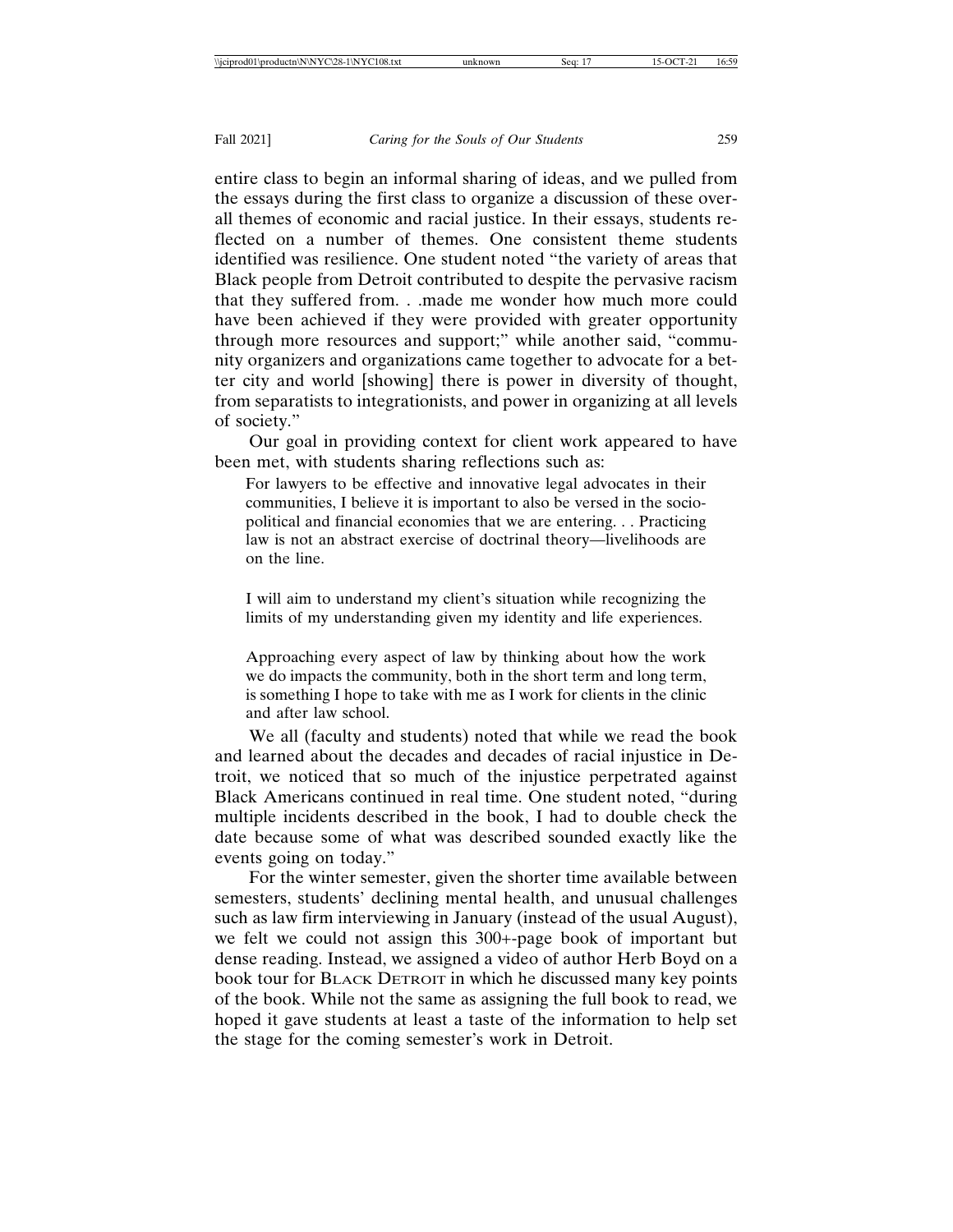# *B. Creating Community And Building Capacity For Challenging Conversations*

Centering our current reality meant that we would be having explicit conversations about race and racism among other potentially charged topics. Fearful of how "[i]mproperly navigated racialized interactions diminish psychological safety for all students, but in particular for students of color,"56 we grappled with how to create psychological safety in our virtual setting, a task that is difficult to accomplish even in an in-person setting. We used a mix of methods creating group norms, highlighting crucial skills, and making space for students to bond with each other person to person.

During the first session of our seminar, we invited students to offer norms that would become our group agreement—the expectations of ourselves and of each other during our time together in the Clinic. The group agreement would be a living document that we revisited and revised from time to time. In addition to items such as stepping up/stepping back and deep listening, students added engaging charitably and avoiding judgment; having grace and patience with ourselves and each other; and allowing each of us room to grow, to give each other the space to make mistakes and learn from them and not freeze someone in time. These values reflected a desire to engage thoughtfully and freely in conversations that may be difficult, where students may worry about saying something offensive or being misunderstood, particularly in an era that requires a greater degree of awareness and empathy with historically marginalized groups and the potential to face consequences for offending.

As a primer for engaging in challenging conversations, we assigned a short chapter for the first class titled "Mastering Context Talk, Practical skills for effective engagement," by Dr. Kennedy V. Hardy.57 He defines context talk as "any conversation or dialogue that involves talking about any dimension of diversity."58 He observes that "context talk is seldom progressive, meaningful or effectively executed. Earnest attempts to have fully engaged conversations are often fraught with conflict escalation, verbal withdrawal, emotional cutoff, or diversion and distraction."59 He stresses that context talk is nearly impossible to engage in without preparation, practice, and acquiring

<sup>56</sup> Erin C. Lane, *Racialized Interactions in the Law School Classroom: Pedagogical Approaches to Creating a Safe Learning Environment*, 67 J. LEGAL EDUC. 780, 783 (Spring 2018).

<sup>57</sup> *See* Kennedy V. Hardy, *Mastering Context Talk, Practical skills for effective engagement, in* CULTURALLY SENSITIVE SUPERVISION AND TRAINING (Kenneth V. Hardy & Toby Bobes, eds. 2016).

<sup>58</sup> *Id.* at 136.

<sup>59</sup> *Id.*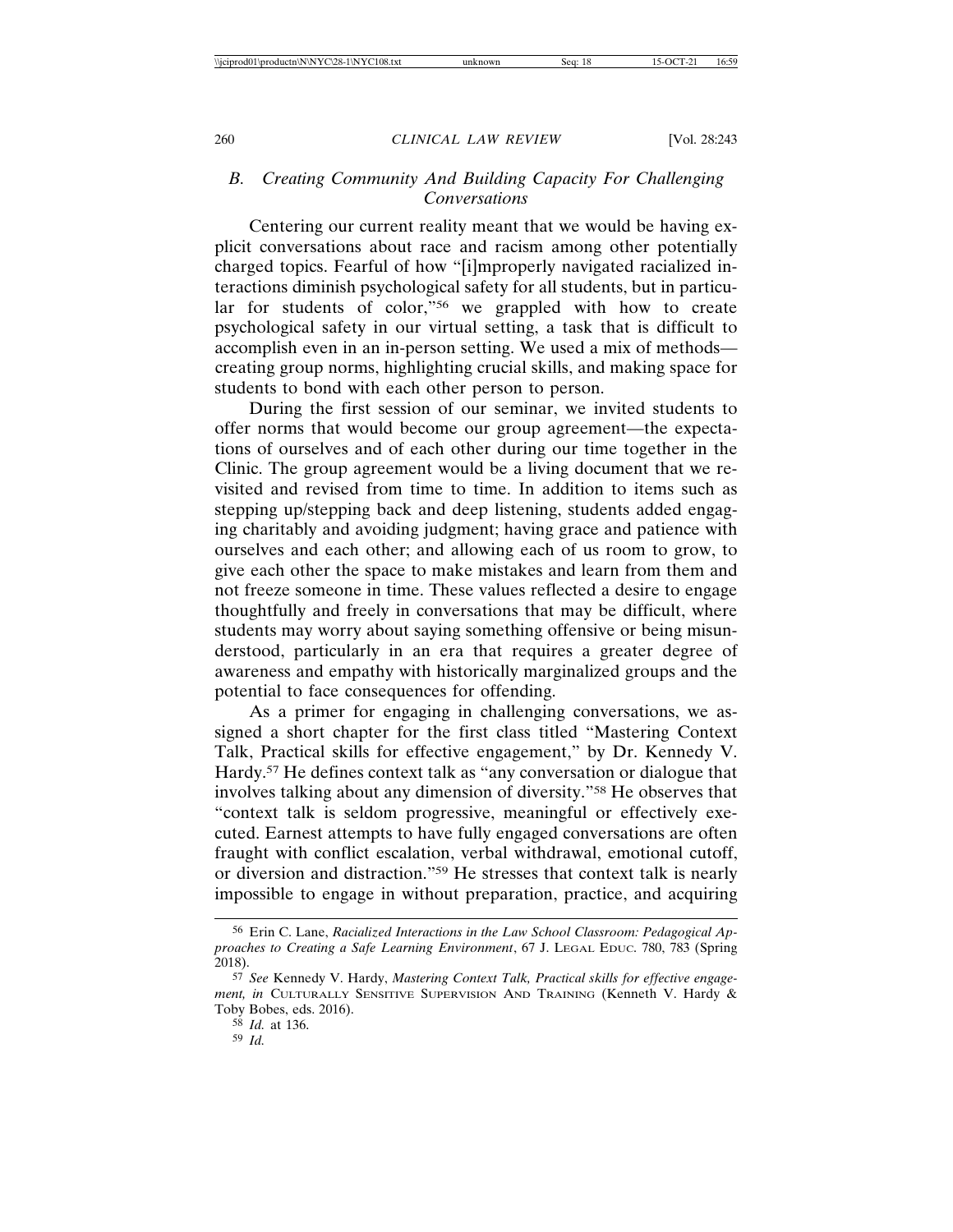effective skills.<sup>60</sup> In full agreement with Hardy on this point, we assigned the chapter in the hopes of laying a foundation upon which we would help prepare and build students' capacities, and our own, for difficult conversations.

Hardy highlights basic communication skills needed for effective communication: practicing deep listening; providing skillful feedback; using "I" messages; attending to verbal and nonverbal communication; developing refined meta-communication skills (the ability and willingness to communicate about the communication); developing a communication style that imbues intimacy, intensity, congruency, transparency, and authenticity; effectively using expressions of acknowledgment; responding therapeutically (expressing non-combative, non-symmetrical, non-hierarchical responses); developing a proficiency in expressing thoughts and feelings; and allowing space for reflection and contemplation.<sup>61</sup> Clearly, students would have differing familiarity with, and mastery of, these skills. Further, Hardy also lays out specialized skills that rely on a high degree of self-awareness, and potentially broaden the range in which individuals are capable of mastering context talk. These skills require developing a multidimensional view of the self, knowing one's self, understanding one's self in relation to others, and identifying one's privileged and subjugated selves.62 Despite our concerns that training in "context talk" might require a baseline of skills that not all our students might have, Hardy's taxonomy gave us a starting point for building skills, putting students on notice that the Clinic would engage in context talk and signaling the importance of doing so in a deliberate way. The students articulated and codified some of these skills in the group agreements we created at the beginning of the semester.

Throughout each semester, we often started class with exercises to help us get to know each other. At times we put students in randomized breakout room pairs to chat about questions we would pose, questions that came from a study exploring intimacy between strangers.63 The idea of the study was that mutual vulnerability fosters closeness. Most students appreciated the opportunity to interact oneon-one with classmates other than their Clinic partners and to do so in a way that shed insight into the other person. Ultimately, our challenge, as we will discuss later in this essay, came from relating to each other strictly in a virtual setting and thereby missing the types of inter-

<sup>60</sup> *Id.*

<sup>61</sup> *See id.* at 137-39 (expanding on each of the general skills listed above).

<sup>62</sup> *See id.* at 139-40 (expanding on each of the specialized skills listed above).

<sup>63</sup> *See* Daniel Jones, *The 36 Questions That Lead to Love*, N.Y. TIMES (Jan. 9, 2015), available at https://www.nytimes.com/2015/01/09/style/no-37-big-wedding-or-small.html.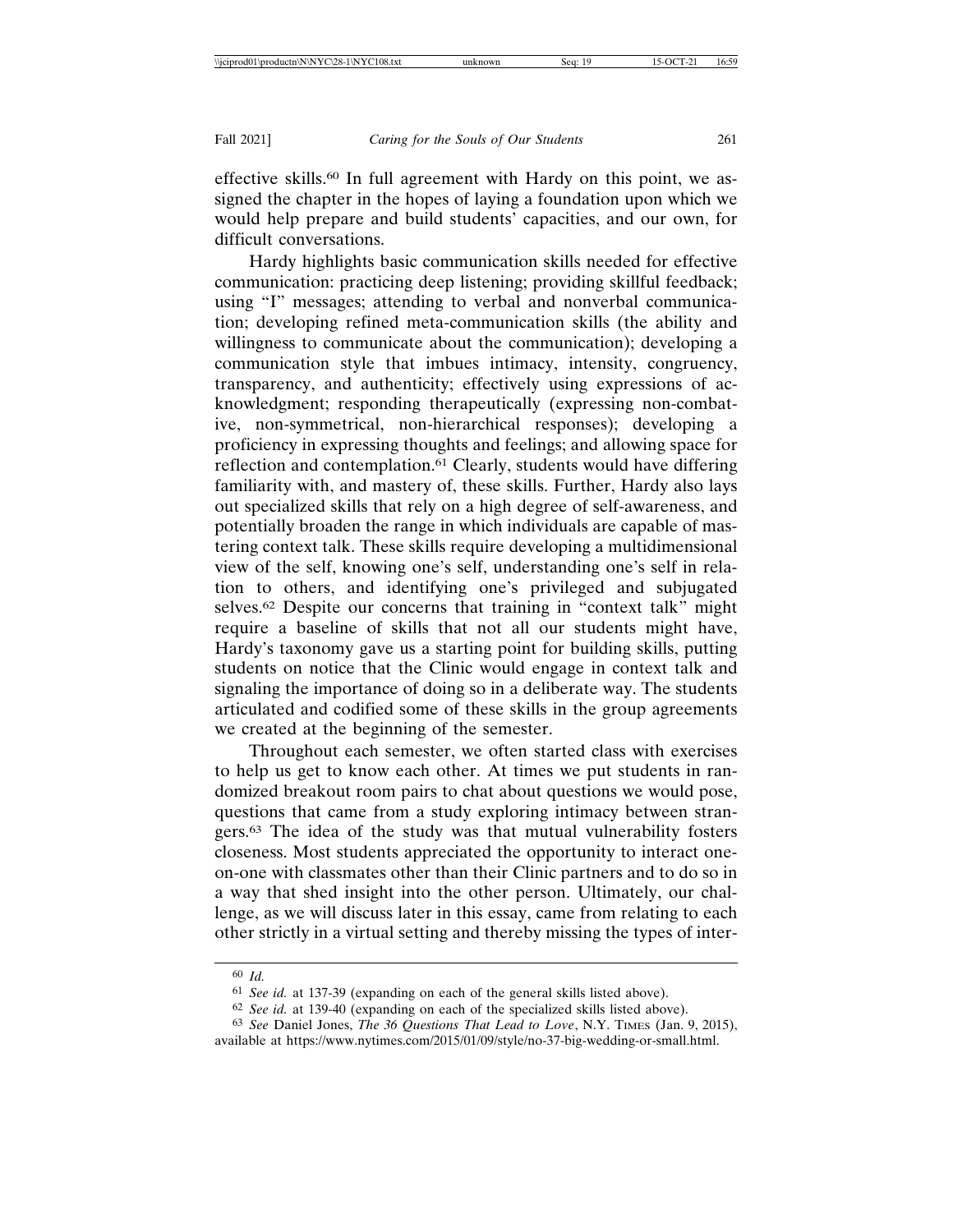actions and trust that come from doing so.

# *C. Three-Part COVID Series*

While we struggle, as others do, with how to balance teaching "skills" and "non-skills" units in the seminar, we knew we had to address the pandemic and its impact broadly on the communities with which we work and specifically on nonprofit organizations and small businesses. Connecting the work of our clinic to what was going on in the world around us was key to teaching students that context matters—what does it mean to represent nonprofit organizations and small businesses? How are they connected to our current reality? What are they trying to achieve? What obstacles and opportunities do they face?

We created a three-part series that we staggered throughout the syllabus. The first in the series was titled "Systemic Inequities Exposed." The goal of the segment was to have students consider some of the systemic inequities that COVID laid bare and further exacerbated such as the lack of protections for workers; a broken healthcare system; a general lack of a federal safety net; the impact of high rates of incarceration; homelessness; and racial and gender inequality. We assigned a piece by K. Sabeel Rahman that called for radical, bold, race-forward ideas.64 We also provided statistics on Black-owned businesses and their disproportionate rates of closure over white-owned businesses due to COVID-19. Close to half of all Black-owned businesses across the country had closed.65 Ninety-six percent of Blackowned businesses tend to be small "mom and pop" shops with no employees.<sup>66</sup>

The second session of the series focused on aid to nonprofits and small businesses. Students read about the federal programs designed to help nonprofit organizations and small businesses—the Paycheck Protection Program and the Economic Injury Disaster Loan. We discussed the purpose of the loans and their limitations in actual implementation, including how and why Black business owners were less

<sup>&</sup>lt;sup>64</sup> K. Sabeel Rahman, *COVID-19 and the Crisis of Racial Capitalism*, D<sub>CMOS</sub> (Apr. 6, 2020) https://www.demos.org/sites/default/files/2020-04/COVID\_Racial%20Capitalism.pdf.

<sup>65</sup> MAJORITY STAFF OF HOUSE COMM. ON SMALL BUSINESS, THE STATE OF BLACK-OWNED SMALL BUSINESSES IN AMERICA 6 (Feb. 26, 2021), https://smallbusiness.house.gov/ uploadedfiles/bob\_report\_final.pdf (reporting that Black business ownership rates dropped 41% between February and April 2020).

<sup>66</sup> Andre M. Perry, Tynesia Boyea-Robinson & Carl Romer, *How Black-owned businesses can make the most out of the Biden infrastructure plan*, The Avenue - Brookings Institution (Apr. 29, 2021), https://www.brookings.edu/blog/the-avenue/2021/04/29/howblack-owned-businesses-can-make-the-most-out-of-the-biden-infrastructure-plan/ (noting that ninety-six percent of Black-owned businesses are sole proprietorships owned and operated by one individual).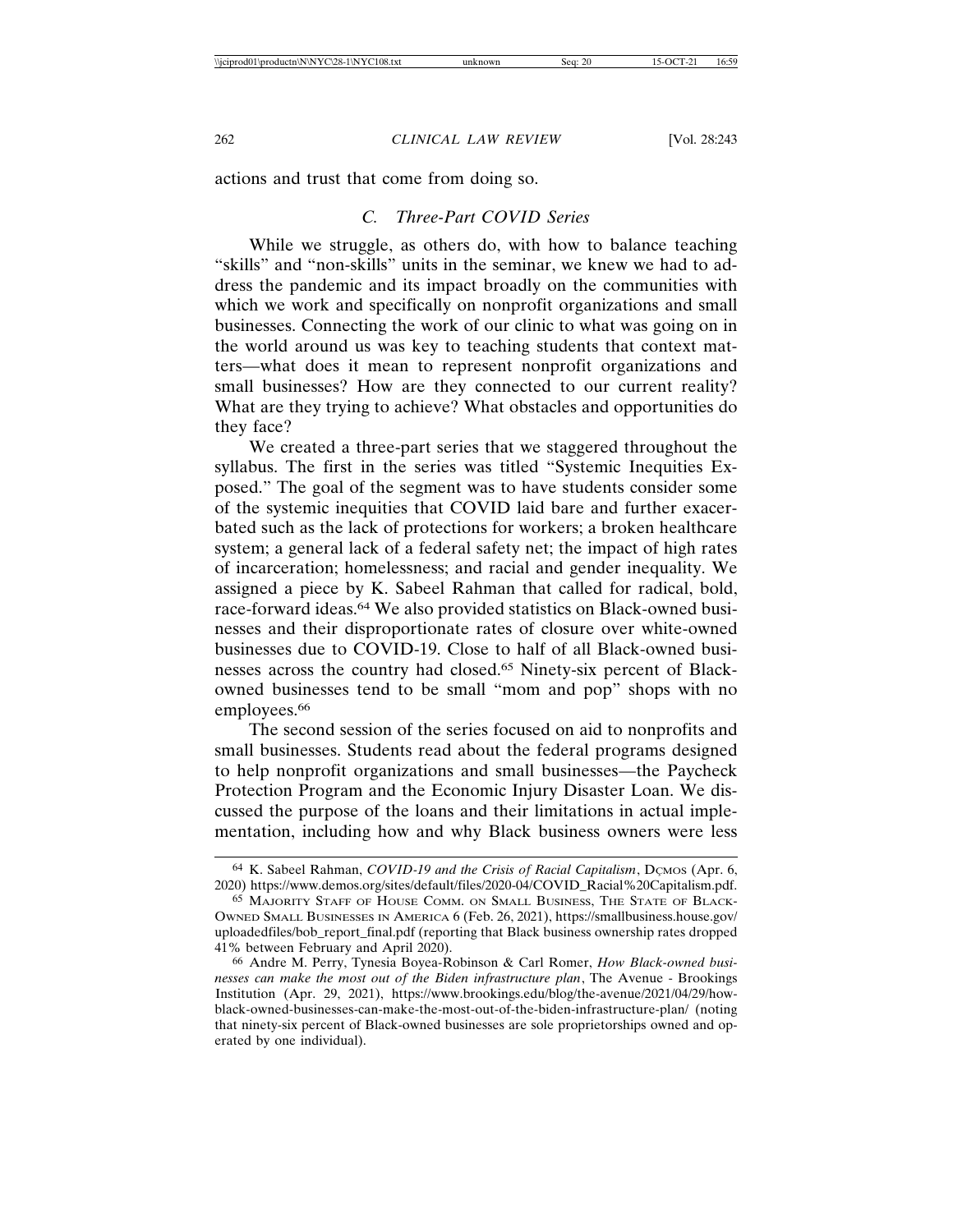likely to access the funding. We had a guest speaker, a loan officer from Michigan Women Forward, a community development organization focused on economic opportunity for women. He spoke about their loan program and the impact the pandemic has had on the businesses they support.

A key piece of our discussions around aid to communities was mutual aid, a concept with which most students were unfamiliar. Mutual aid refers to collective coordination to meet peoples' needs.<sup>67</sup> A central philosophy to many mutual aid networks is that our current systems are unjust and will not meet the needs of people.<sup>68</sup> We assigned reading and podcast episodes that detailed the history of mutual aid—a history with roots in the Black, indigenous and immigrant communities—and its resurgence during the pandemic.69 We collaborated with the Georgetown University Law Center Social Enterprise & Nonprofit Law Clinic to co-host a webinar, titled *Stepping Up and Stepping In: Mutual Aid in a Time of Crisis & Beyond—How communities are filling gaps during the pandemic and the role of lawyers in supporting these efforts*. Two mutual aid organizers, one from Ypsilanti, Michigan, and another from Milwaukee, Wisconsin, spoke about their mutual aid efforts, ones that had started prior to the pandemic, and the shifts they made as the pandemic unfolded. Two lawyers also joined the conversation to provide participants (mostly law students) with the legal landscape of underlying issues around governance, operations, finances, taxes, and liability.

A critical theme of the panel, and subsequently in our seminar session on aid to nonprofits and small businesses, was the difference between charity and solidarity. Mutual aid networks consider themselves as building solidarity as opposed to being a form of charity.70 Charity, aid, relief, and social services usually refer to people with money and power making decisions about the provision of support to poor people.71 It is a way for the extremely rich to give fractions of their fortunes to programs that ultimately maintain the status quo.72 Further, charity programs promote the idea that most poverty is a re-

<sup>67</sup> *See* DEAN SPADE, MUTUAL AID: BUILDING SOLIDARITY DURING THIS CRISIS (AND THE NEXT) 7 (2020).

<sup>68</sup> *See id.*

<sup>69</sup> *See* SUSTAINABLE ECONOMIES LAW CENTER, MUTUAL AID LEGAL TOOLKIT: FAQS FROM MUTUAL AID ORGANIZERS (Aug. 2020), https://www.theselc.org/mutual\_aid\_toolkit#h\_683645881821598471623494; *see also* Michael L. Haber, *Legal Issues in Mutual Aid Operations: A Preliminary Guide,* HOFSTRA UNIV. LEGAL STUDIES RESEARCH PAPER No. 2020-06, https://papers.ssrn.com/sol3/papers.cfm?abstract\_id=3622736.

<sup>70</sup> *See* SPADE, *supra* note 67, at 7.

<sup>71</sup> *See id.* at 2.

<sup>72</sup> *See* Haber, *supra* note 69, at 5.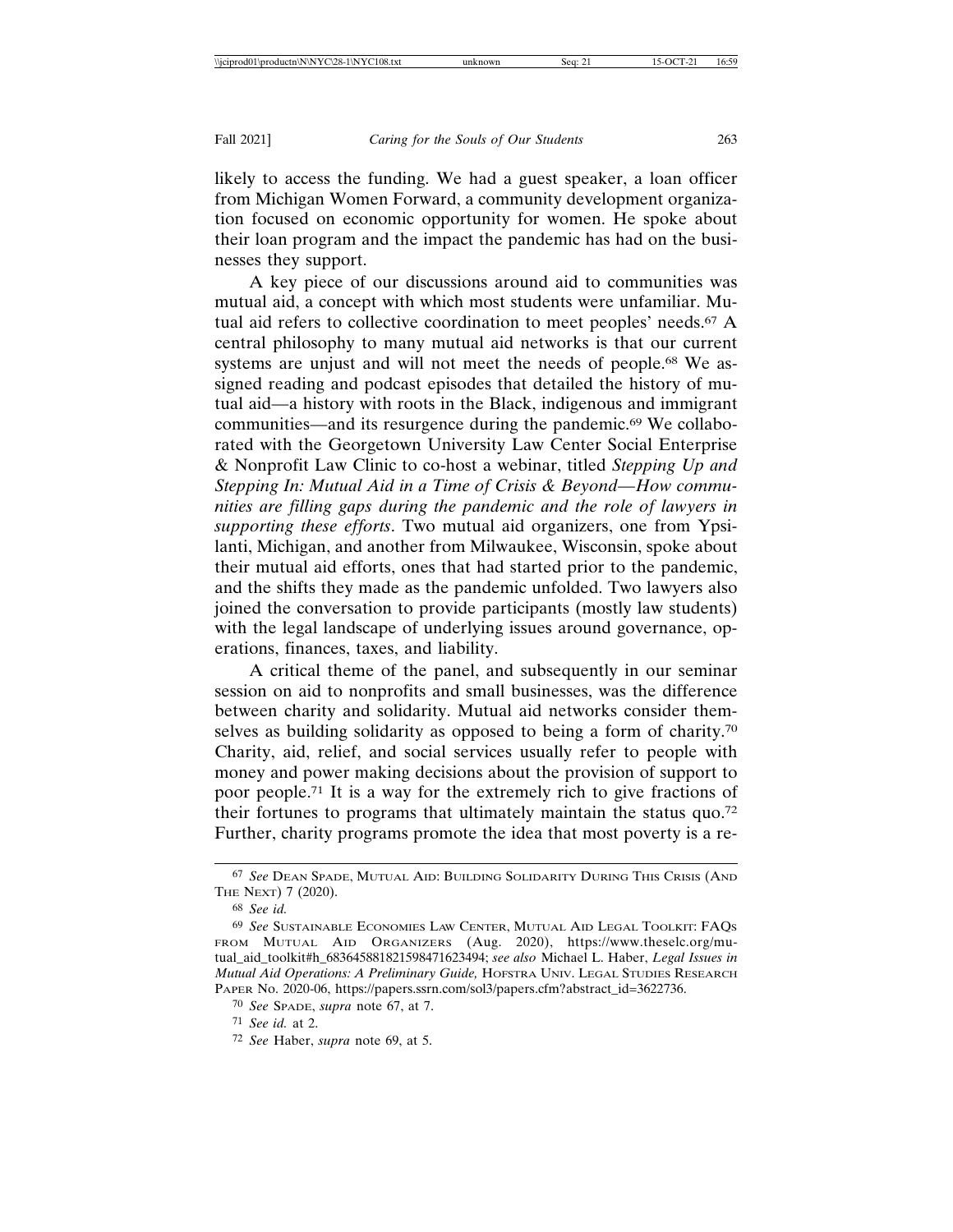sult of laziness or immorality and stigmatize those who receive help.<sup>73</sup> Mutual aid, in contrast, aims to be an exchange among equals that builds collective power and rejects hierarchy and domination.74 It does not separate politics and injustice from ordinary life.75 In seeking solidarity, mutual aid cultivates a shared analysis of the root causes of problems and connects people to social movements that address these causes.76 The charity versus solidarity framing was new to many of our students, yet they were quick to see the difference and apply this new lens to how they saw their clients and their clients' work.

The third session in the three-part COVID series looked at "Reimagining a Future after COVID." We used the session as an opportunity to engage students in thinking outside the box about systems change. Students reviewed the Movement for Black Lives' Economic Justice Platform and read part three of Marjorie Kelly's OWNING OUR FUTURE, which detailed five core elements of generative design. Our guest speaker for the session shared her organization's vision for a large-scale, worker-owned cooperative franchise and steps they have already made in realizing that vision.

# *D. Community Lawyering, Theory of Change And Client Selection*

As a clinic focused on community economic development, we explore concepts of community, the economy, and development. We also touch on community lawyering, exploring what it means to engage in community lawyering and different approaches to community lawyering. While seminal and easily relevant to ongoing work, many of the go-to pieces on community lawyering date back 20 years. Wanting a more recent take on community lawyering that directly addresses current-day movements, we borrowed from the Movement Law Lab's Build Power / Fight Power training on movement lawyering. Held over the summer of 2020, the five-part course brought together movement lawyering practitioners and educators to share ways to use law to the power of social justice movements.

Much of the standard reading on community economic development uses the term "empowerment," and discusses community empowerment as a goal of CED lawyers, but does not always break down what power is. We used slides from the Movement Law Lab training that show multiple dimensions of power: personal, interpersonal, institutional and cultural. We gave students time in their clinic partner pairs to answer questions about what power structures were at play

<sup>73</sup> *See* SPADE, *supra* note 67, at 22-23.

<sup>74</sup> *See* Haber, *supra* note 69, at 5.

<sup>75</sup> *See* SPADE, *supra* note 67, at 27-29.

<sup>76</sup> *See id.*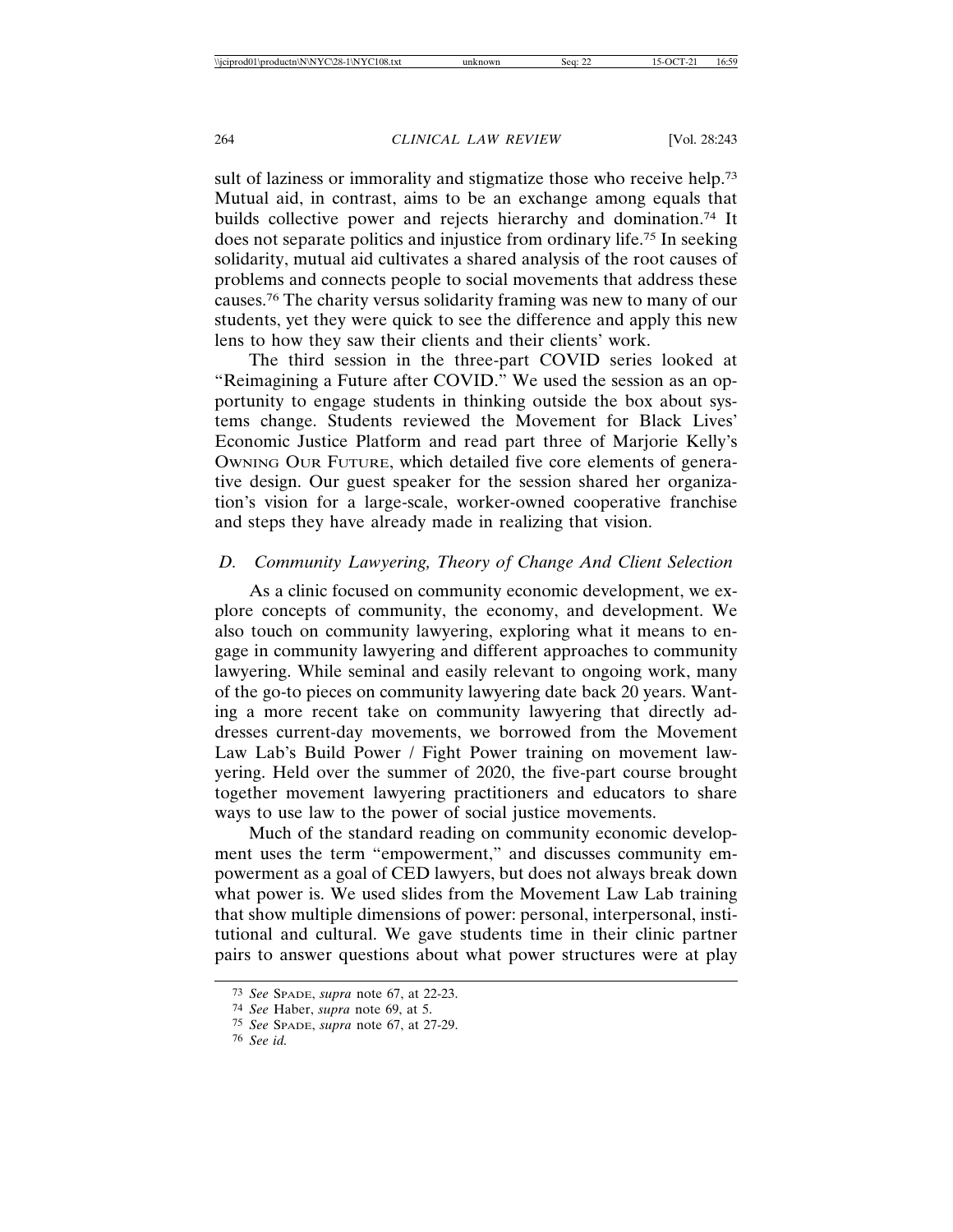for their client organizations, what their clients are working towards and against, and how they can take actions that build power versus create dependency. They identified systemic issues and issues specific to their client's industry—racism, disinvestment, political resistance to change, barriers to employment for formerly incarcerated individuals, lack of access to affordable healthy foods and drinks. Their responses to how to build power rather than create dependency touched on key client-centered lawyering strategies—making information accessible, constantly evaluating how they are partnering with clients and stepping back when the vision they are pursuing is theirs and not the client's, communicating to clients in ways that signal that the client has agency over legal issues and decision-making, connecting clients to other resources and individuals, recognizing that the client-lawyer relationship is reciprocal and that the students should reach out to clients for information so that the students could educate themselves without burdening clients. We also asked them to complete Deepa Iyer's exercise titled, "Mapping Our Roles in a Social Change Ecosystem,"77 in which they considered their individual roles in pursuing equity, liberation, inclusion, and justice. Students found themselves playing, or having the ability to play, multiple roles as lawyers working towards social change.

In past years, Dana has included a seminar session on client selection, in which the class discusses factors for deciding whether or not to take on a particular organization or business as a client. This year, before addressing how we select clients, we first discussed theories of change—what a theory of change is, different theories that exist, and how the Clinic's theory of change might impact client selection. We again shared slides from the Movement Law Lab to show its articulation of movement lawyering's theory of change: "Systemic and transformative social change happens when impacted people take collective action, lead their own struggles, and build power to change the root causes of oppression. Therefore, the role of the legal advocates is to make space for, bolster, protect & build power of organized people—not just win cases."78

We moved to identifying factors for how the Clinic's selection of clients might support the Clinic's values in supporting systemic change. These factors include how client selection might advance the Clinic's mission to promote economic, racial, and social justice and

<sup>77</sup> *See* Deepa Iyer, *Solidarit*y*l*s, *and Building Movement Project, Mapping Our Roles in a Social Change Ecosystem* (2020), available at https://buildingmovement.org/wp-content/ uploads/2020/06/Final-Mapping-Ecosystem-Guide-CC-BY-NC-SA-4.0-Handles.pdf/.

<sup>78</sup> Movement Law Lab, Build Power, Fight Power Course, Session 1: What is Movement Lawyering? (July 8, 2020) (materials on file with authors).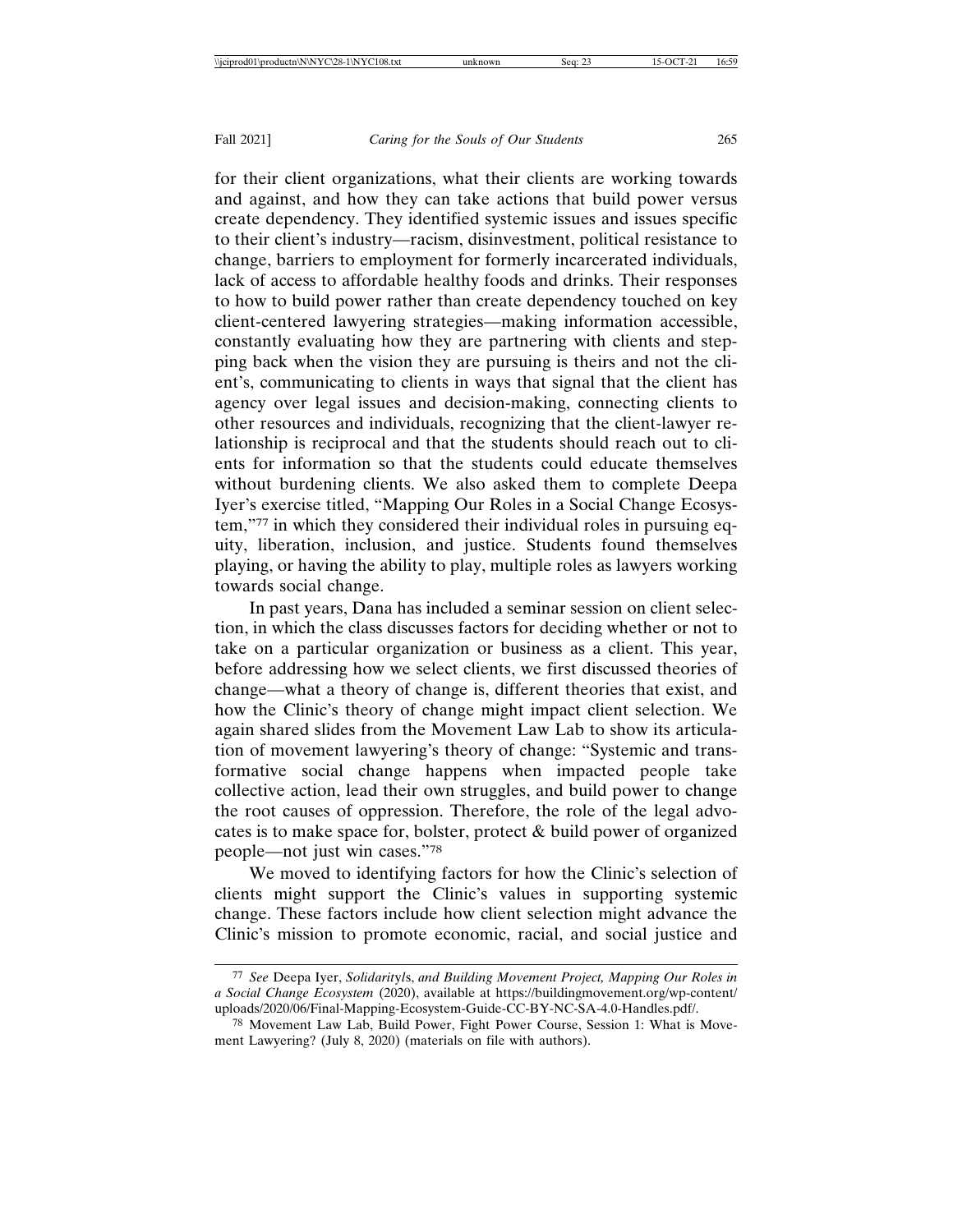community economic development in disinvested neighborhoods in Detroit and other urban areas in Southeast Michigan. Another consideration in taking on representation of organizations involves their lack of access to legal services in the private bar. Our selection criteria would favor organizations with the capacity and mission to effect systemic change: organizations that advance social, economic, or racial justice, and that build connection with the community. We also discussed more practical considerations regarding timeline, scope of work, and clients' willingness to work with students.

Many of the Clinic's clients do not fall under the categories of traditional collective action or organizing groups, but framing the conversation around theory of change and lawyering in a way that centers people impacted by injustice helped us better realize how client selection furthers our pedagogical and lawyering aims. From a pedagogical perspective, we gave students a guide to being intentional and systematic in choices they may make about client representation. If students will not be in a position to make choices about client representation, the theory-of-change framing may be helpful in creating awareness around the impacts of their lawyering.

Thinking about theories of change and movement lawyering also reminded us of the limits of some of our client work. While our small business work helps provide sustainable income for the business owner(s) themselves, and has impacts within the community, small business formation alone, or the creation of nonprofit organizations that are limited in scope, will not close the racial wealth gap or lead to systemic reform. Yet, we do have a number of clients who are creating business or organizations that are generative, that help to build a solidarity economy. These include consumer- and worker-cooperative businesses, mutual aid organizations, and community foundations. The Clinic also continued its participation in past years with the Law For Black Lives Clinical Cohort. Law For Black Lives is a national network of lawyers and legal workers committed to building a responsive legal infrastructure for movement organizations and growing a cadre of movement lawyers. A pair of students from the Clinic researched questions for a Black Lives Matter group on ways that communities might gain control over property left dilapidated by absentee landlords.

# *E. "Ridding Ourselves Of. . .White Supremacy, Capitalism And Patriarchy:" Our Clients In Their Own Words*

During typical semesters, we organize a clinic visit to Detroit within the first few weeks of the semester. Since most of our students are not from the Detroit area, many have never been to the city even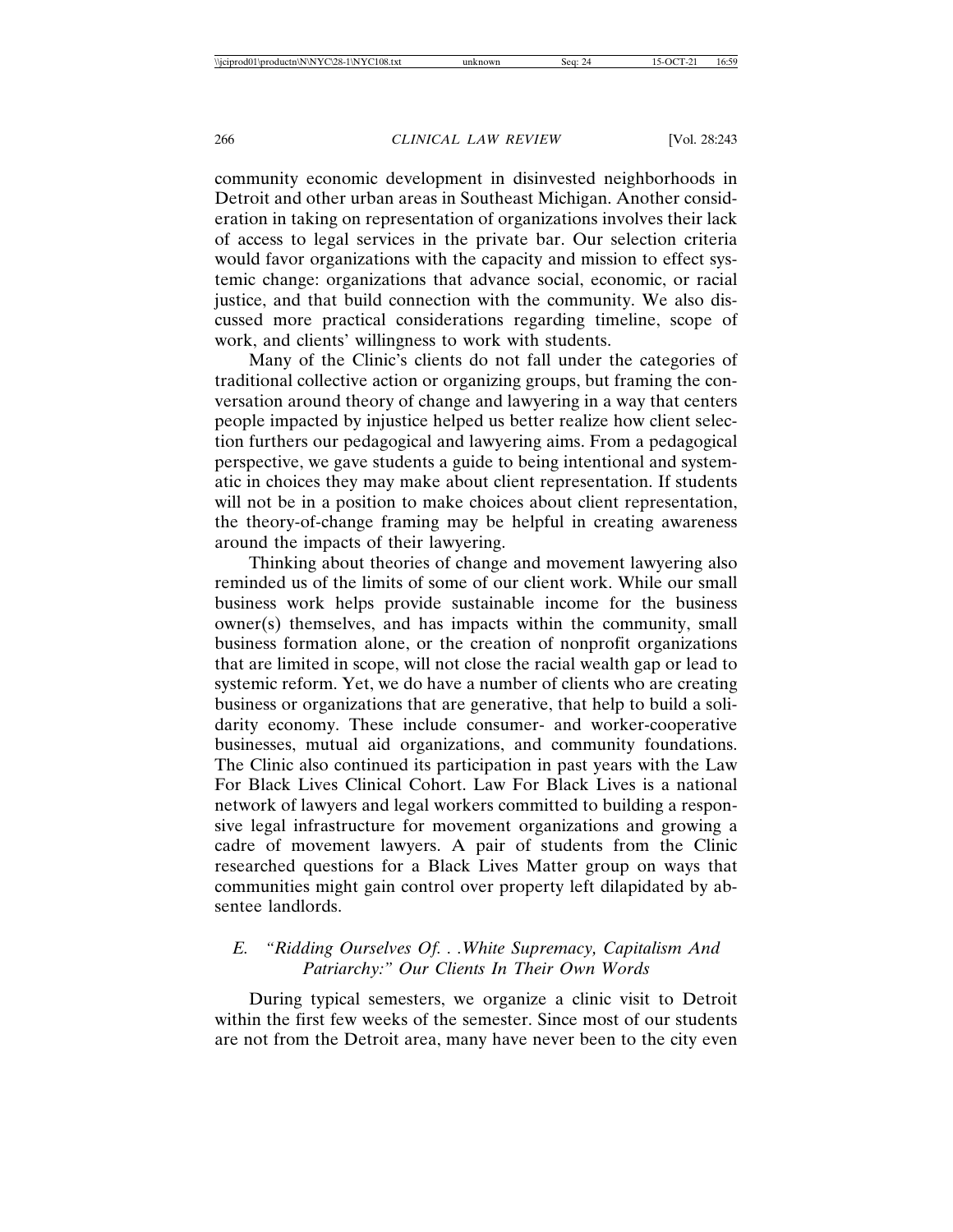though it is fairly easily reachable at just about 40 miles east of Ann Arbor. Many do not have much of an idea or opinion formed as to what Detroit is like, other than knowing it is the historic home to the automobile industry, that Motown produced scores of influential Black musicians, and what they hear on the news related to poverty, gun violence, and the recent bankruptcy. Without a greater context, students can have a difficult time understanding what Detroit looks like. The downtown and midtown areas are home to significant reinvestment and redevelopment, shining new sports arenas, and hip restaurants, while most of the city's neighborhoods, containing large swaths of vacant land, remain neglected. Those neighborhoods are where our community economic development work is focused.

On these visits, to provide some context for our work, we arrange to meet with former and current clients in their spaces and also visit organizations that support nonprofits and small businesses. Hearing from those working directly to improve neighborhoods by providing jobs, workforce training, services, and necessary funding provides an impactful, formative experience for students as they set out to work with clients working in the realm.

COVID prevented us from in-person visits, but we presented a virtual tour in both semesters. In the fall, we arranged for discussions with three client speakers. We asked our guests to talk about their organizations and to share their experiences working with attorneys, through the Clinic and otherwise, allowing us to address the topic of client-centered lawyering. To allow our clients to prepare for the discussion, and to ensure that we were able to address racial equity whether students raised the questions or not, we provided a list of questions to the guests in advance including what needs their nonprofit or business addresses, what issues they see as most impacting residents of Detroit, and how they see racial inequality affecting the work they do.

Our client guests included: 1) Joan, the founder of a nonprofit focused on enhancing human dignity and sustaining families and individuals living in a particular neighborhood of Detroit, by providing emergency food and personal care services, making vital connections to resources, and establishing a community land trust to preserve affordable housing; 2) Melvin, the founder of an urban farm that hires returning citizens in an effort to provide them with job training; and 3) Jarret, the founder of a social enterprise that employs formerly homeless veterans and provides shared ownership. Without prompting, each of the guests spoke directly to many of the themes from the summer reading, including self-determination, generative economic structures and models, and ways their organizations are addressing racial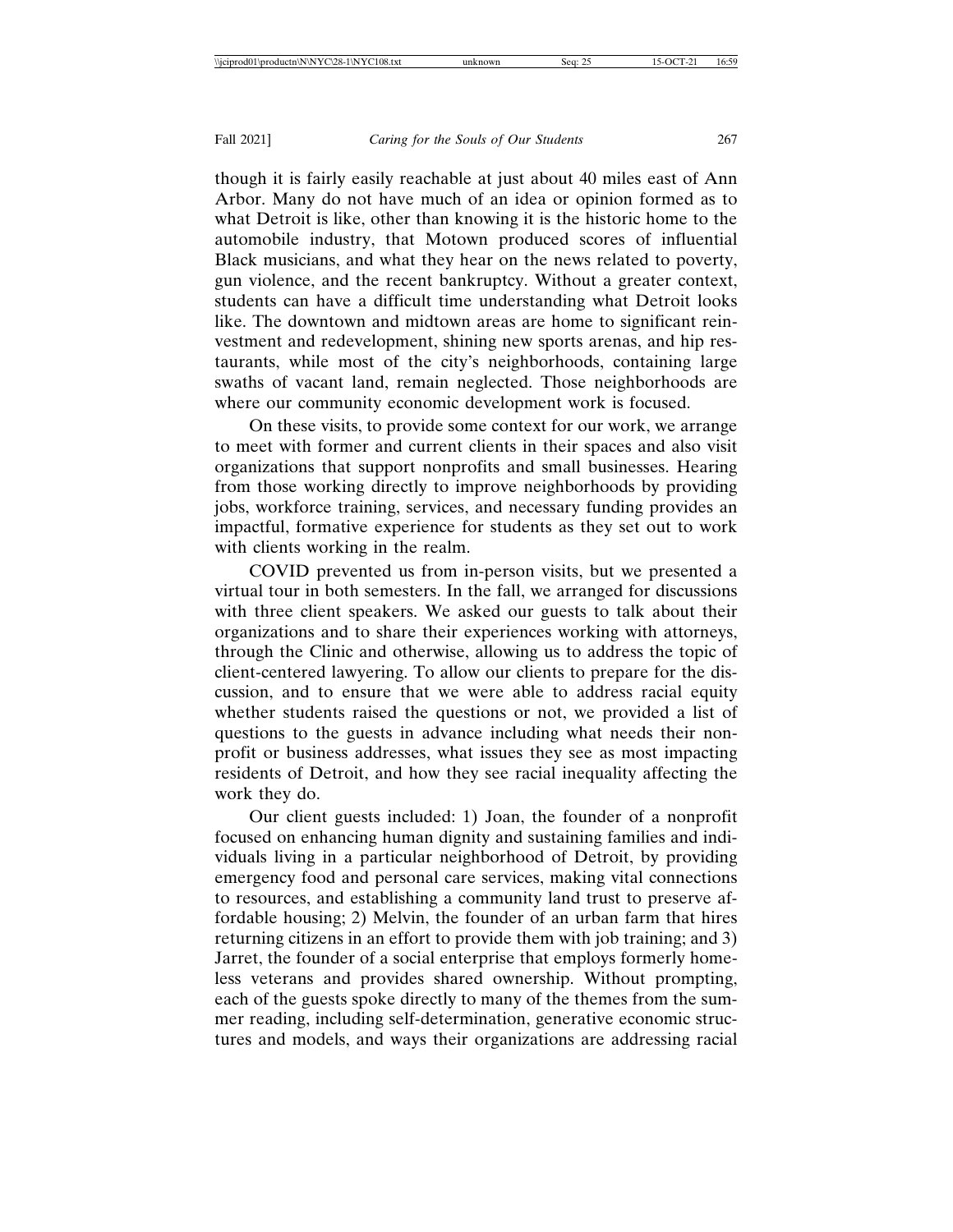injustice. The students noted this connection and we felt it was a nice way to continue building on our key themes of economic and racial justice.

In the winter semester, we engaged with a Detroit-based tour company for a virtual tour and brief history of Detroit. In addition to identifying key landmarks, the tour guide also showed where many clinic clients were based on a map, helping to provide geographic context. Following the tour, two clients joined us to discuss their organizations and their work with lawyers, following the same general question and answer style format as in the fall semester. One guest, Malik, is the founder of a nonprofit formed to address issues related to food insecurity for Black Detroiters; the clinic has represented this client for well over a decade. The other, Deirdre, is the founder of a business formed to highlight issues surrounding race and colorism through fashion and jewelry.

Students were especially and powerfully impacted by conversations with two client representatives during the winter semester. First, the founder of the nonprofit focused on addressing issues related to food insecurity and food sovereignty, Malik, began his remarks to the class by noting that this time of tremendous crisis was leading to a change in the way humans are exploring their relationships to and with one another. He observed that the increasing number of people rising up and demanding greater power and accountability could lead to diminishing white global world power. Malik was explicit in sharing his opposition to the global system of white supremacism and capitalism. He emphasized the need for Black communities to be able to work toward restoring some measure of self-determination, and highlighted the need for increased decision making within communities as opposed to having leadership imposed on those communities. He paused here to note that he didn't expect everyone to agree with him; he, in fact, invited and encouraged criticism and encouraged students to always critique others' ideas.

When a student asked how lawyers can help organizations to further their goals, Malik continued on to say that each person needs to do their own personal work to ". . .rid ourselves of the false notions associated with systems of oppression with white supremacy, patriarchy, and classism. . .." Another student asked how the organization approached anti-capitalistic work while operating in a capitalist system. Malik noted that there are many contradictions to be acknowledged and addressed while working to dismantle and replace capitalism as our society's fundamental economic system.

Second, another client guest speaker, Payton, joined a seminar session focused on alternate economic models as part of a series dedi-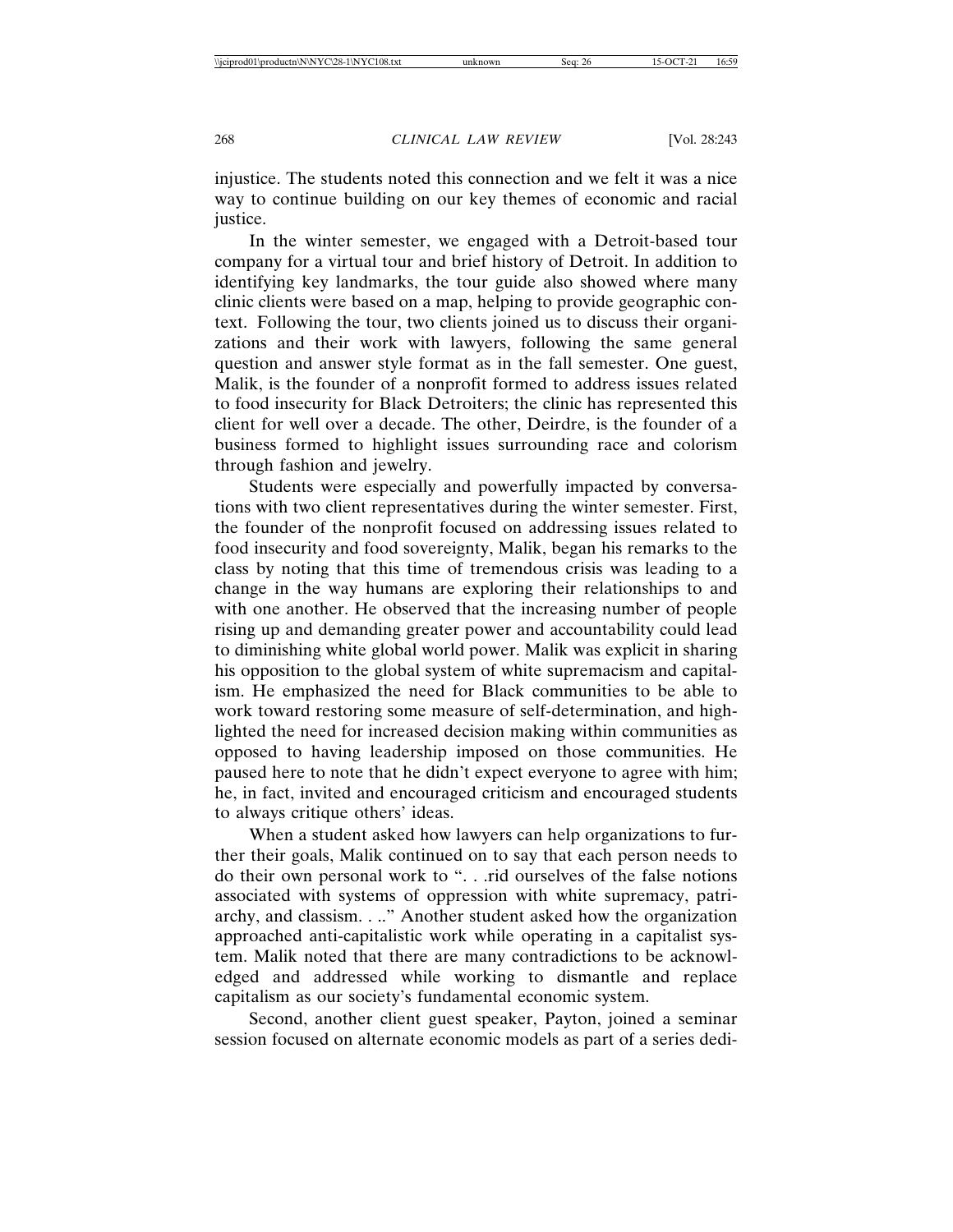cated to delving into the community, economic and development aspects of community economic development. Payton is part of a mutual aid nonprofit that is structured with democratic principles in mind, explicitly designed so that working class people participate in and have control of the organization. The founders of the organization adopted these principles inspired by the Sustainable Economies Law Center's worker self-directed nonprofit model.79 He addressed the client organization's desire to avoid the nonprofit industrial complex,<sup>80</sup> as it is "not going to liberate any of us from [the] capitalism, white supremacy, patriarchy, homophobia, transphobia" latent within the state system. Payton identified himself as an anarchist and described how the organization investigated anarchist models as part of its efforts to ensure that ". . .every single one of us has the power. . . to participate in the liberation of our people. . ." via a non-hierarchical governance model.81 He described his organization's process for collective decision-making by consensus, noting how the bylaws and internal agreements that the organization pulled together at its founding are essentially in conflict with the organization's developing participatory values. The organization adopted these documents as necessary to gain recognition by state and federal agencies, which in turn allows them to do their important work. Part of the Clinic's work over the course of the semester was to assist the organization in changing the language of its founding and other core documents to that used by anarchist and other non-hierarchical organizations around the world, within the confines of the legal requirements.

One student asked a particularly pointed question about how the mutual aid organization addresses the inherent tension involved with partnering with a large institution like the University of Michigan while knowing that many of the Law School's graduates will be lawyers actively working against the organization's vision. Payton agreed that this was an important point of ongoing discussion and that the organization had, through its consensus decision making process, determined that the organization needs to take advantage of free and donated services whenever possible, even if those services come from capitalist entities, in order to continue its work. The organization remains focused on understanding what they can say and do within the legal parameters binding them.

<sup>79</sup> *See* Sustainable Economies Law Center, *Worker Self-Directed Non-Profits*, https://www.theselc.org/worker\_selfdirected\_nonprofits (last visited Sept. 10, 2021).

<sup>80</sup> For a brief description of the nonprofit industrial complex and concerns thereof, see INCITE!, *Beyond the Nonprofit Industrial Complex*, https://incite-national.org/beyond-thenon-profit-industrial-complex/ (last visited Sept. 10, 2021).

<sup>81</sup> Payton made reference to anarchical platformism and syndicalism as specific models of consensus building.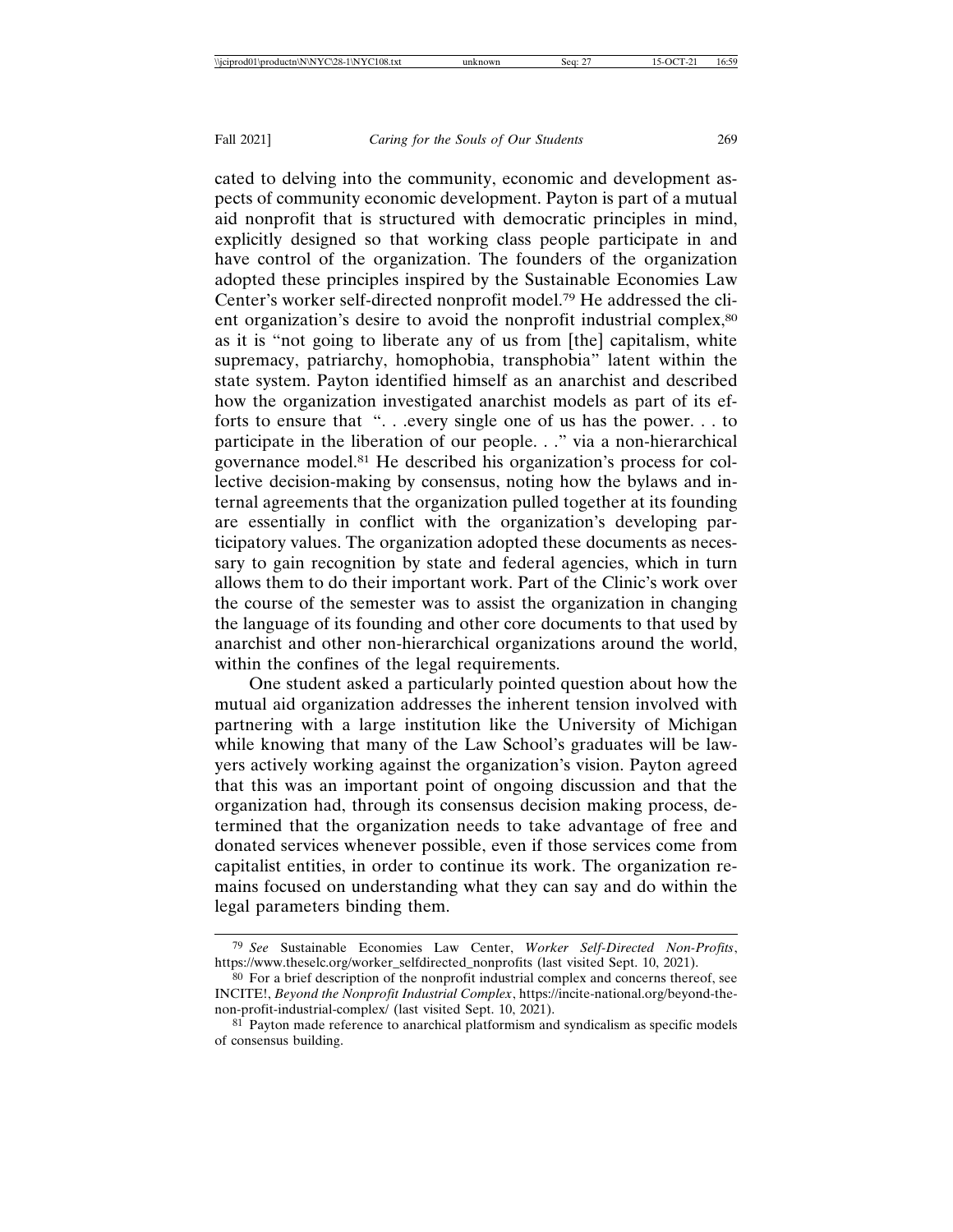These speakers directly connected to and highlighted the themes of examining alternative economic models, addressing racial injustice, and focusing on other principles of community economic development first set out over the summer and continued throughout the semester. While almost all of our students found these speakers to be insightful and appreciated hearing their thoughts and ideas on how to approach societal change, one of us heard from one student in a supervision session that he found the presentations to be offensive. He struggled with the idea of rejecting capitalism altogether and did not embrace the notion of systemic white supremacism. Through repeated conversations with his supervisor and clinic partner emphasizing the importance of exposing oneself to alternate thoughts and ideas, by the end of the semester he shared that he aimed to work on being more openminded and to be critical yet careful in examination of topics he finds deeply uncomfortable. However, he wrote in his anonymous (yet easily identifiable due to its content) course evaluation that while he recognized it was fine to disagree politically with guests, he was "pretty shocked by the resounding endorsement by some of the professors of . . . socialists," and thought that the guests' desire to "bring down capitalism" was "utter bullshit" despite also criticizing the guests' use of inflammatory and profane language.

# *F. Cross-Cultural Lawyering*

Cross-cultural lawyering is a key topic in our clinic, as we hope it is for all clinics. While we repeatedly touch on themes about client centeredness, race and racism, poverty, and other cultural issues throughout any semester, we devoted one session of the seminar explicitly to how lawyers can and should identify, understand, and navigate cultural differences with clients and others. The goals of this session are to increase student awareness of their own cultural attributes as well as their clients' cultural attributes, to know and understand how both sets of cultural attributes impact the attorney-client relationship and communications, to examine unconscious bias and privilege, and to learn skills that will help to cultivate a practice of self-awareness and self-improvement in lawyering interactions.

We did not greatly adjust previous content for the cross-cultural lawyering class; the general scope was largely the same as in previous semesters. However, during this time of Zoom classes and the combination of increased desire to have these conversations and the accompanying heightened concerns about causing offense, we knew we needed to work to build the trust necessary to have the challenging conversations. We also wanted to focus on facilitating the conversations in ways that did not place any additional burden on students of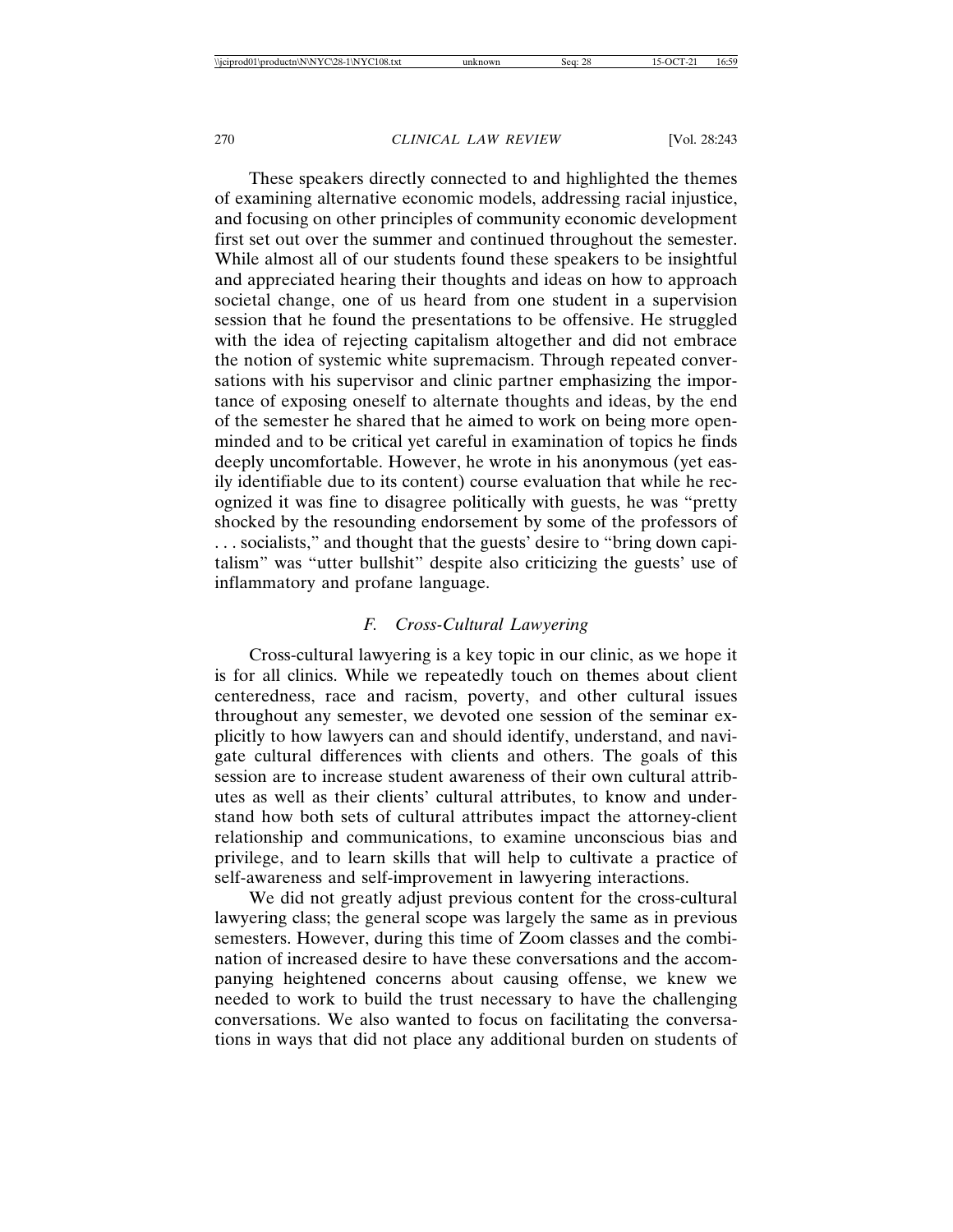color. Having the students read about skills for mastering context talk, and subsequently create group agreements that included those skills, helped lay the foundation for discussing cross-cultural lawyering.<sup>82</sup>

Our primary shift in facilitation was to ensure that each of us took an active role in the class. Most of our seminar sessions are led by just one of the three instructors, generally divided by topic or subject matter. We each bring our own voice to the seminar overall, but we felt it was particularly important for the students to see all of us involved in this particular discussion due to the nation-wide focused attention on conversations surrounding race and culture. Our goal was to normalize the conversation and to model how each of us could lead and contribute to the dialogue, with the hope that the students would follow suit.

To encourage ample pre-class learning and reflection, we provided a series of readings and videos<sup>83</sup> cultivated to introduce the topic, and we also assigned each student to take two of the Harvard Implicit Association Tests<sup>84</sup> prior to the class. We asked the students to reflect on the tests and consider how they felt as they took the tests, what they made of the results and what might influence any implicit biases they had.

Inspired by Chimamanda Ngozi Adichie's TED Talk, "The Danger of a Single Story,"85 we also asked the students to think about some of their own "stories" that people might not know in receiving first impressions and making judgments about them. Finally, we asked them to focus on one of their social identities and to be prepared to share in class with one other student an incident from their youths that helped socialize them into those identities.

Although the students were required to do significant work and reflection ahead of the class, with the hopes of giving them foundational material to bolster their contributions to the class discussion, we found that the difficulty of teaching over Zoom, combined with the students' hesitancy to participate in a discussion focused on such sensi-

<sup>82</sup> *See* Section II B., *supra.*

<sup>83</sup> *See* ALVAREZ & TREMBLAY, *supra* note 1, at 207-230; Verna Myers, *How to overcome our biases? Walk boldly toward them,* TEDXBEACONSTREET (2014), https:// www.ted.com/talks/verna\_myers\_how\_to\_overcome\_our\_biases\_walk\_boldly\_toward\_ them; Chimamanda Ngozi Adichie, *The danger of a single story,* TED GLOBAL (2009), https://www.ted.com/talks/chimamanda\_ngozi\_adichie\_the\_danger\_of\_a\_single\_story; Trymaine Lee, *A vast wealth gap, driven by segregation, redlining, evictions and exclusion, separates black and white America,* N.Y. TIMES MAG., THE 1619 PROJECT, (August 14, 2019) https://www.nytimes.com/interactive/2019/08/14/magazine/1619-america-slavery. html.

<sup>84</sup> Harvard University, *Project Implicit*, https://implicit.harvard.edu/implicit/education.html (last visited Sept. 10, 2021).

<sup>85</sup> Chimamanda Ngozi Adichie, *supra* note 83.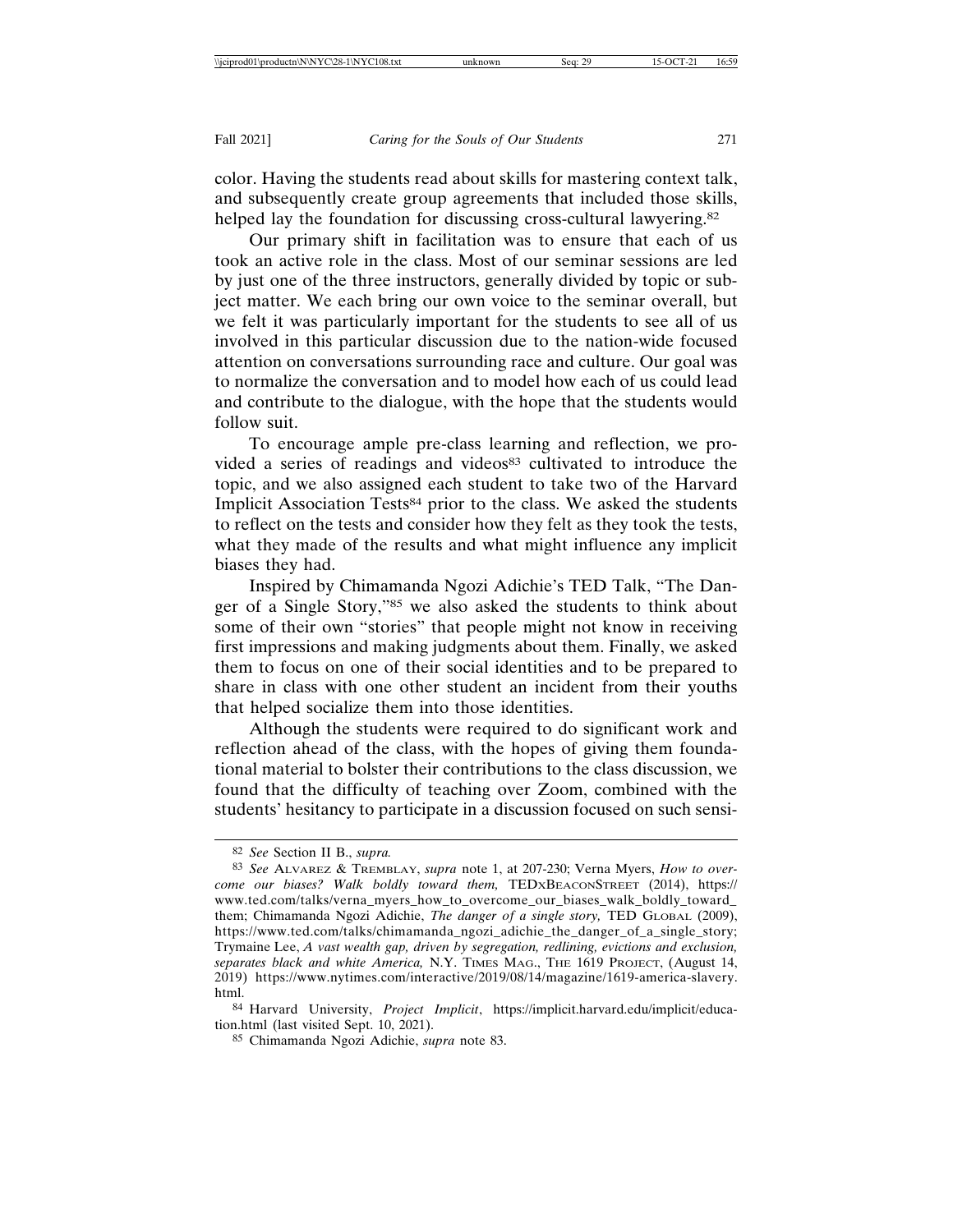tive topics, led to some periods of quiet and thus less participation than we would have preferred. Students had been actively and collectively asking for more opportunities to discuss race and racism in law school courses, so this took us a bit by surprise. After the class, we each touched base with students in supervision to see how they felt about the discussion and to try to tease out why there was such hesitancy to participate in the conversation. In addition to hearing some common and somewhat expected themes about being afraid to misspeak and worrying about saying the wrong thing, we received feedback that they were very uncomfortable with the Zoom meeting being recorded. All classes had been recorded up to this point, by general direction of the Law School administration, in recognition that it was both a simple thing to do and that it would be helpful for students needing to miss class due to health concerns related to the pandemic. With this feedback in mind, we made sure we did not record a later seminar discussion on professionalism and professional identity, which addressed issues surrounding race, sexual orientation, and other potentially sensitive topics. We also did not record these seminar meetings in the winter semester, and we did see participation increase.

It was evident that it was incredibly difficult to build the necessary sense of community and trust that conversations such as these require. The combination of largely knowing one another only via Zoom and the cumulative stress and anxiety over the pandemic, the political season, and the racial reckoning led to hesitation and less outward engagement in the conversation than we had hoped. Without the necessary foundation of trust, which simply could not be created despite our intention and efforts, we were unable to facilitate the conversation as we have in prior semesters in an in-person community.

# *G. Professionalism And Professional Identity*

From an early point in the semester, students had been exploring notions of identity—their personal identities and how they might fit with their preconceived notions of how lawyers look, sound, and act. The Clinic is often the first time that students are feeling what it is to be a lawyer themselves. They start to consider how their personal identities do or do not fit with what they imagine a lawyer to be. These moments provide wonderful opportunities to engage students in dialogue about the roots of their preconceived notions about lawyers and what it might look like to lawyer as themselves, with their unique personalities and identities. Does a lawyer need to mimic as close as possible a dominant white man in a business suit speaking with authority and certainty as he tells the client the best way to proceed in any given situation? In what situations might this be benefi-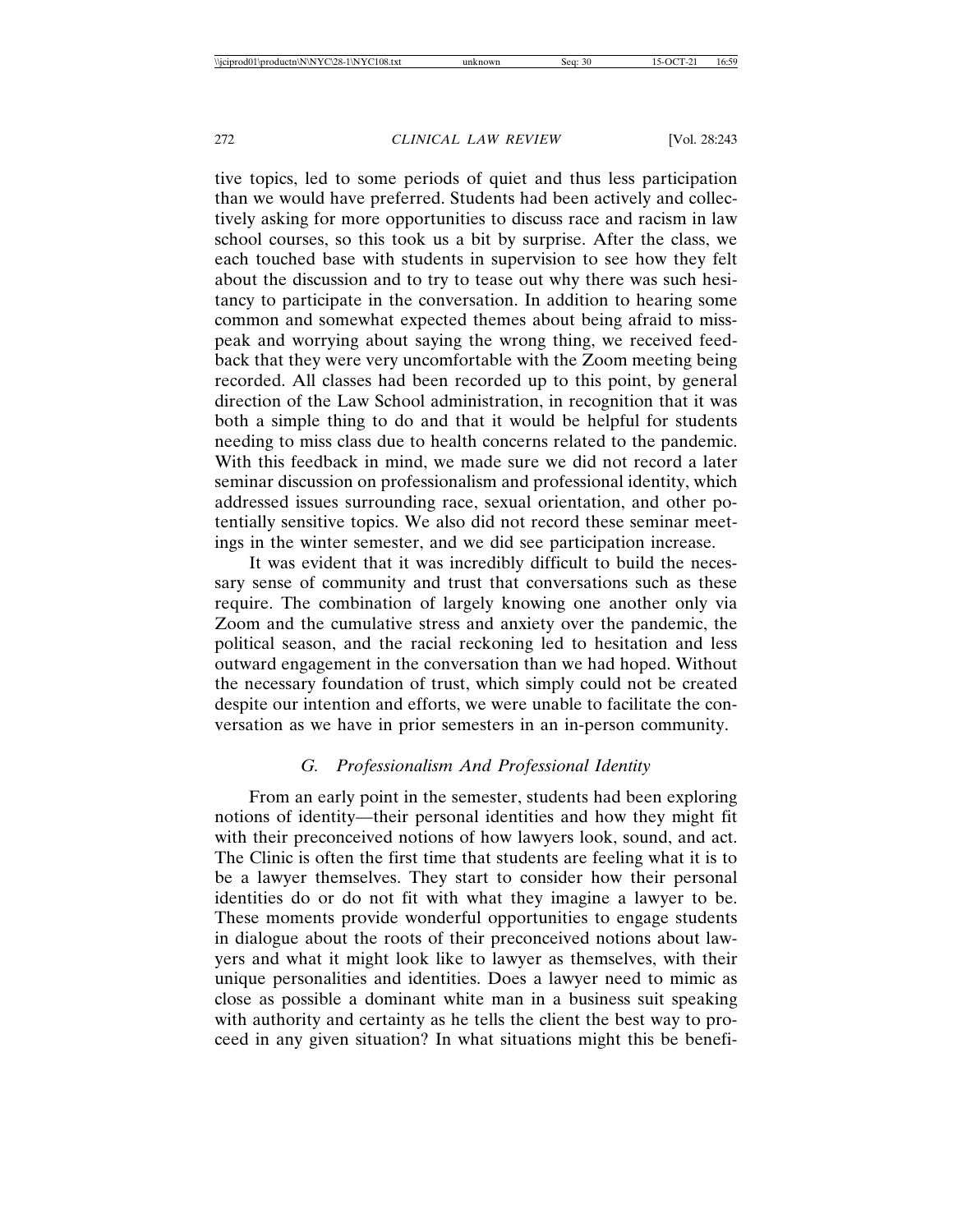# cial? When might it not?

Our current moment gave us the chance to have students consider how professionalism in a legal context is largely defined by white supremacy culture. We assigned Aysa Gray's article, "The Bias of 'Professionalism' Standards," in which she posits, "In the workplace, white supremacy culture explicitly and implicitly privileges whiteness and discriminates against non-Western and non-white professionalism standards related to dress code, speech, work style, and timeliness."86 We acknowledged to the students that the piece is meant to be thought-provoking and possibly provocative. We gave them a number of prompts to consider before the seminar session that asked what shaped their idea of what professionalism means for lawyers, how their personal and professional identities might be the same or different and what aspects of their personal identity do they anticipate changing in order to fit their conception of what a professional identity should be. We also asked them to consider what their ideal workplace culture looks like and whether they saw themselves as having a role in creating change.

Also prior to the session, we asked students to email us with a ranking of their top three identities they think are most relevant to the above discussion questions. The purpose was to set up small breakout rooms where students could discuss these questions with others who shared one or two of the same identities.<sup>87</sup> We gave example categories of gender, race, ethnicity, sexual orientation, political affiliation, socioeconomic status, disability, nation of origin and/or citizenship, tribal or indigenous affiliation, and body size/type. Once the students responded, we created small discussion groups, matching students with as many of the same or similar identities as possible. This process was tricky, both for matching students, but also for students making selections. One noted not identifying closely with any of the identities listed. In matching the students, some top identities had several matches, while others did not.

During the seminar session, we shared with the students that the rationale for breaking them out into smaller groups based on similar

<sup>86</sup> Aysa Gray, *The Bias of "Professionalism" Standards*, STANFORD SOCIAL INNOVATION REVIEW (Jun. 4, 2019), https://ssir.org/articles/entry/the\_bias\_of\_professionalism\_standards.

<sup>&</sup>lt;sup>87</sup> The inspiration for dividing the class based on identities came from a class session Gowri had in law school, and which she subsequently co-taught, with Professor Russell Pearce at Fordham University School of Law. On the importance of addressing professionalism in law school, Professors Pearce and Eli Wald note, "[t]he formation of professional identity is a long-term, dynamic, life-long journey. . .Law school plays a foundational role in this journey. Indeed, it plays a constitutive role in introducing and forming professional identity." Eli Wald & Russell G. Pearce, *Making Good Lawyers*, 9 U. St. THOMAS L. J. 403, 413 (2011).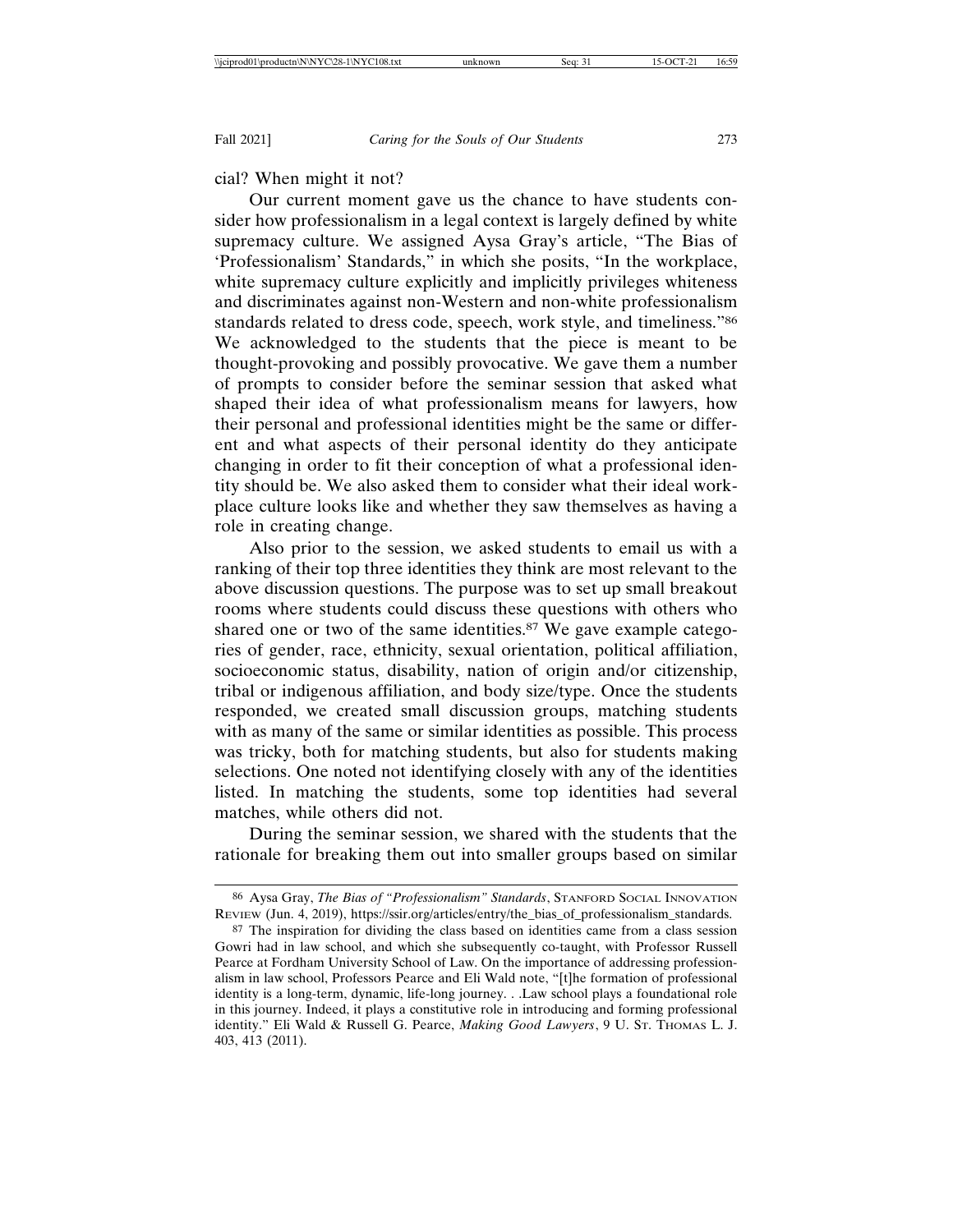self-identified identities was that there might be greater comfort and openness in discussing issues of professionalism and professional identity among those with similarities. But we also recognized that there might not be, and that other aspects of one's identity may differ from those of others in the room and are worth considering and sharing. We stated that our hope is for students to share reflections, and possibly experiences, on their identity as it relates to notions of professionalism. We asked that when they came back into the larger group, we would discuss what an ideal workplace culture looks like, and whether and how change is possible if what exists now is not ideal.

In both semesters when we had the discussion, comments emerged from white students about seeing their own privilege and their desire to consider how they contribute to a workplace culture that supports white dominance. Some students of color shared what they had experienced or been told about what to expect at some law firms around themes such as physical appearance or how to socialize with colleagues outside of work hours. There was a mix of feedback on the session each semester. Some students saw value in connecting in the small groups and sharing concerns and experiences. We also received feedback that the student-driven conversations were inappropriate and poorly facilitated.

Figuring out how to address this topic, including the format and facilitation, is not easy. This year was Gowri's fourth iteration of leading or co-leading the conversation, and she continues to struggle with the best way to do it. It is an important discussion to have, and the issues are critical to raise. Because discussions about race and identity do not happen often in general and are particularly infrequent in law school settings, attempting to conduct them in the clinical classroom requires navigating tricky questions. Prompted by a student's feedback post-discussion, we asked ourselves the following questions: Does asking students to share potentially traumatic experiences put a burden on BIPOC students? Is there value to students discussing within similar identity groups? Does the conversation benefit BIPOC students or is it a conversation for white students' benefit at the expense of the BIPOC students? Should the format be a training geared towards white students rather than a conversation that ends up putting BIPOC students on the spot? Should we bring in outside experts to facilitate? What types of training and supports do we need to competently facilitate the session ourselves?

#### *H. Stressors And Mental Health*

During a time of such high stress, coming from a variety of sources—the pandemic and the forced virtual nature of everything,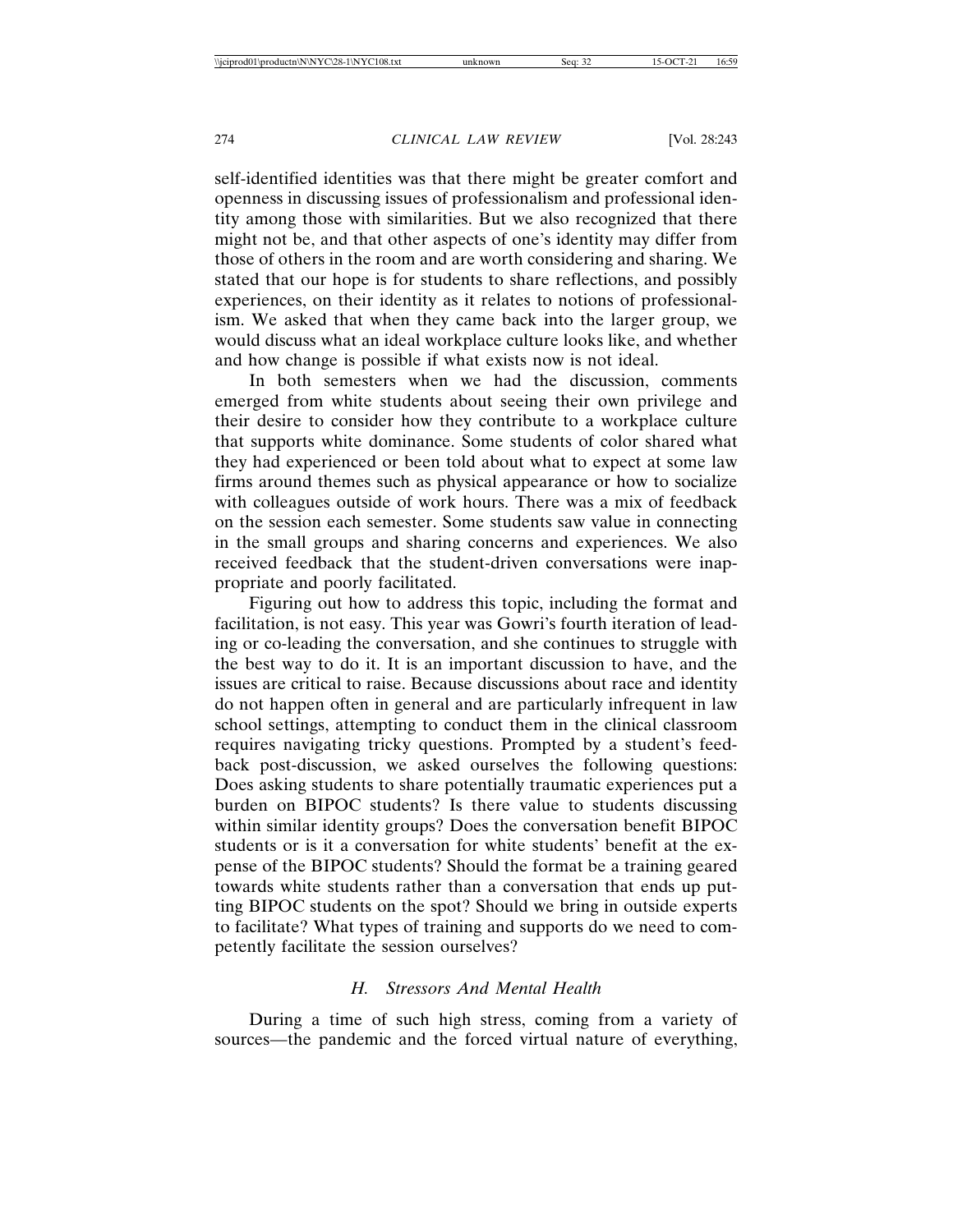the racial injustice, the political tension—we knew that students were likely to struggle with their mental health, as were we as their instructors. We learned that many students specifically registered for a clinic at this time to have real world issues and real clients on which to focus. They wanted to put in tangible work and feel connected to clients. Some were able to handle the clinic obligations fairly similarly to how they would have prior to the pandemic, while others struggled more than they otherwise might have due to the pandemic and the related shift to virtual instruction.

The high stress levels were easily palpable, more so than in past years. 2Ls, in particular, appeared to have an extra heightened focus on grades, since they did not receive grades for the winter semester of their 1L year and since on-campus interviewing (held virtually) was not happening until early January. While a focus on grades is nothing new for law students, the underlying stress of the world and the increased pressure of needing a semester of good grades to secure a summer position made it even more recognizable. 3Ls with secure job offers in hand seemed less committed to clinic work than one might expect in a typical fall semester. Many struggled with basic administrative tasks, like entering time in the clinic's case management system. One student overtly stated that he simply did not have the bandwidth to take on administrative tasks like time keeping and was choosing to focus his limited energy on actual client work. Another student shared that she was unable to focus on any of her classes and was putting all of her energy into her client work. Students also reported greatly appreciating the opportunity to connect, even virtually, with their clinic partner and their clients during a time when they were not otherwise able to meaningfully connect with many people due to the significant limitations of an academic year conducted almost exclusively via Zoom.

In late October, a group of Michigan Law students circulated an online mental health survey which was completed by nearly one-third of the school's students. The results were not good. Students' mental health was suffering in a variety of ways. In light of the survey, we elected to set aside some time in the next seminar session subsequent to the release of the survey for students to talk about the survey and their own mental health. The students truly appreciated the simple action of merely giving them time to talk and for us to listen.

In the winter semester, we noticed a significant uptick in the number of students missing classes. While in a typical semester we may have a couple of students miss a class due to illness, in this term it seemed like we rarely had a full roster of attendees. Additionally, students more frequently chose to turn their cameras off. When asked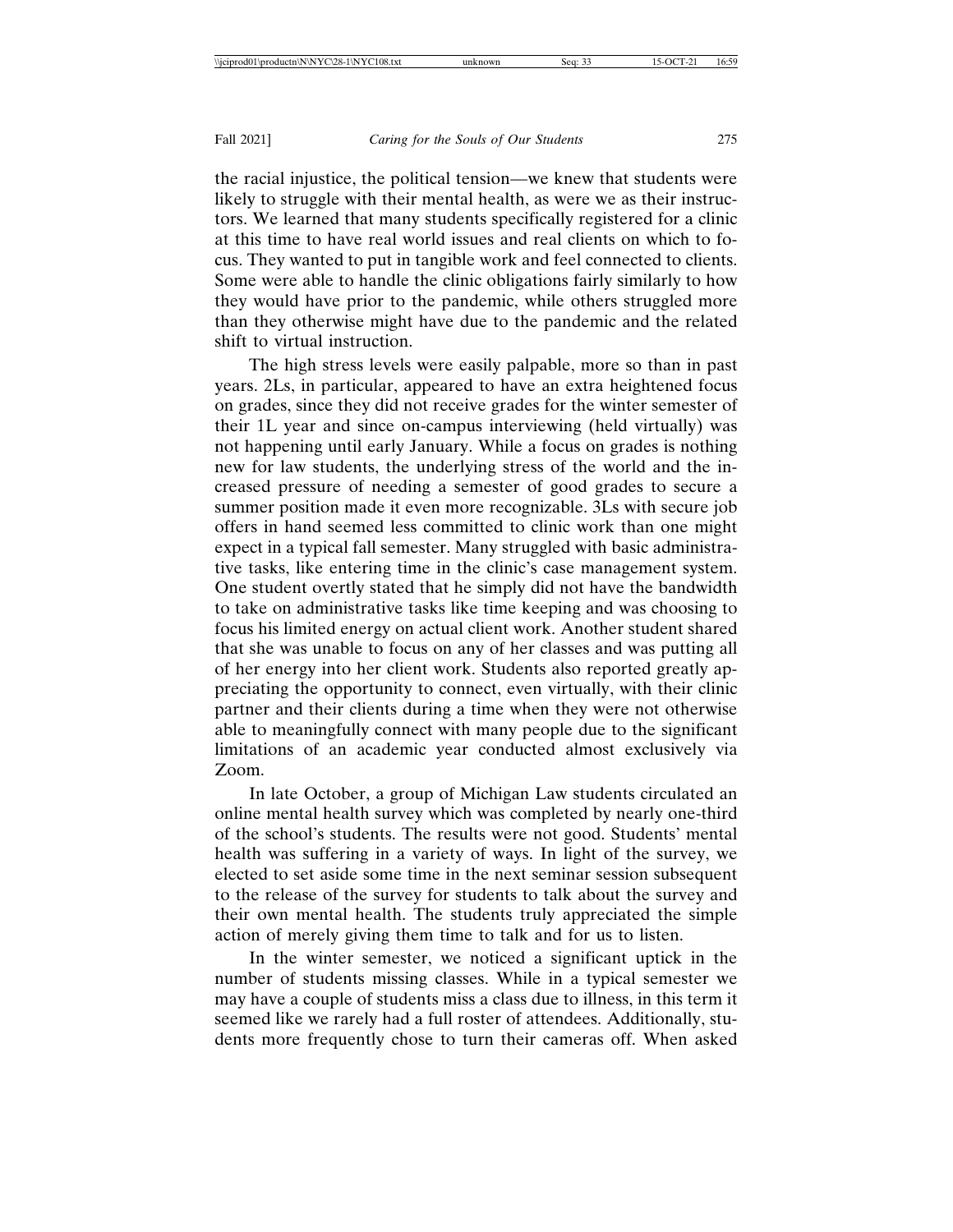about the tendency to turn her camera off, one student noted she just did not feel like she was in "camera ready" mode. We also had one student fall asleep in class two weeks in a row, with his camera on. While we ask that cameras be on for the sake of the conversation and discussion, we knew it would not be helpful to require cameras to be on when students were simply not feeling well enough, in terms of mental and physical health. We discussed these issues as they arose but ultimately chose to allow students to do what they needed to do, and not cause more stress by highlighting absences or lack of engagement.

We checked in regularly with students about their mental health. Whether via a one-on-one mid-semester evaluation meeting, weekly supervision meetings, or leaving an "open door" to students, we made ourselves available. We actively inquired as to how they were managing the Zoom fatigue, pandemic stress, the political turmoil leading up to and through the presidential election, and the continuing trauma of race-based hatred and killings. While checking in on student wellbeing is not new to the world of clinical teaching, as we regularly discuss stress management, confidence (or lack thereof), uncertainty, and reflection, it became much more purposeful since we were genuinely concerned about their mental health during this stressful and tumultuous time.

We added the topic of mindfulness to our seminar, linking it with reflective lawyering and managing uncertainty. We were able to bring in a guest meditation and yoga teacher to lead the class in brief guided meditations.88 This seminar session was a highlight of both semesters, as students and faculty alike appreciated the opportunity to sit back, take deep breaths, and calm our minds and bodies. While many of the students were familiar with mindfulness and meditation, virtually all noted that this in-class experience was a helpful reminder to be mindful and take purposeful, meditative pauses on a regular basis.

Our own mental and physical health made teaching a struggle for us as well at times. Since we were living through the same challenges and stress related to the pandemic, the political process, and the continuing racial injustices, we were able to empathize with the students perhaps more so than in previous semesters.

# III. MODELING HUMILITY AND GRACE

The year was not without its share of tears, frustrations, disappointment and sense of failure, for professors and students alike. Our goal of creating a sense of community in a virtual setting proved to be

<sup>88</sup> Our guest was Jess Geevarghese of Kaiel TX, https://www.kaieltx.com/about.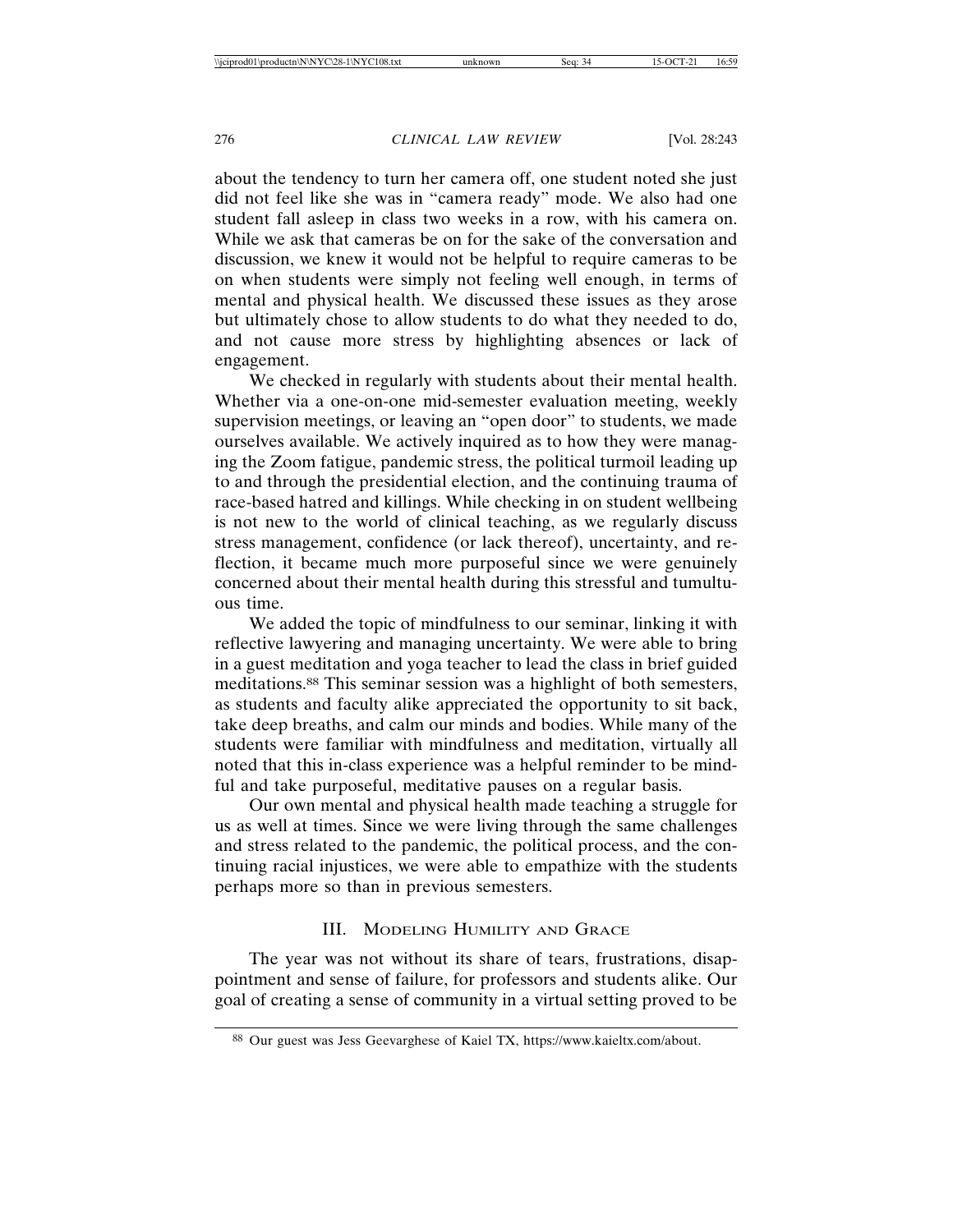robust conversation.

#### Fall 2021] *Caring for the Souls of Our Students* 277

a challenge. Even though we laid the groundwork for difficult dialogue and gave opportunities for students to engage in smaller groups, they did not seem to have the same level of connection with each other and with us as students had pre-pandemic, leading to the classes on cross-cultural lawyering falling flat. The critiques around the professional identity unit, as described above, also generated feelings of whether trying to address the issue created more harm than good. In retrospect, we might have used the Hardy piece more explicitly throughout various points in the semester and spent more time helping build and foster the skills necessary to engage in context talk. Revisiting the concepts during classes on interviewing, counseling, and cross-cultural lawyering, for example, may have led to more open and

Despite wanting to center the events around us, we were not always successful. Our last week of class took place during the Derek Chauvin trial and was days after the murder of Daunte Wright. Dana suggested to Kelly and Gowri that we acknowledge Wright's killing and that of those murdered in the Atlanta spa killings a month prior with a moment of silence in class. Dana led the moment of silence, later prompting a reaction from a student asking why the Black professor had to be the one to initiate and that the moment was ripe for Gowri and Kelly to model allyship. We took this feedback to heart, reflected on it together and then addressed it with the class on our last day, where we acknowledged a missed opportunity. In this way, we modeled reflection, taking responsibility, humility, and also grace for ourselves.

# **CONCLUSION**

We end the semester in a place similar to where we started—amidst a global pandemic, on the brink of economic recession, and in the thick of systemic racism and political turmoil that played out like the latest chapter in the book BLACK DETROIT.

At the end of the fall semester, we created a booklet with the preface above as a recognition that we had witnessed more of Detroit's history develop in real time, a history similar to that of its past. Detroit was an early epicenter of the pandemic, and as we wrapped up the winter semester, Michigan led the country in the number of COVID cases in a spring surge. We observed the ongoing disenfranchisement of Detroiters in repeated efforts to nullify their votes in the presidential election. The impact of systemic racism could not have been more apparent.

In the midst of this, however, the Clinic's mission remained the same. We continued to represent nonprofits, social enterprises, coop-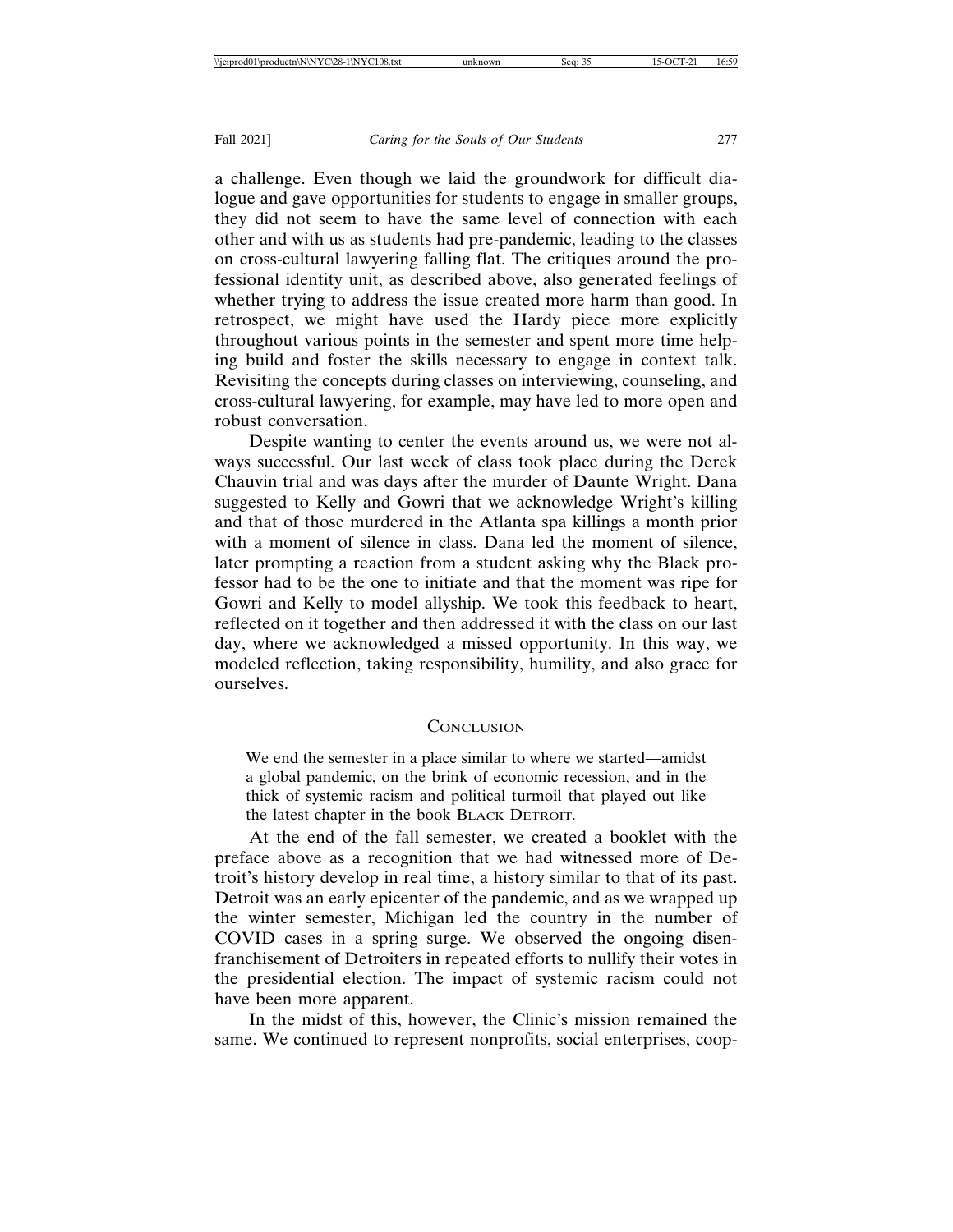eratives, and small businesses in Detroit, guided by the conviction that our representation strengthened them in their struggle against the persistent impacts of historic and ongoing racism. We taught our students how to think critically, develop professional responsibility skills, center their clients in their work, and effect change at micro and macro levels. We provided them with fundamental skills to begin assessing their own biases and to consider their clients' backgrounds and circumstances without making assumptions. Considering national and local events, and of the continuing impact of the pandemic, these lessons seemed vital as never before.

We close this essay with an anecdote from late in the winter semester that showed us that despite all the challenges of this tumultuous time, our students continued to learn, reflect, and work towards change. A student team chose to use their designated time for case rounds to lead a discussion on what it means to be a good lawyer.<sup>89</sup> They shared examples of their approach to client work over the course of the semester and disclosed that they realized after thoughtful reflection and discussions with their supervisor that they had not initially made client-centered efforts to address their clients' needs. For one client, client-centered effort meant trying to mold a nonprofit's somewhat informal constitution into a template for bylaws; for another client, it meant starting out with a dense PowerPoint presentation that was overly complicated and later paring it down to key, easily digestible points. This made them wonder if other students had similar experiences, and they posed the question: What does it mean to meet your client where they are?

After other students contributed anecdotes, the group largely appeared to agree that to be client-centered, a lawyer must meet their clients where the clients are and adjust their approach to find a balance of communication styles, backgrounds, and understandings. This led to a discussion of how lawyers can help break down the barrier that exists between the law and everyday people, and how lawyers can utilize and leverage their societal privilege and elite status to break down power structures for the betterment of their clients.<sup>90</sup>

The team's final question asked what law schools can do outside of clinics and other experiential learning opportunities to help future lawyers learn how to center clients in their work. Students discussed

<sup>89</sup> Our winter semester pair of third-year students Natalie Vicchio and Miguel Suarez Medina led the presentation.

<sup>90</sup> For a discussion of how lawyers can take advantage of their professional privilege and status to break down power structures, see generally Dana Thompson, *Lawyers as Social Engineers: How Lawyers Should Use Their Social Capital to Achieve Economic Justice, supra* note 3.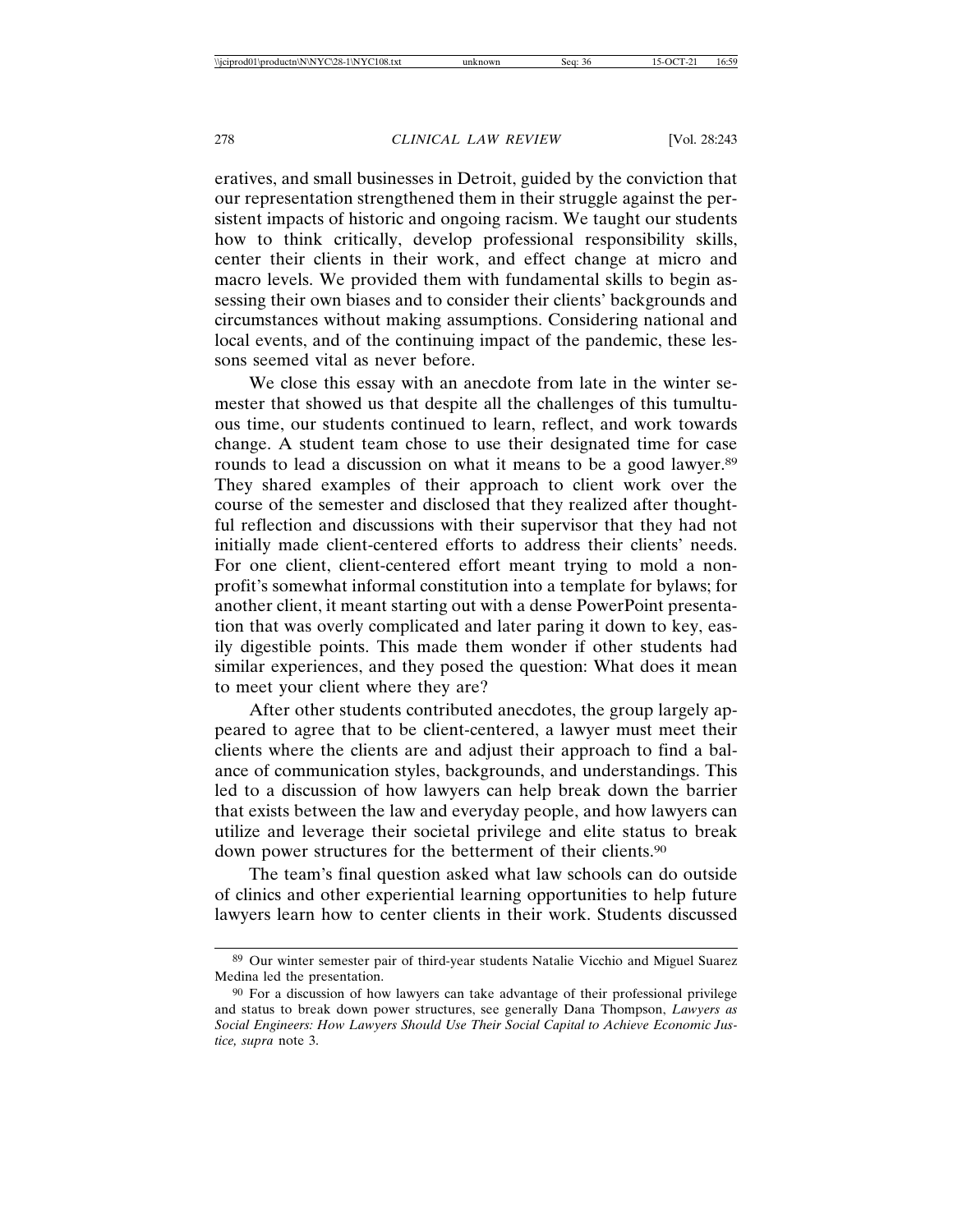disrupting stagnant teaching styles and moving toward more progressive pedagogy. One student noted that even law clinics providing greatly needed legal services are essentially "just putting band-aids on issues and not solving larger systemic issues." The session closed with an encouragement to disrupt systems wherever possible, because "things need to change, and they are changing, but not as quickly as we would want."

It was fitting and encouraging to hear students at the end of the semester pulling these issues to the forefront. As their instructors, we found it wonderful to recognize how the students were taking to heart the themes, ideas and lessons we had provided over the preceding months. They want to confront these issues, and we have started to give them the tools necessary to do so, with the collective goal of seeking economic, racial, and social justice for our clients, communities, and world.